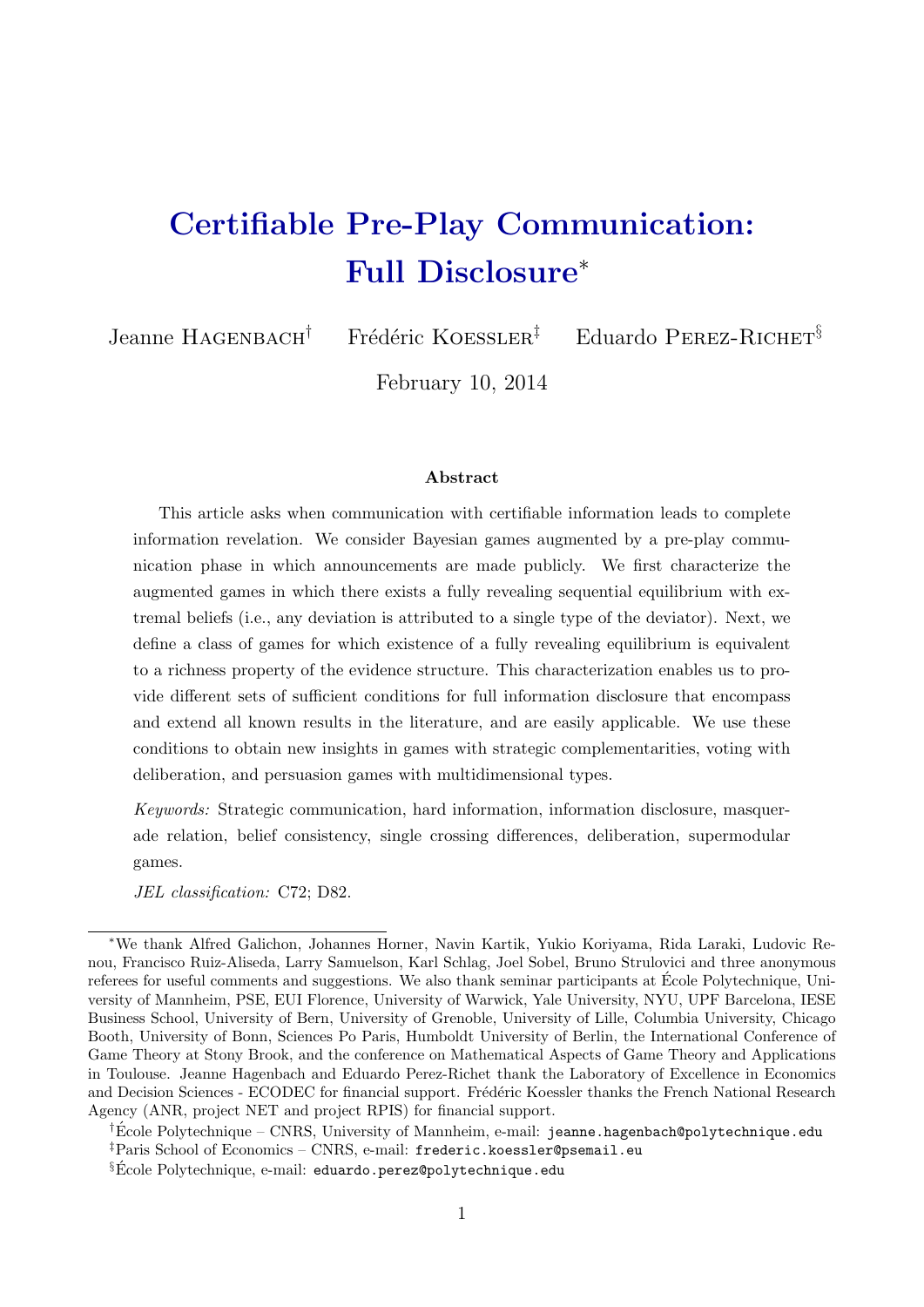### 1 Introduction

Before most individual or collective decisions, concerned parties can communicate with each other and exchange information. The availability of communication may influence outcomes in important ways. This simple observation has given rise to a rich literature in game theory that aims at characterizing achievable equilibrium outcomes in strategic decision problems extended with communication (see, e.g., [Myerson,](#page-45-0) [1994\)](#page-45-0). In this paper, we adopt a different approach and try to understand when pre-play communication leads to full disclosure of privately held information, under the assumption that the players can make certifiable statements (i.e., the availability of messages depends on types).<sup>[1](#page-1-0)</sup> We consider general Bayesian games augmented by a communication stage at which players can publicly disclose information about their type before choosing their actions in a second stage.

In order to enforce full disclosure, players must be able to coordinate on second stage actions that deter any unilateral attempt to conceal information at the communication stage. To understand when this is possible, we define the masquerade relation, which is a simple description of the incentives of a player with given private information (or type) to pretend that her information is different (i.e., to masquerade as another type). This relation is easy to build. If, in the communication phase, each player fully reveals her type, the game played at the action stage is a complete information game that depends on the type profile. Hence, in a fully revealing equilibrium, each player expects to get the payoff associated with the equilibrium<sup>[2](#page-1-1)</sup> of the complete information game that unfolds. If a player could convince all the others that her type is different from the truth, she might benefit by following up on her lie and bestresponding to the misguided equilibrium that the other players coordinate on. If she benefits from masquerading as a certain target type, we say that her true type wants to masquerade as the targeted type. The masquerade relation is best represented as a directed graph on the type set of a player, such that an arrow points from one type to another whenever the former wants

<span id="page-1-0"></span><sup>&</sup>lt;sup>1</sup>The assumption of certifiable information has been introduced in sender-receiver games by [Grossman](#page-44-0) [\(1981\)](#page-44-0) and [Milgrom](#page-44-1) [\(1981\)](#page-44-1). It is also used in a branch of the mechanism design and implementation literature (see, e.g., [Green and Laffont,](#page-44-2) [1986,](#page-44-2) [Bull and Watson,](#page-43-0) [2004,](#page-43-0) [2007,](#page-43-1) [Deneckere and Severinov,](#page-44-3) [2008,](#page-44-3) [Sher and Vohra,](#page-45-1) [2011,](#page-45-1) [Ben-Porath and Lipman,](#page-43-2) [2012,](#page-43-2) [Kartik and Tercieux,](#page-44-4) [2012\)](#page-44-4).

<span id="page-1-1"></span><sup>2</sup>Uniqueness is assumed only in the introduction in order to simplify the exposition.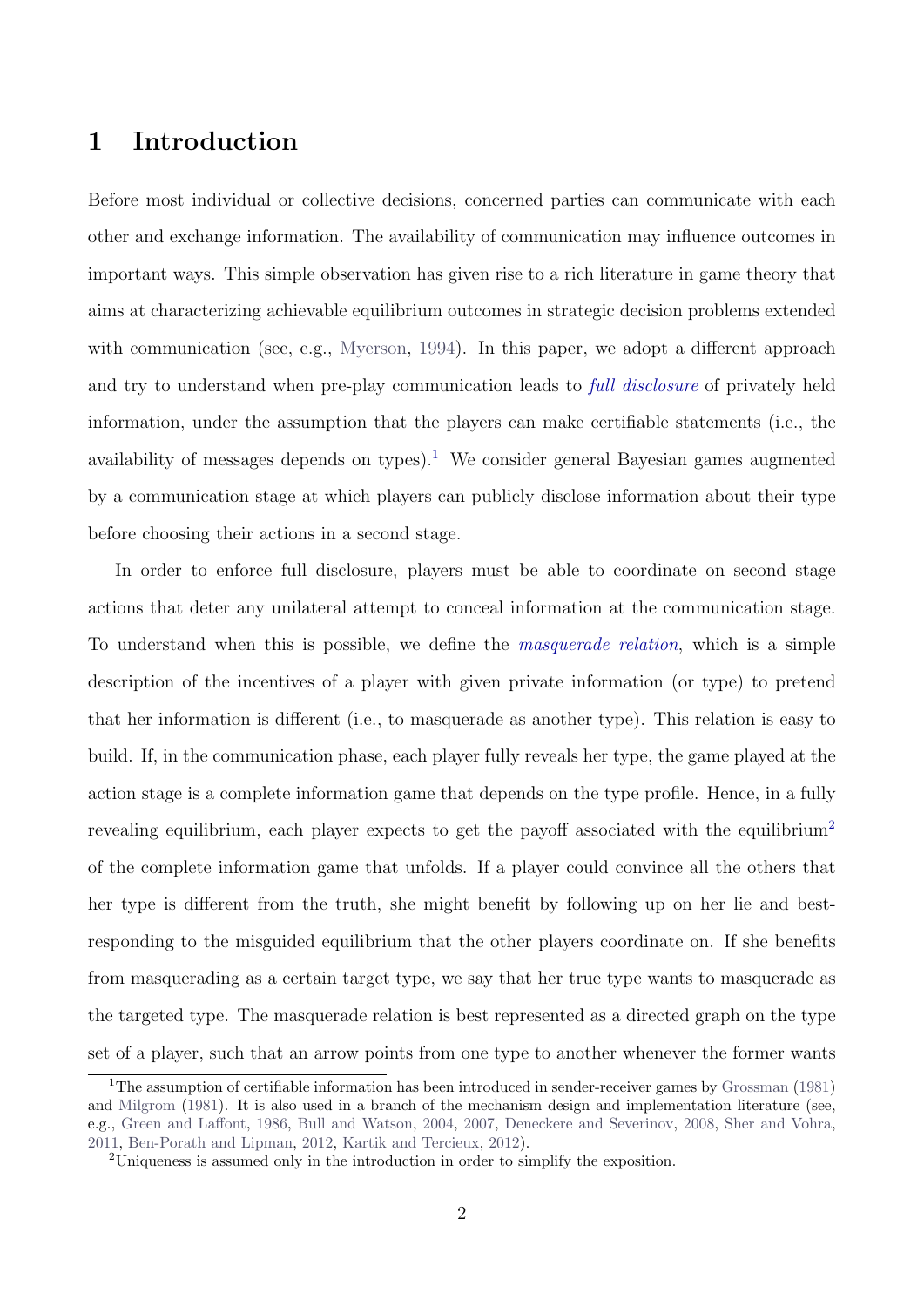to masquerade as the latter.

This summary of a player's incentives suggests a natural way to deter obfuscation at the communication stage. To support a fully revealing equilibrium, we must ensure that, for any player and any possible message from this player, other players can attribute this message to a worst case type, that is, a type that none of the other types who could have possibly sent this message wants to masquerade as. This idea of assigning a worst case type to any message captures the idea of [Milgrom](#page-44-1) [\(1981\)](#page-44-1) that, in order to enforce full information revelation, the players should exercise skepticism. Thus, our analysis provides a simple operational definition of what it means to be skeptical: it consists in interpreting any message as coming from a minimal element of the masquerade relation. Whenever the masquerade relation is acyclic, these worst case types are sure to exist. The best-known examples of the literature have a monotonicity property that makes it easy to identify minimal elements, but our approach provides a systematic way of evaluating more general models.

Our first main result characterizes the necessary and sufficient conditions for the existence of a fully revealing sequential equilibrium [\(Kreps and Wilson,](#page-44-5) [1982\)](#page-44-5) when we restrict players to hold extremal beliefs off the equilibrium path, that is, beliefs that put probability 1 on a single type of a deviating player.<sup>[3](#page-2-0)</sup> We say that the communication game admits an *evidence* base if every type of a player has access to a distinct message that certifies a set of types for which it is a worst case type.<sup>[4](#page-2-1)</sup> We show that there exists a fully revealing sequential equilibrium with extremal beliefs if and only if the communication game admits an evidence base and every certifiable subset of types admits a worst case type.

Most of our results rely on this general characterization and on the following simple observation: the existence of a worst case type for every subset of types of a player is equivalent to the acyclicity of her masquerade relation, which, in turn, is equivalent to the existence of a

<span id="page-2-0"></span><sup>3</sup>More precisely, when a player unilaterally deviates from full disclosure during the communication phase, we restrict our attention to beliefs such that every non-deviating player attributes the deviant message to a single type among its possible senders. We show that this restriction, combined with full support and strong belief consistency [\(Kreps and Wilson,](#page-44-5) [1982\)](#page-44-5), imposes that the beliefs about the deviator are common to all non-deviators and do not depend on their types.

<span id="page-2-1"></span><sup>4</sup>This includes any situation in which players can certify their true type.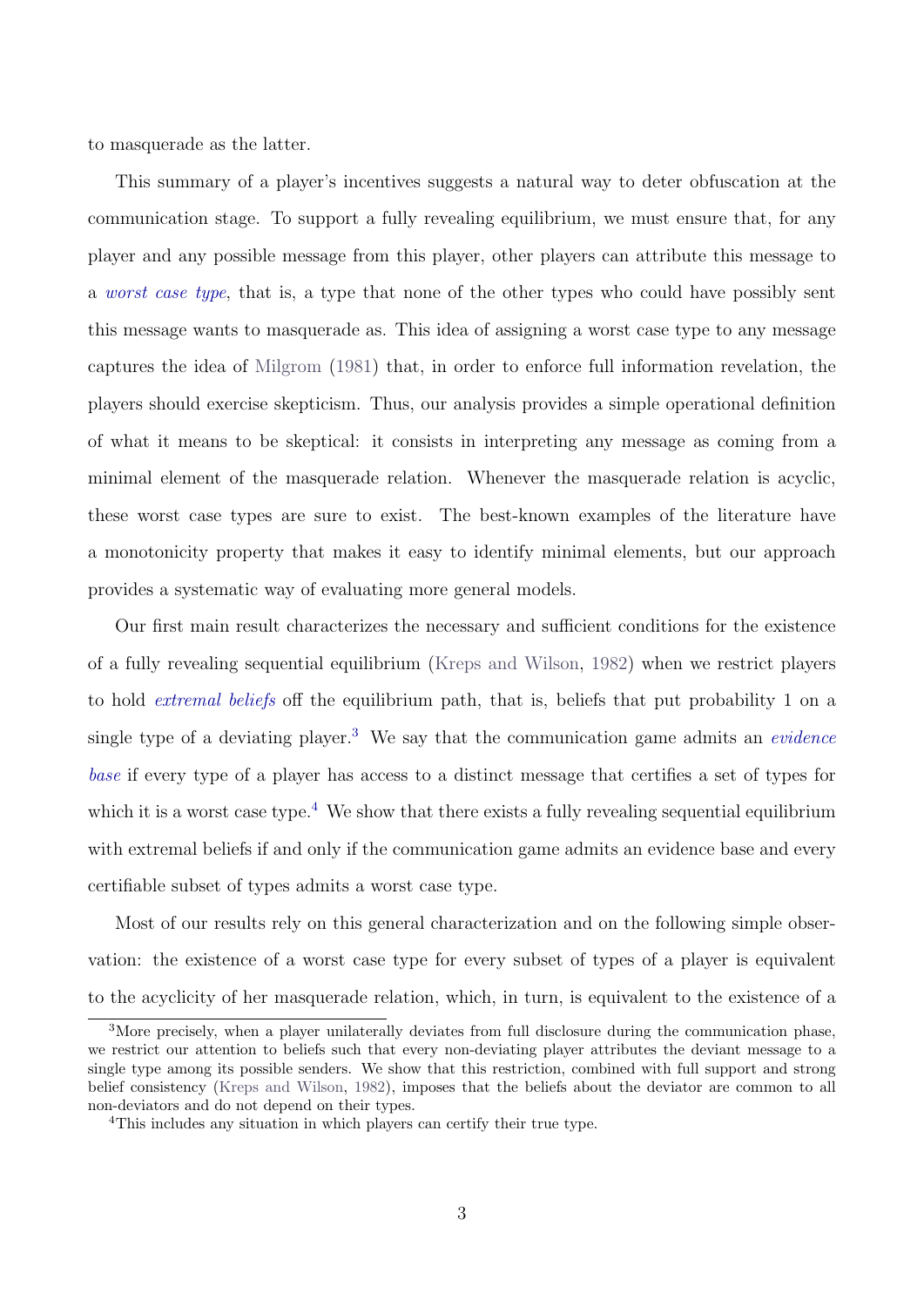function that weakly represents the masquerade relation of the player.<sup>[5](#page-3-0)</sup> For the class of games satisfying this property, there exists a fully revealing equilibrium (with any beliefs off path) if and only if there exists an evidence base for each player. While apparently quite theoretical, this characterization is extremely useful to pin down sufficient conditions for the existence of a fully revealing equilibrium in large classes of games and economic applications. The first of these conditions is monotonicity. If the masquerading payoff of a player is increasing in the type she masquerades as, the acyclicity condition is clearly satisfied. This is the case in the seller-buyer models of [Milgrom](#page-44-1) [\(1981\)](#page-44-1) and [Grossman](#page-44-0) [\(1981\)](#page-44-0), where a seller always prefers to appear as having a higher quality product. Most of the literature has followed in these steps by relying on a monotonicity condition in more complicated games (see [Okuno-Fujiwara et al.,](#page-45-2) [1990](#page-45-2) and [Van Zandt and Vives,](#page-45-3) [2007\)](#page-45-3). A notable exception is [Giovannoni and Seidmann](#page-44-6) [\(2007\)](#page-44-6), in which full revelation relies on a combination of two conditions<sup>[6](#page-3-1)</sup>: single-peakedness of the masquerading payoff in the target type, and (in our terminology) a no reciprocal masquerade condition ensuring that no two types want to masquerade as each other. We provide a simple and more general approach by showing that these two conditions prevent the existence of cycles in the masquerade relation.

In many interesting games and economic problems, the single-peakedness or the monotonicity conditions are not satisfied. For instance, they are not satisfied in coordination games in which each player wants to be close to her ideal action and to the actions of other players, in games of influence in which each player wants to convince all others to choose her own ideal action, or in voting games such as the jury model with a non-unanimous voting rule. We show that the acyclic masquerade property holds whenever the masquerading payoff has single cross-ing differences<sup>[7](#page-3-2)</sup>; that is, if the return from masquerading as a higher type is positive for a given true type, then it is also positive for higher true types.

To illustrate our approach, we provide new applied results that contribute to different literatures. Our first application considers supermodular Bayesian games with complementarities

<span id="page-3-0"></span><sup>&</sup>lt;sup>5</sup>The function  $w_i$  weakly represents the masquerade relation of player i iff, whenever type  $t_i$  of player i wants to masquerade as type  $s_i$ , we have  $w_i(s_i) > w_i(t_i)$ .

<span id="page-3-1"></span> ${}^{6}$ The conditions in [Seidmann and Winter](#page-45-4) [\(1997\)](#page-45-4) also imply these two conditions.

<span id="page-3-2"></span> ${}^{7}$ Or, therefore, *increasing differences*. The terminology adopted is that of [Milgrom](#page-44-7) [\(2004\)](#page-44-7).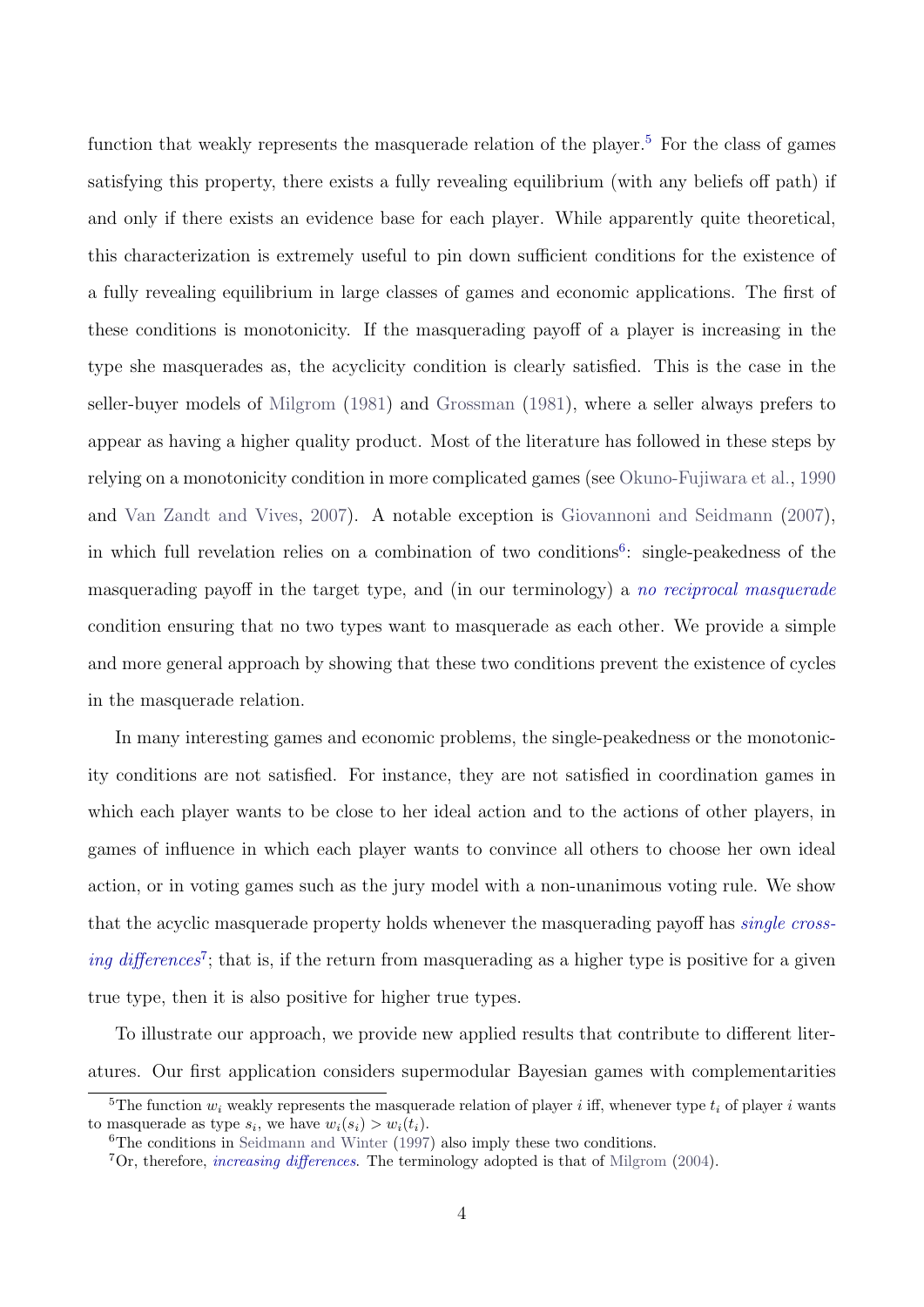between own actions and all types (as in [Van Zandt and Vives,](#page-45-3) [2007\)](#page-45-3). We show that if the preferences of the players also exhibit complementarities in own type and the actions of other players, then the masquerading payoffs have increasing differences and there exists a fully revealing equilibrium.[8](#page-4-0) Our second application contributes to the literature on deliberation before voting<sup>[9](#page-4-1)</sup> by considering a general voting game that includes the jury model. This model can be applied to voting in a parliament, for example, and has both voters and experts that testify in front of the voters. The experts could have evidence about the virtues of a proposal, and the members of the parliament may have evidence about how it would affect their constituency, for example. The voters choose between two alternatives such that, for each player, the difference in payoff between the alternatives is non-decreasing in the types of all players. We show that the ex post masquerading payoffs satisfy increasing differences for each player under every non-unanimous voting rule, so that there is a fully revealing equilibrium of the voting game preceded by a debate.<sup>[10](#page-4-2)</sup> The case of unanimity is even simpler since the masquerade relations of the voters then satisfy the monotonicity condition.

The sufficient conditions used above are especially suited for incomplete information games in which each player's type set is unidimensional. But the acyclic property and the weak representation of the masquerade relation can also be used to analyze information revelation in games with multidimensional types. In particular, we prove existence of a fully revealing equilibrium in lobbying or conformity games with multidimensional types and actions and in which the masquerade relation of a player can be written as the sum of two terms: a first one maximized when the sender masquerades as her true type; a second one proportional to a function of the type that she masquerades as. We also study sender-receiver games where the sender has a multidimensional and type-dependent bias. In such games, for every type of the sender, the bias vector points to the direction toward which this expert wants to masquerade

<span id="page-4-0"></span><sup>8</sup>This result is different from the result of [Van Zandt and Vives](#page-45-3) [\(2007\)](#page-45-3), which says that if the actions of others have positive or negative externalities, then there exists a fully revealing equilibrium.

<span id="page-4-1"></span><sup>9</sup>See, for example, [Austen-Smith and Feddersen](#page-43-3) [\(2006\)](#page-43-3), [Gerardi and Yariv](#page-44-8) [\(2007\)](#page-44-8), [Jackson and Tan](#page-44-9) [\(2013\)](#page-44-9), [Lizzeri and Yariv](#page-44-10) [\(2011\)](#page-44-10), [Mathis](#page-44-11) [\(2011\)](#page-44-11).

<span id="page-4-2"></span><sup>&</sup>lt;sup>10</sup>In the main body of the paper, we prove this result under type independence. In the online appendix, we show that it holds regardless of the type distribution provided that we consider weak sequential equilibria instead of strong sequential equilibria.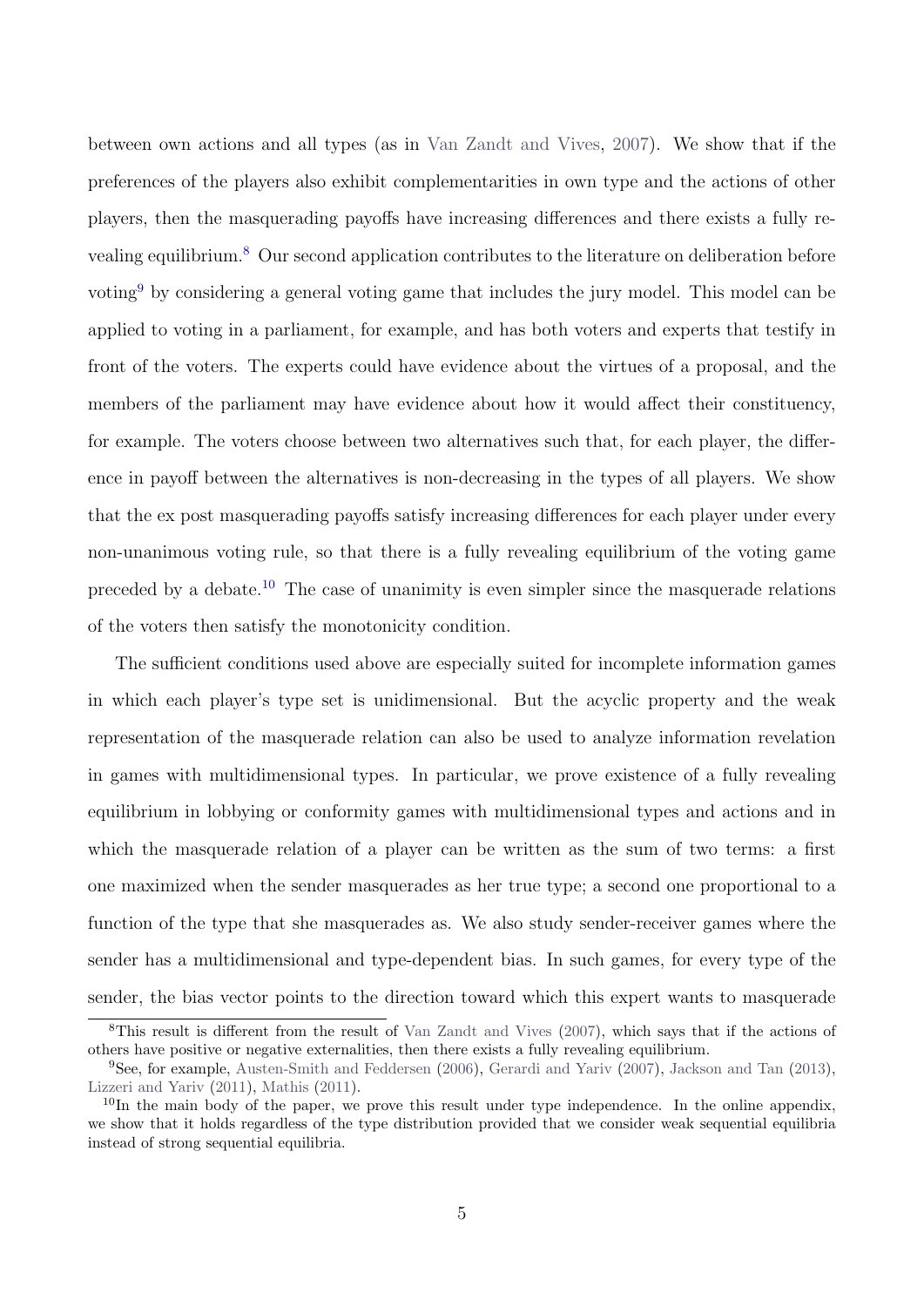as. We provide a sufficient condition on the bias function to induce acyclic masquerades. This includes cases in which the bias function is centrifugal (the sender wants to pretend she is further away from a central type than she really is) or mildly centripetal (the sender wants to pretend she is closer to a central type than she really is).

### 2 The Model

**The Base Game.** There is a set  $N = \{1, \ldots, n\}$  of players who are to interact in a base game with action set<sup>[11](#page-5-0)</sup>  $A = A_1 \times \cdots \times A_n$ . Each player *i* is privately informed about her type  $t_i \in T_i$ , where  $T_i$  is a finite set or a subset of  $\mathbb{R}^K$ , and  $T = T_1 \times \cdots \times T_n$  is the set of type profiles endowed with its natural topology. Let  $p(\cdot) \in \Delta(T)$  be a full support common prior probability distribution over type profiles, and  $p(\cdot|t_i) \in \Delta(T_{-i})$  the interim belief of player i when she is of type  $t_i$ <sup>[12](#page-5-1)</sup> The preferences of the players are given by von Neumann-Morgenstern utility functions  $u_i: A \times T \to \mathbb{R}$ .

Let  $\Gamma = \langle N, T, A, p, (u_i)_{i \in N} \rangle$  denote this Bayesian game. To every type profile  $t \in T$ , we can associate the complete information normal form game  $\tilde{\Gamma}(t) = \langle N, A, (u_i(\cdot, t))_{i \in N} \rangle$ . To avoid introducing additional conditions on  $\Gamma(t)$ , we make the following assumption throughout the paper:

**Assumption 1.** For every type profile  $t \in T$ , the best-reply correspondence of the game  $\Gamma(t)$  is well defined, and the set of Nash equilibria of  $\tilde{\Gamma}(t)$ , denoted by  $NE(t) \subseteq A$ , is nonempty.

The Communication Phase. Before choosing their actions in A, but after learning their types, the players have the opportunity to publicly and simultaneously disclose hard evidence about their type at no cost. To formalize this, suppose that player  $i$  is restricted to send messages in a finite set  $M_i(t_i)$  if her type is  $t_i$ . Let  $M_i = \bigcup_{t_i \in T_i} M_i(t_i)$  be the set of possible messages of player i, and  $M = M_1 \times \cdots \times M_n$  the message space. Then a message  $m_i \in M_i$ 

<span id="page-5-0"></span><sup>&</sup>lt;sup>11</sup>This formulation does not exclude mixed strategy equilibria since each  $A_i$  can be replaced by the set of mixed actions  $\Delta(A_i)$  and the utility functions could be extended to mixed actions in the usual way.

<span id="page-5-1"></span><sup>12</sup>We assume a common prior, but the solution concept and our results can be readily extended to games with heterogeneous prior beliefs  $p_i(\cdot) \in \Delta(T)$  as long as  $p_i(\cdot|t_i) \in \Delta(T_{-i})$  has full support for every  $i \in N$  and  $t_i \in T_i$ .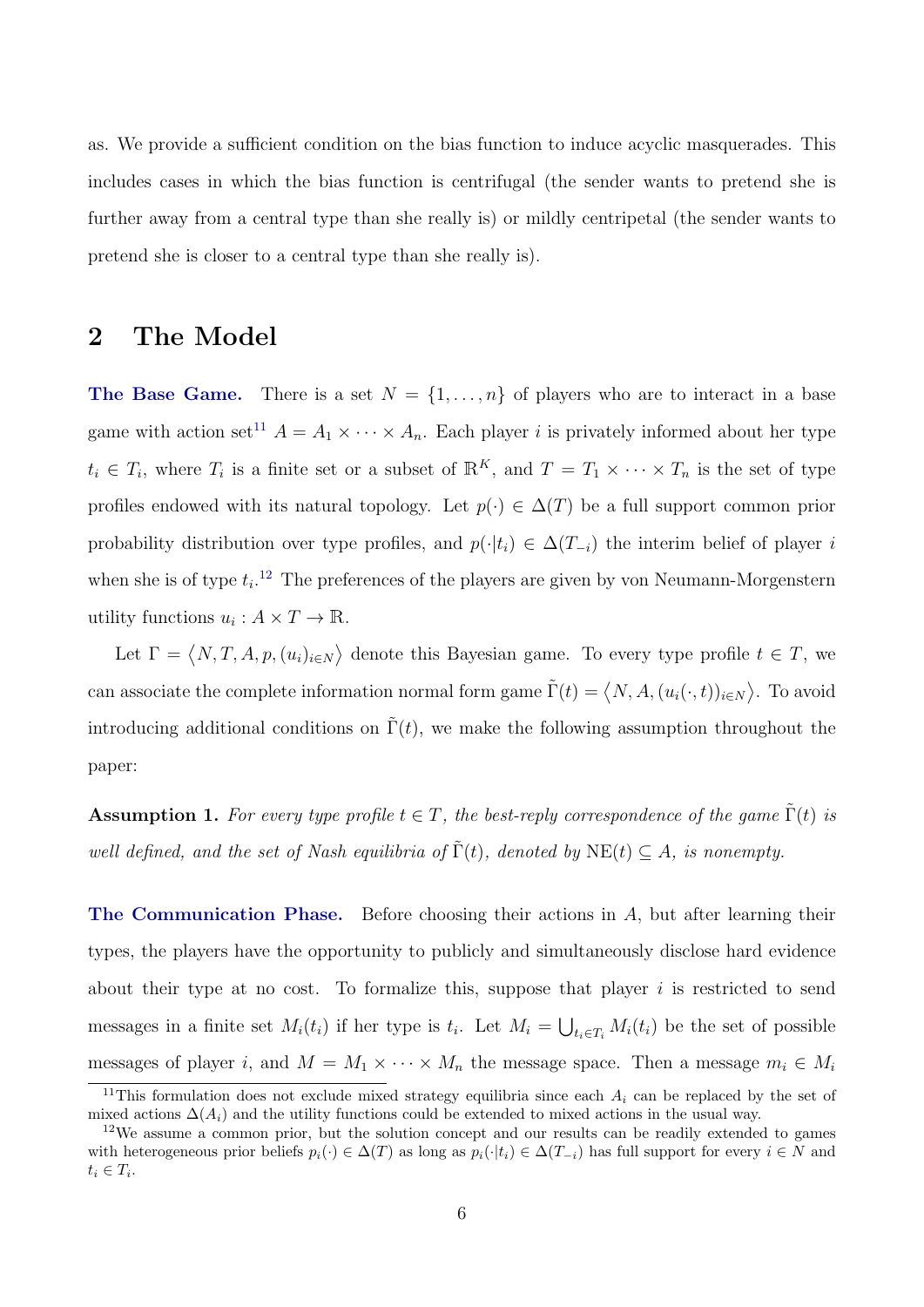provides evidence to other players that i's type is in  $M_i^{-1}(m_i) := \{t_i \in T_i : m_i \in M_i(t_i)\}\.$  A subset  $S_i$  of  $T_i$  is certifiable if there exists a message  $m_i \in M_i$  such that  $M_i^{-1}(m_i) = S_i$ . We assume that all certifiable sets are compact subsets of  $T_i$ . The message structure satisfies *own* type certifiability, if for every player i, every singleton  $\{t_i\}$  is certifiable.

Fully Revealing Equilibria Our equilibrium concept is the notion of sequential equilibrium of [Kreps and Wilson](#page-44-5) [\(1982\)](#page-44-5). It is defined as a profile of strategies and a belief system satisfying strong belief consistency and sequential rationality at every information set. A pair of a strategy profile and a belief system is strongly consistent if it can be obtained as the limit of a completely mixed strategy profile and of the corresponding belief system obtained by Bayesian updating.[13](#page-6-0) In the rest of the paper, the term equilibrium refers to this definition.<sup>[14](#page-6-1)</sup>

We are interested in equilibria of the augmented game in which all players perfectly reveal their type in the communication phase—henceforth, fully revealing equilibria. In a fully revealing equilibrium, the second stage game on the equilibrium path corresponds to the complete information game  $\Gamma(t)$ , and therefore the action profile played on the equilibrium path must be in NE(t). We choose a selection  $a^*(t)$  from NE(t) and reformulate our objective as finding conditions under which there exists a fully revealing equilibrium of the augmented game such that  $a^*(t)$  is played on the equilibrium path.

The Masquerade. As [Seidmann and Winter](#page-45-4) [\(1997\)](#page-45-4) already noticed in the sender-receiver case, the key to discouraging obfuscation is to attribute any message  $m_i$  to a type  $s_i$  in the set  $M_i^{-1}(m_i)$  of its possible senders such that none of the other types in  $M_i^{-1}(m_i)$  would like to masquerade as  $s_i$ . This naturally leads us to investigate when a type  $t_i$  would like to masquerade

<span id="page-6-0"></span><sup>&</sup>lt;sup>13</sup>The notion of strong belief consistency in [Kreps and Wilson](#page-44-5) [\(1982\)](#page-44-5) is only defined for extensive form games with finite information sets; in general, it is hard to appropriately define sequential equilibria in infinite games (see [Myerson and Reny,](#page-45-5) [2013\)](#page-45-5); hence, when the type sets are not finite, we simply adopt the same restrictions on beliefs as those imposed by strong consistency in the finite case (see [Lemma 1\)](#page-11-0).

<span id="page-6-1"></span><sup>&</sup>lt;sup>14</sup>In the web appendix, we also consider weak sequential equilibria in the sense of [Myerson](#page-45-6) [\(1991\)](#page-45-6) to obtain additional results. They are equilibria that satisfy sequential rationality and weak belief consistency, where weak consistency here means Bayesian consistency on the equilibrium path and off-path beliefs that are consistent with evidence.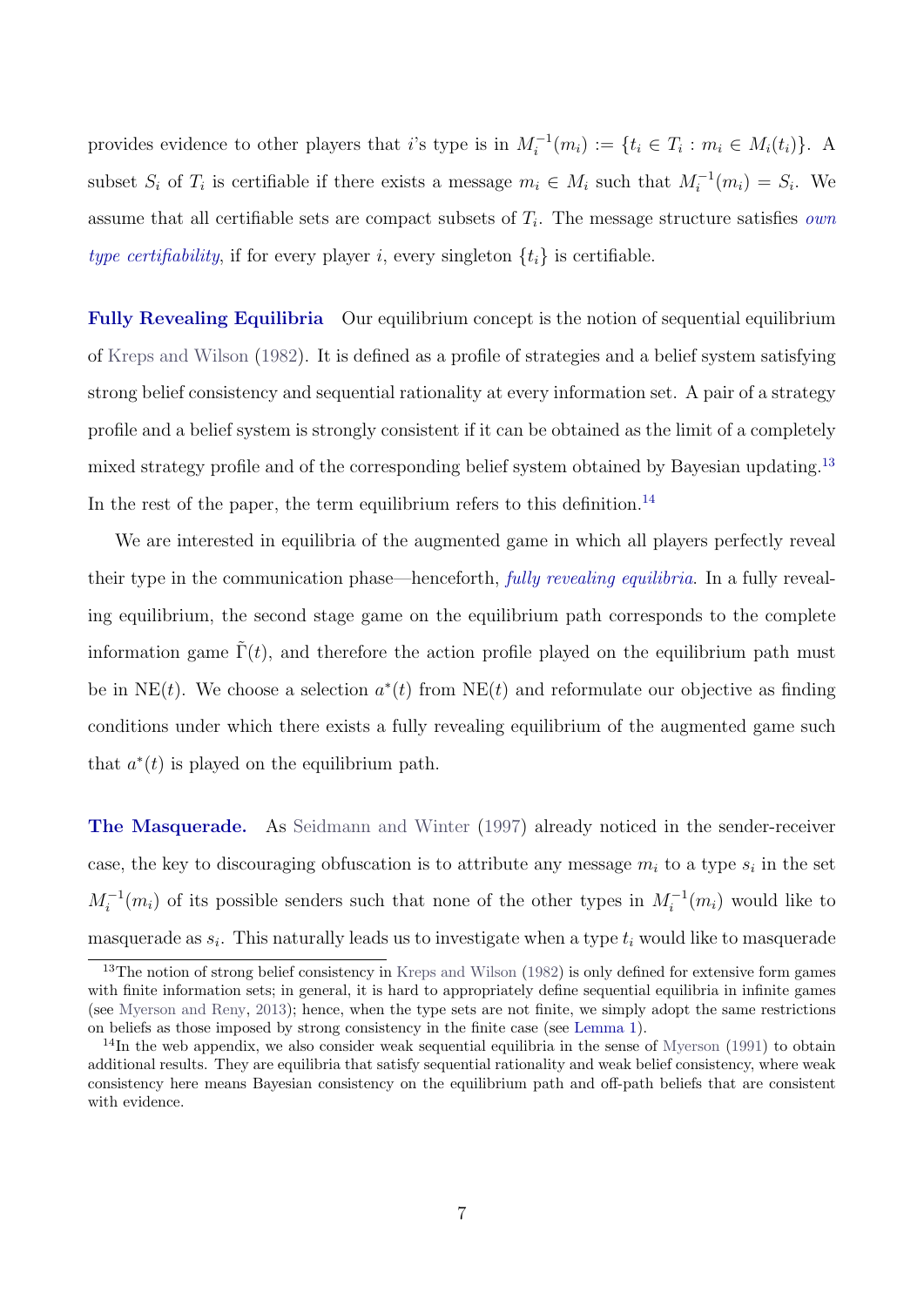as another type  $s_i$ . For this purpose, let

$$
v_i(t_i|t_i) = E_{t_{-i}}(u_i(a^*(t), t) | t_i)
$$

denote the expected utility of player  $i$  on the equilibrium path of a fully revealing equilibrium if she is of type  $t_i$ , and

$$
v_i(s_i|t_i) = E_{t_{-i}}(u_i\big(\text{BR}_i(a_{-i}^*(s_i, t_{-i}), t), a_{-i}^*(s_i, t_{-i}), t\big) | t_i),
$$

the utility that she would obtain by masquerading as  $s_i$ . In the remainder of the paper, the following notation for the utility in the expectation will be useful:

$$
v_i(s_i|t_i; t_{-i}) = u_i\big(BR_i(a_{-i}^*(s_i, t_{-i}), t), a_{-i}^*(s_i, t_{-i}), t\big).
$$

We call  $v_i(s_i|t_i)$  and  $v_i(s_i|t_i; t_{-i})$  the interim and ex post masquerading payoff functions. We will assume the following continuity property of  $v_i(s_i|t_i)$ . This assumption is automatically satisfied when  $T_i$  is finite. It is not innocuous, but often satisfied in commonly studied situations. Together with the assumptions of compactness of the certifiable subsets made above, it allows us to extend the results that hold for finite type sets to infinite type sets.[15](#page-7-0)

**Assumption 2** (Semicontinuity). For every player *i*, the function  $v_i(s_i|t_i)$  is lower semicontinuous in  $s_i$ .

We can define a binary relation  $\stackrel{\mathcal{M}}{\longrightarrow}$  on  $T_i$ , the masquerade relation, that summarizes the incentives of different types to masquerade as one another.

**Definition 1** (Masquerade). We say that  $t_i$  wants to masquerade as  $s_i$ , denoted by  $t_i \stackrel{\mathcal{M}}{\longrightarrow} s_i$ , whenever  $v_i(s_i|t_i) > v_i(t_i|t_i)$ .

This relation is, by definition, irreflexive  $(t_i \xrightarrow{M} s_i \Rightarrow t_i \neq s_i)$ , but generally not transitive. We can use this relation to define a *worst case type* for  $S_i \subseteq T_i$  as a type in  $S_i$  that no other

<span id="page-7-0"></span><sup>&</sup>lt;sup>15</sup>We recall that  $v_i(s_i|t_i)$  is lower semi-continuous in  $s_i$  if, for every  $\alpha \in \mathbb{R}$ , the set  $\{s_i \in T_i \mid v_i(s_i|t_i) > \alpha\}$  is open.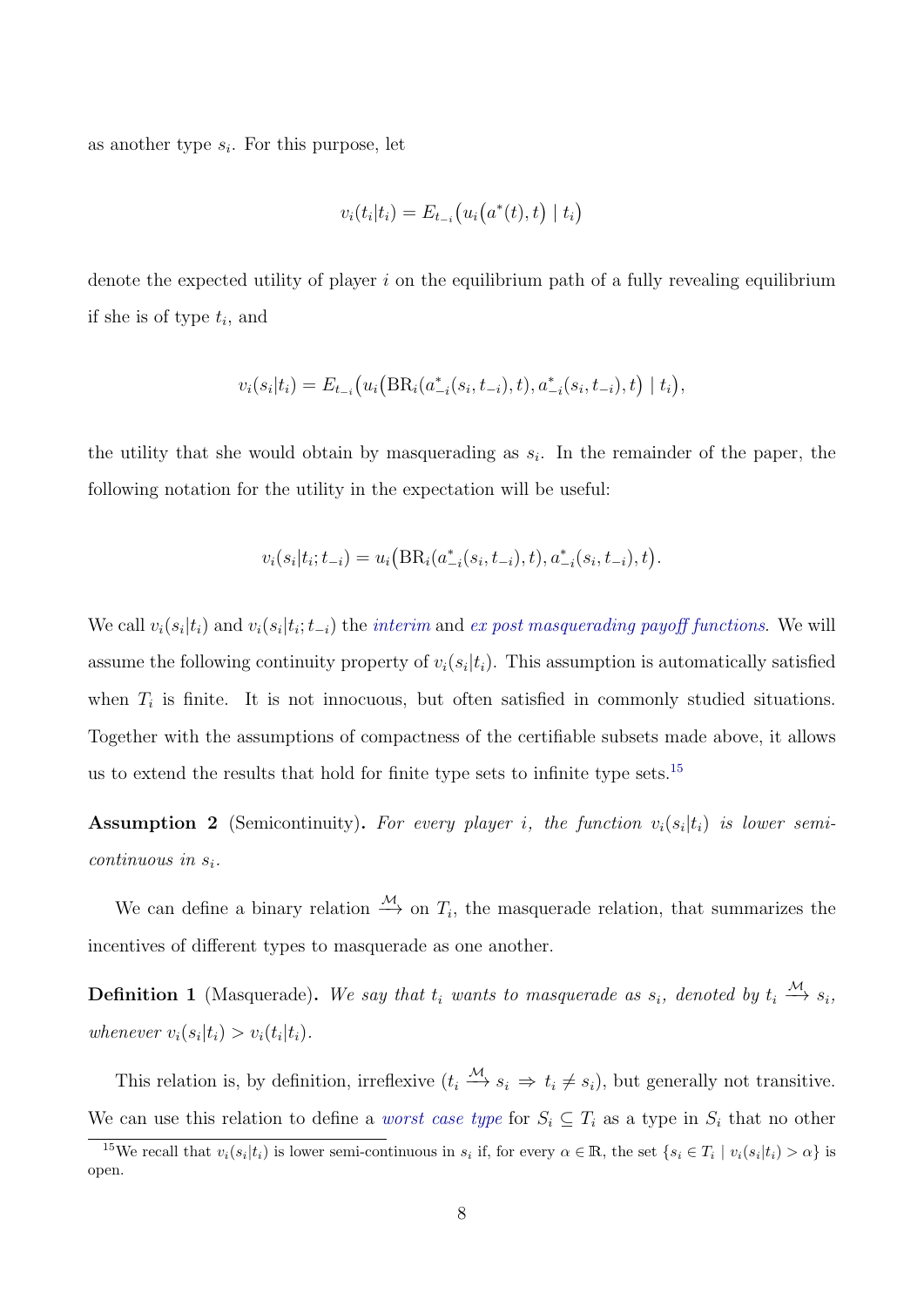

<span id="page-8-0"></span>Figure 1: Masquerade relation and worst case types.

type in  $S_i$  would like to masquerade as:

$$
\text{wct}(S_i) := \left\{ s_i \in S_i \mid \nexists t_i \in S_i, t_i \xrightarrow{M} s_i \right\}.
$$

This set may be empty, or have more than one element. It is useful to represent the masquerade relation by a directed graph on  $T_i$ , as illustrated in [Figure 1.](#page-8-0) A worst case type for  $S_i$  is an element  $s_i \in S_i$  with no incoming arrow from other elements of  $S_i$ .

Evidence Base. An evidence base is a set of messages that a player can use to certify each of her possible types.

**Definition 2** (Evidence Base). An evidence base for player i is a set of messages  $\mathcal{E}_i \subseteq M_i$ such that there exists a one-to-one function  $e_i : T_i \to \mathcal{E}_i$  that satisfies  $e_i(t_i) \in M_i(t_i)$  and  $t_i \in \operatorname{wct}\left(M_i^{-1}\bigl(e_i(t_i)\bigr)\right)$  for every  $t_i$ .

Equivalently, an evidence base allocates to each type  $t_i$  of player i a message  $e_i(t_i)$  that certifies a set in which no type of player i would like to masquerade as  $t_i$ , that is,  $M_i^{-1}(e_i(t_i)) \subseteq$  $\{s_i \in T_i : s_i \nleftrightarrow u_i\}$  for every  $t_i \in T_i$ . Note that when own type certifiability holds, any collection of messages certifying the singletons  $\{t_i\}$  for  $t_i \in T_i$  forms an evidence base, regardless of the masquerade relation. The set of evidence bases, however, depends on the masquerade relation. For example, if  $T_i$  can be linearly ordered such that the masquerade is monotonic (i.e.,  $t_i \stackrel{\mathcal{M}}{\longrightarrow} t'_i$ for every  $t_i'$  higher than  $t_i$ ), as in [Milgrom](#page-44-1) [\(1981\)](#page-44-1) or [Okuno-Fujiwara et al.](#page-45-2) [\(1990\)](#page-45-2), then there is an evidence base if and only if each type can certify that it belongs to a subset for which her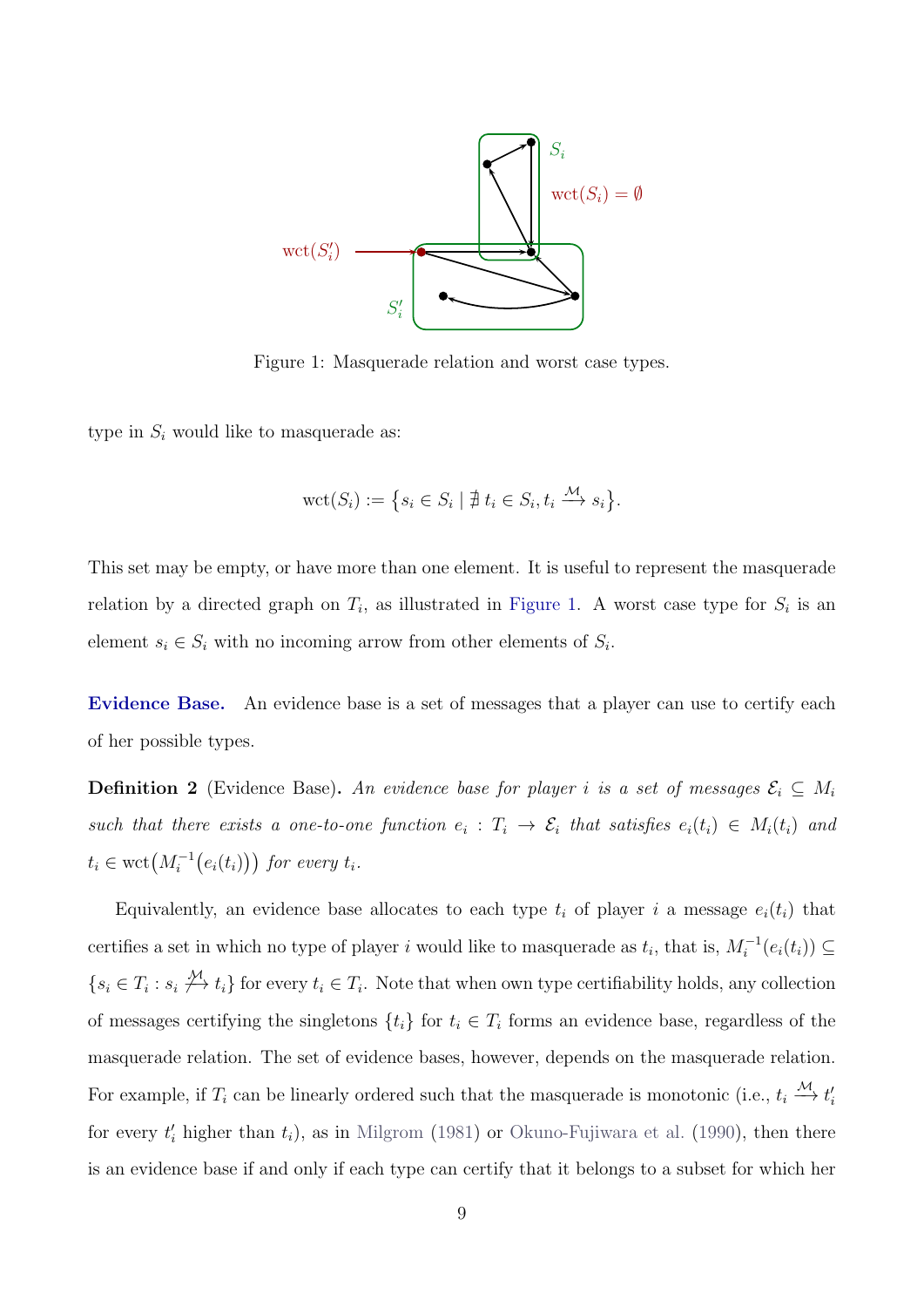true type is minimal: for all  $t_i \in T_i$ , there exists  $m_i \in M_i(t_i)$  such that  $t_i = \min M_i^{-1}(m_i)$ . In common interest games, that is, games in which no type would like to masquerade as any other type, there is an evidence base if and only if each type can simply send a different message.

As another illustration, consider a player *i* with three possible types,  $T_i = \{t^1, t^2, t^3\}$ , whose masquerade relation is given by  $t^1 \stackrel{M}{\longrightarrow} t^2 \stackrel{M}{\longrightarrow} t^3$ . The message correspondence  $M_i(t^1) =$  ${m, m^{13}, m^{12}}, M_i(t^2) = {m, m^{23}, m^{12}}, \text{ and } M_i(t^3) = {m, m^{23}, m^{13}}$  admits two evidence bases:  $\{m, m^{23}, m^{13}\}\$  and  $\{m^{12}, m^{23}, m^{13}\}\$ . In contrast, the message correspondence  $M_i(t^1)$  =  ${m, m^{12}}$ ,  $M_i(t^2) = {m, m^2, m^{23}, m^{12}}$ , and  $M_i(t^3) = {m, m^{23}}$  does not admit any evidence base because type  $t^3$  has no message certifying an event for which it is a worst case type.<sup>[16](#page-9-0)</sup> In [Section 5,](#page-20-0) we provide more intuitive examples of evidence bases related to our applications.

The existence of an evidence base is important since it is necessary for a fully revealing equilibrium to exist.<sup>[17](#page-9-1)</sup>

<span id="page-9-2"></span>Remark 1 (Evidence Base: Necessity). If there exists a fully revealing equilibrium, then there must exist an evidence base  $\mathcal{E}_i$  for every player *i*.

Indeed, consider a fully revealing equilibrium communication strategy profile  $\sigma$  that implements some Nash equilibrium  $a^*(\cdot)$  of the contingent complete information games. Then the sets of messages sent with positive probability by each type  $t_i$  under  $\sigma_i$  must be disjoint across types. Let  $\hat{\sigma}_i(t_i)$  be a selection of one message in the support of  $\sigma_i(t_i)$  for each  $t_i$ , and suppose that  $t_i \notin \text{wct}(M_i^{-1}(\hat{\sigma}_i(t_i)))$ . Then there exists a type  $t_i' \neq t_i$  that wants to masquerade as  $t_i$  and can send the message  $\hat{\sigma}_i(t_i)$ . Since  $\hat{\sigma}_i(t_i)$  is not in the support of  $\sigma_i(t'_i)$ , this contradicts the fact that  $\sigma$  is an equilibrium. Therefore, the selection  $\hat{\sigma}_i(\cdot)$  must form an evidence base for  $M_i(\cdot)$ .

<span id="page-9-0"></span><sup>&</sup>lt;sup>16</sup>These examples also show that the existence of an evidence base is not related to the "nested range condition" [\(Green and Laffont,](#page-44-2) [1986\)](#page-44-2) or the "minimal closure" / "normality" condition [\(Forges and Koessler,](#page-44-12) [2005;](#page-44-12) [Bull](#page-43-1) [and Watson,](#page-43-1) [2007\)](#page-43-1) used to get a revelation principle with hard evidence.

<span id="page-9-1"></span><sup>&</sup>lt;sup>17</sup>[Mathis](#page-44-13) [\(2008\)](#page-44-13) made the same observation for a class of sender-receiver games.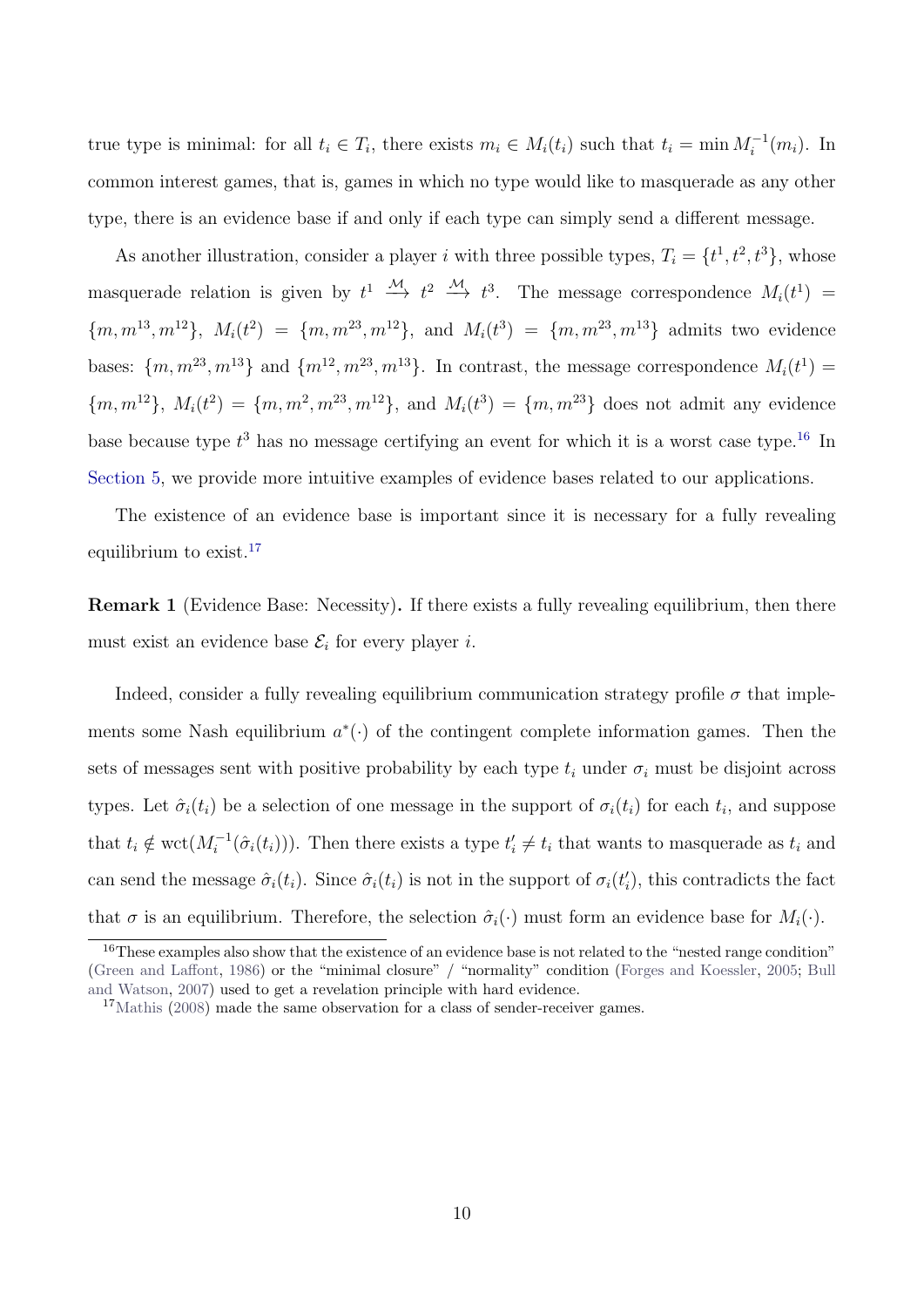# 3 Characterization of Fully Revealing Equilibria with Extremal Beliefs

In this section, we provide necessary and sufficient conditions for the existence of a particular kind of fully revealing equilibrium in which every deviation is attributed to a single type of the deviator. The first part of the section defines these *extremal beliefs* equilibria, and discusses the consequences of the restrictions they place on equilibrium beliefs.

Extremal Beliefs. In order to support a fully revealing equilibrium, players must be able to punish any player i who sends an off the equilibrium path message  $m_i$ . The other players have two levers to punish a deviator: (i) by forming appropriate beliefs about the type of the deviator subject to the restriction imposed by the hard information contained in  $m_i$ ; (ii) by coordinating on appropriate sequentially rational actions in the second stage. In order to make things tractable, we make two restrictions off the equilibrium path: one on beliefs and one on actions.

First, we restrict off the equilibrium path beliefs after unilateral deviations to be extremal in the sense that they belong to the extreme points of the simplex  $\Delta(T_i)$ .

**Definition 3** (Extremal Beliefs). A fully revealing equilibrium with extremal beliefs is a fully revealing equilibrium such that, after any unilateral deviation, each player's beliefs assign probability 1 to a single type of the deviator.

The second restriction concerns the second stage equilibrium actions that can be played off the equilibrium path. To understand this restriction, suppose that player i unilaterally deviates by sending an off the equilibrium path message  $m_i$ , while every player  $j \neq i$  sends an equilibrium message that reveals her true type  $t_j$ . Then, under extremal beliefs, all players must attribute a single type  $t'_{i} \in M_{i}^{-1}(m_{i})$  to player i. The extremal beliefs assumption does not require all players other than  $i$  to attribute the same type  $t'_{i}$  to player  $i$ , but we will show in the next paragraph that this is required by strong consistency. Consequently, all non-deviators put probability 1 on the type profile  $(t'_{i}, t_{-i})$ . Then, sequential rationality requires that non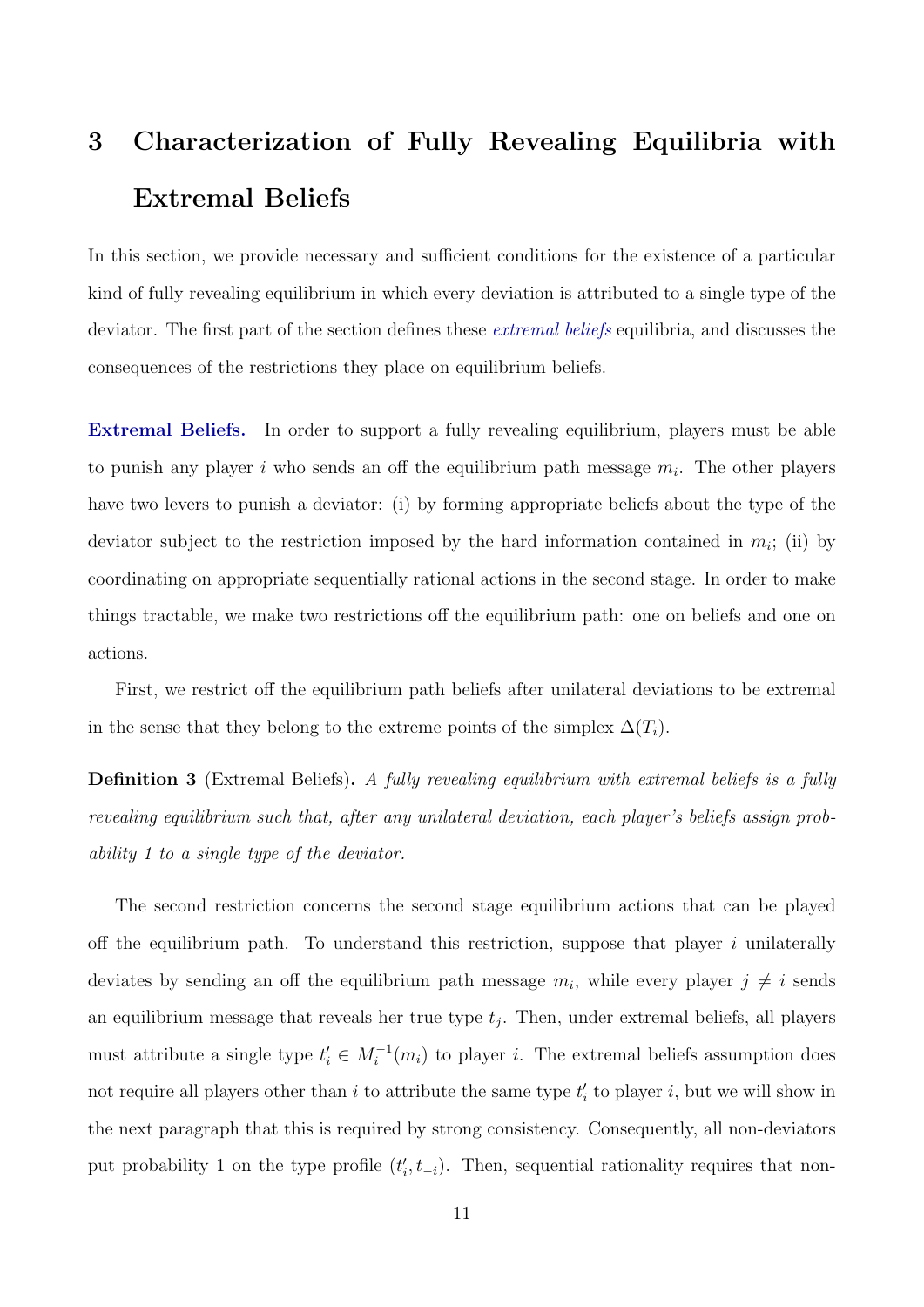deviators play according to some action profile in  $NE(t'_i, t_{-i})$  but not necessarily  $a^*(t'_i, t_{-i})$ . We will consider only equilibria in which they do play according to  $a^*(t'_i, t_{-i})$ .

**Definition 4.** We say that an equilibrium implements  $a^*(\cdot)$  on and off the equilibrium path if, whenever the second stage beliefs of all non-deviating players put probability 1 on a particular type profile t, all the non-deviating players play according to  $a^*(t)$ .

Clearly, this restriction is without loss of generality when the complete information game  $\Gamma(t)$  has a unique equilibrium for every type profile t. It is also a natural assumption when there is a unique "reasonable" equilibrium of each  $\Gamma(t)$ . For example, if we consider a voting game with two alternatives, the unique reasonable equilibrium is one in which all voters vote for their preferred alternative. It is important to keep in mind that this restriction and the restriction to extremal beliefs only make it harder to find existence results in the sense that there may be games for which fully revealing equilibria exist but can only be constructed by violating our restrictions. We use them because, under these restrictions, the existence of fully revealing equilibria can be simply characterized by properties of the masquerade relation.

Strong Consistency and Extremal Beliefs. Strong consistency has important implications for the beliefs that can be held off the equilibrium path in fully revealing equilibria with extremal beliefs. We show that after any detectable unilateral deviation by player  $j$  sending message  $m_j$ , the belief formed by other players about the type of player j depends only on  $m_j$ . In particular, all non-deviators form the same belief, independently of their type and of the messages sent by other non-deviators.

<span id="page-11-0"></span>Lemma 1 (Consistent Extremal Beliefs). In a fully revealing equilibrium with extremal beliefs, after any unilateral deviation of some player j in the communication stage, the off-path beliefs of all players  $i \neq j$  assign probability 1 to the same type  $t_j \in T_j$  of player j independently of the message vector  $m_{-j}$  and their own type  $t_i$ .

#### Proof. See [Appendix B.](#page-33-0)

This result is interesting and new (to the best of our knowledge), but quite technical. The intuition is that if the belief  $\mu$  formed after a unilateral deviation is extremal, it puts probability

 $\Box$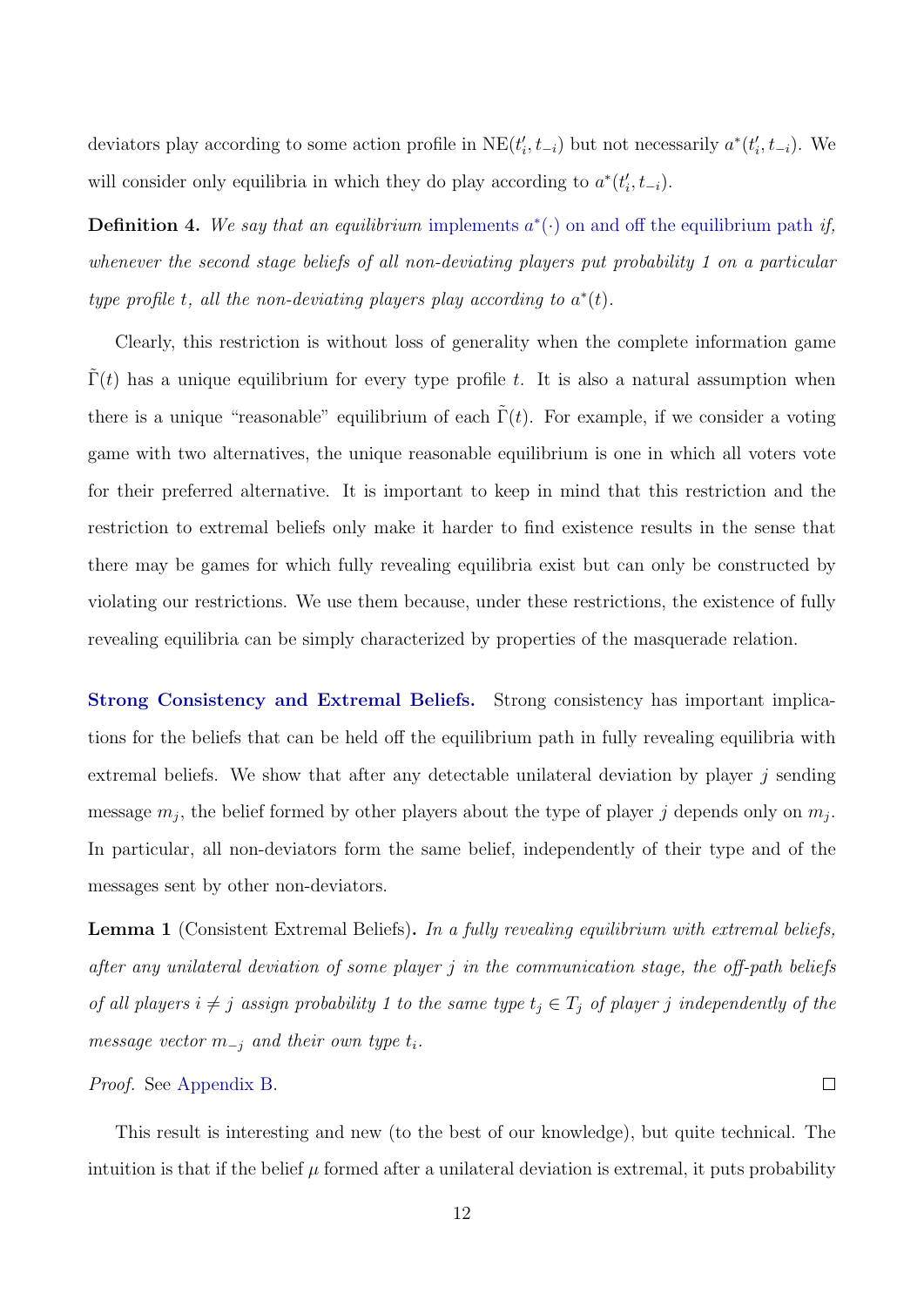1 on a single type  $t'_j$ . For  $\mu$  to be consistent, there must be a sequence of Bayes-consistent beliefs  $\mu^k$  that converges to  $\mu$  and is generated by a sequence of completely mixed strategies of player j that put infinitely more weight on  $m_j$  when she is of type  $t'_j$  than when she is of any other type  $t''_j$ . But if this is the case, the information contained in the strategy of player j crowds out any information about  $j$  contained in the prior, and, in particular, any information that the non-deviators could derive from the correlation between  $t_j$  and their own type, or what they deduce on the types of other non-deviators from their messages.<sup>[18](#page-12-0)</sup>

The Characterization. The existence of evidence bases for each player is necessary for the existence of a fully revealing equilibrium and it can be interpreted as a richness condition on the language saying that all private information can be credibly conveyed. Worst case types are important because they allow to discourage unilateral deviations to messages off the equilibrium path. In fact, [Lemma 1](#page-11-0) implies that, with extremal beliefs, the deviating message  $m_i$  must be attributed to a single type  $t_j \in M_j^{-1}(m_j)$  that depends only on which message was sent. If this type is not a worst case type of  $M_j^{-1}(m_j)$ , then there must exist another type in  $M_j^{-1}(m_j)$  that gets a higher payoff by sending  $m_i$  than in a fully revealing equilibrium.

These two conditions are also sufficient, as we show in the following theorem. It is not difficult to construct a fully revealing equilibrium when they are satisfied: the messages from the evidence base should be used on the equilibrium path for the players to reveal their type, and detectable deviations should be attributed to worst case types. The difficulty of the proof is to show that the equilibrium we just constructed satisfies the strong belief consistency requirement.

<span id="page-12-1"></span>**Theorem 1** (Characterization). There exists a fully revealing equilibrium with extremal beliefs that implements  $a^*(\cdot)$  on and off the equilibrium path if and only if the following conditions are satisfied for every i:

(i) For every  $m_i \in M_i$ , the set  $M_i^{-1}(m_i)$  admits a worst case type.

<span id="page-12-0"></span><sup>&</sup>lt;sup>18</sup>Note that the full support assumption is fundamental for this property to hold. The restriction imposed by the sequential equilibrium in the lemma also follows from the "strategic independence principle" [\(Battigalli,](#page-43-4) [1996\)](#page-43-4), and it is explicitly required under the "no-signaling-what-you-don't-know" condition in [Fudenberg and](#page-44-14) [Tirole'](#page-44-14)s (1991) definition of perfect Bayesian equilibrium when types are independently distributed.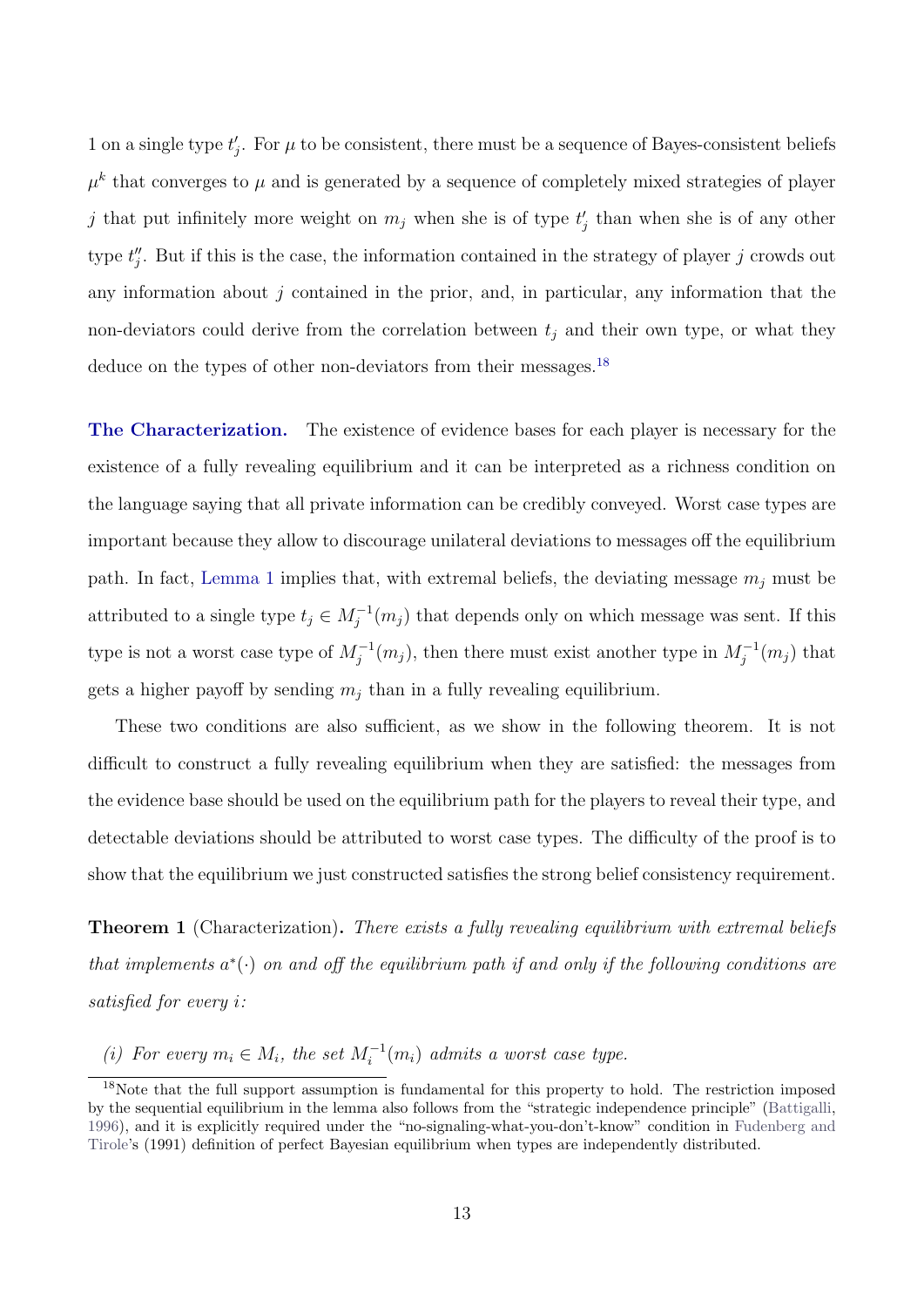(ii) The correspondence  $M_i(\cdot)$  admits an evidence base.

#### Proof. See [Appendix B.](#page-33-0)

To conclude this section, we provide two examples. The first one illustrates [Theorem 1](#page-12-1) and shows how adding messages can destroy the existence of a fully revealing equilibrium with extremal beliefs.

<span id="page-13-1"></span>**Example 1.** Consider a sender-receiver game in which the sender's type set is given by  $T =$  $\{t^1, t^2, t^3, t^4\}$ ; the masquerade relation and the certifiable subsets are given in [Figure 2.](#page-13-0) By [Theorem 1,](#page-12-1) there exists a fully revealing equilibrium with extremal beliefs. If we add a new message  $m^5$  that certifies  $\{t^2, t^3, t^4\}$ , this is no longer true.



<span id="page-13-0"></span>Figure 2: An example

Our next example shows that the existence of worst case types is not necessary if interior beliefs are allowed off the equilibrium path.

Example 2 (Hidden Bias). Consider a sender-receiver problem in which the receiver can decide between two policies A and B, or keep the status quo  $\phi$ . The sender can have information favorable to either of the policies  $A$  and  $B$ , and also has a bias which is unknown to the receiver. We denote the types of the sender by  $T = \{aA, aB, bA, bB\}$ , where type  $aB$  is biased toward A, and has receiver information favorable to B. We assume that all types are equally probable. The payoff matrix is given in the following table where the payoff of the sender appears first and the payoff of the receiver second.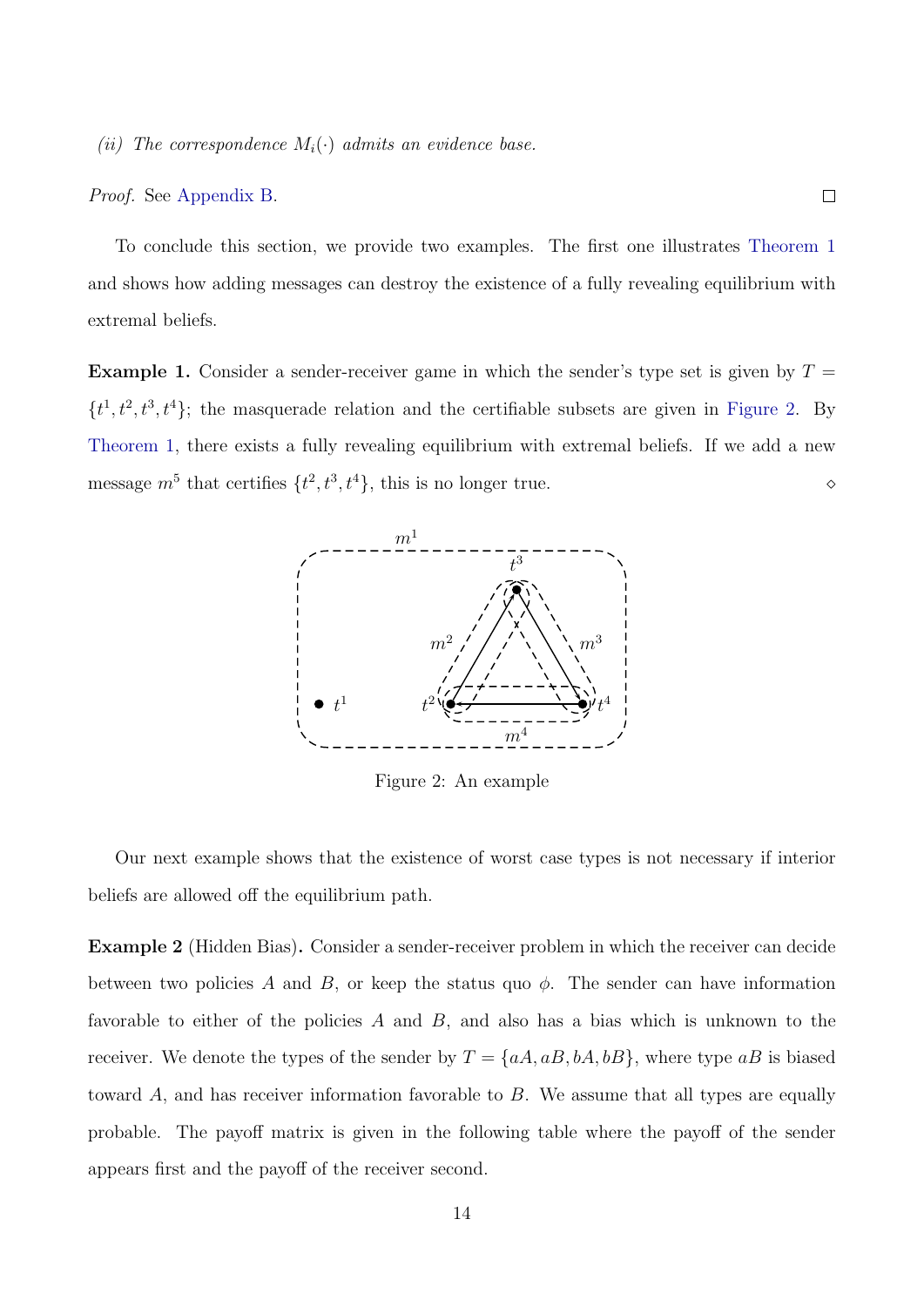| aΑ | 1, 1   |        | $s_{\phi}, r_{\phi}$ |
|----|--------|--------|----------------------|
| aB |        | $-1,1$ | $s_{\phi}, r_{\phi}$ |
| bA | $-1,1$ | $-1$   | $s_{\phi}, r_{\phi}$ |
| bB |        |        | $s_{\phi}, r_{\phi}$ |

Table 1: Hidden bias – with  $s_{\phi}, r_{\phi} < 1$ .

The corresponding masquerade relation is represented in [Figure 3.](#page-14-0) The sender can disclose her information  $A$  or  $B$ , or not disclose anything, so the certifiable sets are as represented on the figure. We assume that cheap talk is possible, which means that there are several messages that certify the same subset (at least as many as there are types in the corresponding certifiable subset). We denote a generic message that certifies the complete set as  $m_0$ , and a generic message that certifies information favorable to policy  $X$  as  $m_X$ .



<span id="page-14-0"></span>Figure 3: Hidden bias.

There exists an evidence base so full revelation is possible. Indeed, since cheap talk is allowed, there exist two messages  $m_A$  and  $m'_A$  that certify A, and that can be used respectively by aA and bA since they are both worst case types of the set  $\{aA, bA\}$ , and the same is true for  $bB$  and  $aB$  with two messages  $m_B$  and  $m'_B$  that certify B.

However, the type set, which is certifiable by  $m_0$ , admits no worst case type, hence there is no fully revealing equilibrium with extremal beliefs. We will first show that a fully revealing equilibrium may nevertheless exist, depending on the values of  $s_{\phi}$  and  $r_{\phi}$ . Next, in case no fully revealing equilibrium exists, we will characterize the receiver's optimal partially revealing equilibrium.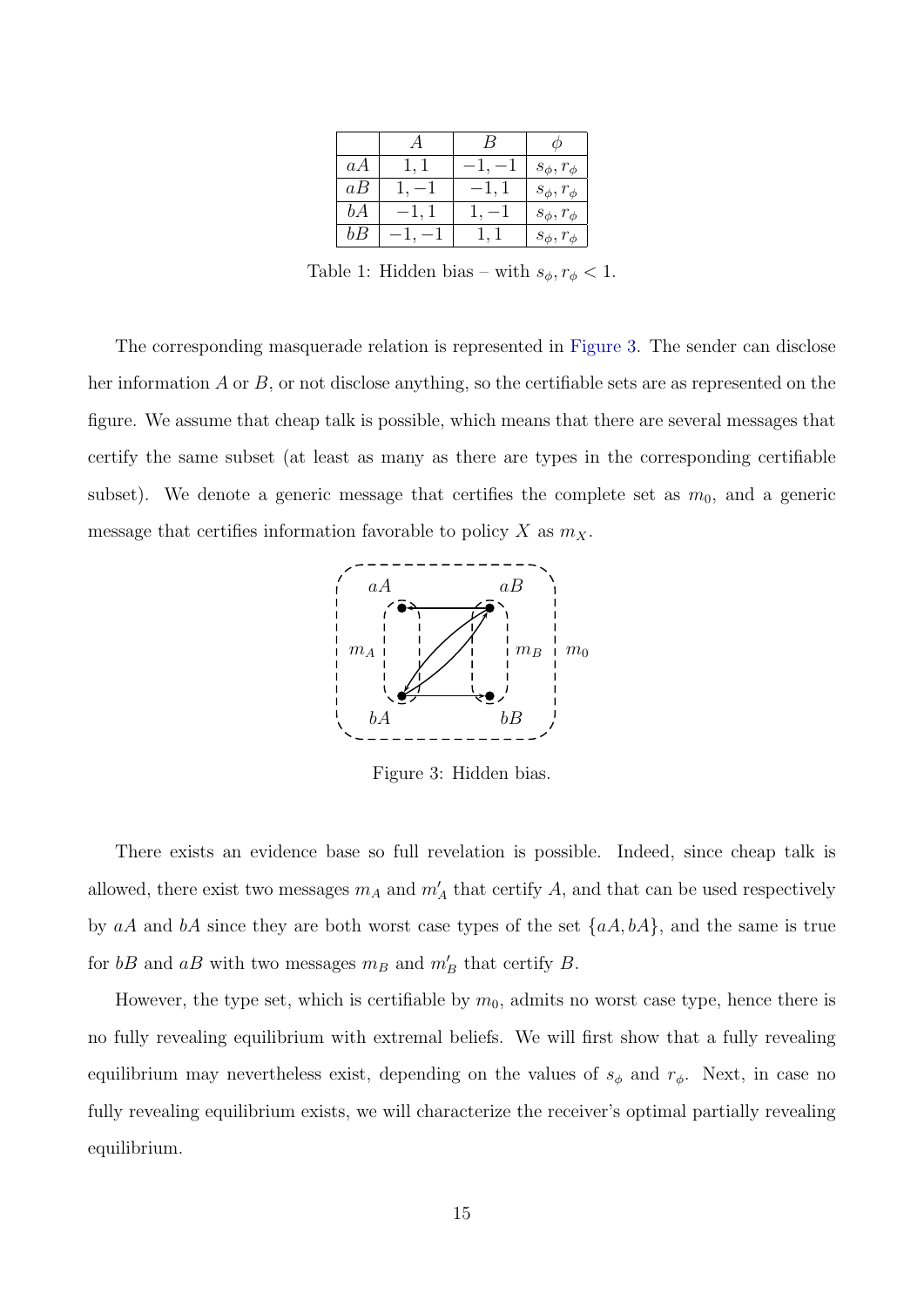Suppose that there exists a fully revealing equilibrium, and consider a message  $m_0$  that certifies T. This message must be off the equilibrium path since it has no worst case type. Also, it cannot be the case that the receiver responds to this message by mixing between A and B, for that would give a higher payoff than the full revelation payoff to either  $bA$  or  $aB$ . So it must be the case that the receiver chooses the status quo  $\phi$  to respond to this message. There exists a belief that justifies the choice of the status quo by the receiver if and only if  $r_{\phi} \geq 0$ . It must also be the case that the choice of the status quo induces the sender to choose to reveal the truth rather than sending a message that reveals nothing. This is true if and only if  $s_{\phi} < -1$ . In summary, a necessary condition for the existence of a fully revealing equilibrium is that the receiver prefers the status quo to choosing randomly between the two policies, and that the sender always prefers her least favored policy to the status quo. It is easy to show that this condition is also sufficient by fixing the belief that follows any message  $m_0$  to the one that puts equal weight on A and B.

Now suppose that  $r_{\phi} < 0$  or  $s_{\phi} > -1$ . Then either the receiver never chooses the status quo regardless of her information, or the status quo is not an effective punishment and does not induce revelation from  $aB$  and  $bA$ . Then the best achievable situation from the point of view of the receiver is to be able to identify the types  $aA$  and  $bB$ . This is done by following each message  $m_0$  by a belief that puts the same probability on  $aB$  and on  $bA$ , and choosing the status quo if  $r_{\phi} \ge 0$  and any mixing between A and B otherwise.

## 4 Acyclic Masquerade

In this section, we define a class of games for which a worst case type exists for every subset of types. Therefore, the existence of fully revealing equilibria for this class of game is characterized by the existence of an evidence base for each player.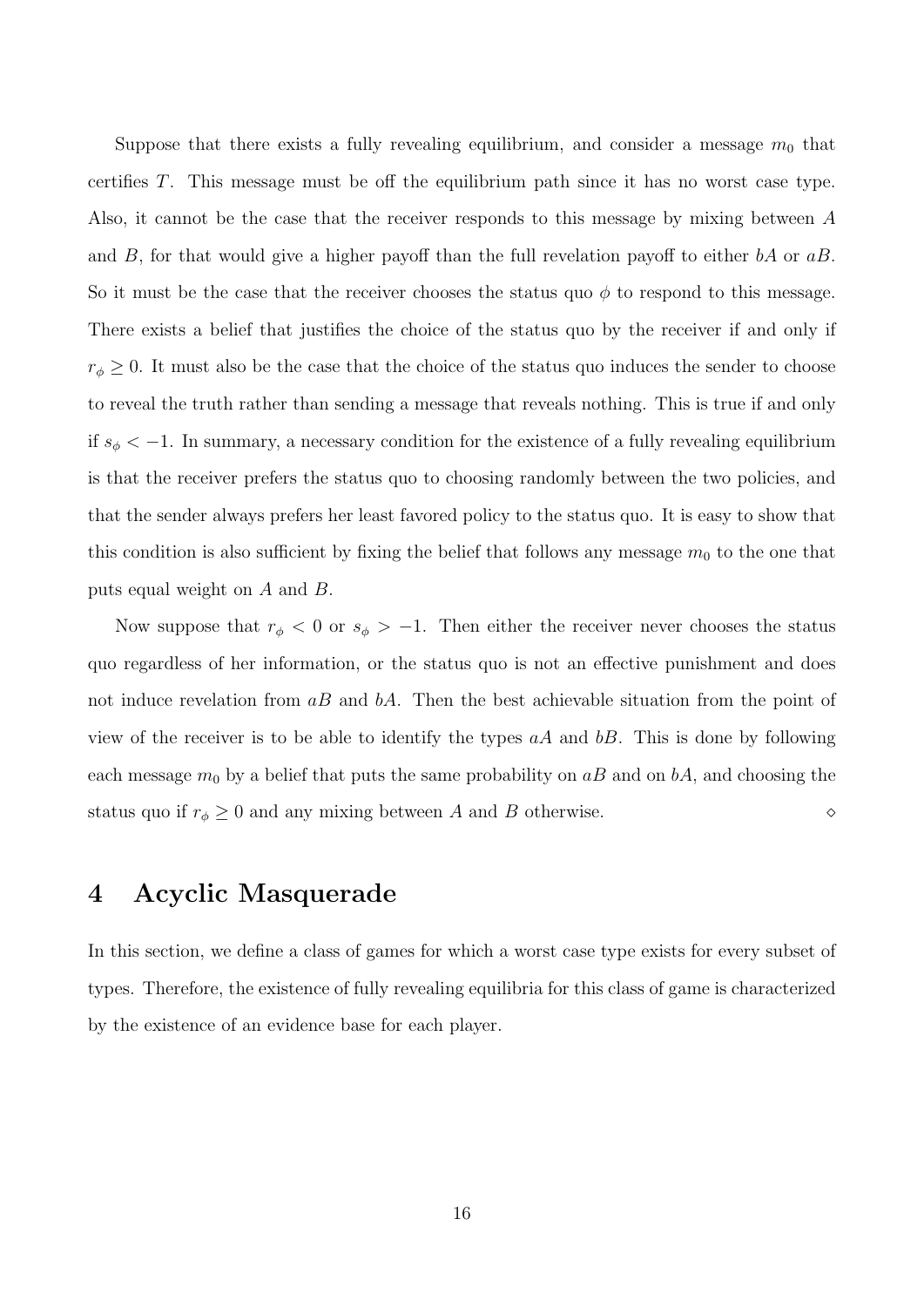#### 4.1 Definition and Characterization

We say that a game  $\Gamma$  with a selection  $a^*(\cdot)$  has the *acyclic masquerade property* if, for every player *i*, the masquerade relation on  $T_i$  is acyclic. The following proposition characterizes acyclic masquerade relations.[19](#page-16-0)

<span id="page-16-1"></span>Proposition 1. The following statements are equivalent:

- (i) The masquerade relation of player i is acyclic.
- (ii) Every finite subset  $S_i \subseteq T_i$  admits a worst case type.
- (iii) There exists a lower semi-continuous function  $w_i: T_i \to \mathbb{R}$  such that

$$
t_i \stackrel{\mathcal{M}}{\longrightarrow} s_i \Rightarrow w_i(s_i) > w_i(t_i). \tag{WR}
$$

(iv) There exists a complete, transitive, and lower semi-continuous order  $\succeq$  on  $T_i$ , such that

$$
t_i \xrightarrow{M} s_i \Rightarrow s_i \succ t_i. \tag{DM}
$$

 $\Box$ 

#### Proof. See [Appendix B.](#page-33-0)

In the proposition, (DM) stands for *Directional Masquerade*. It says that there is an order such that all types only want to masquerade as types that are their successors in this order. (WR) stands for Weak Representation, a term borrowed from the literature on the representation of binary relations. Condition (ii) means that we can find a worst case type on every subset of  $T_i$  in the finite case. In the infinite case, we would like to have a similar property. Since the only subsets on which we need worst case types are the certifiable ones, which we restricted to be compact subsets, it is sufficient to show that we can find worst case types on every compact subset of  $T_i$ . To see that, we just need to notice that the worst case types of

<span id="page-16-0"></span><sup>&</sup>lt;sup>19</sup>An order  $\succeq$  on  $T_i$  is lower semi-continuous if, for every  $t_i$ , the set  $\{s_i \in T_i \mid s_i \succ t_i\}$  is open. It is complete if, for every  $s_i$  and  $t_i$  in  $T_i$ , either  $s_i \succeq t_i$  or  $t_i \succeq s_i$ , and transitive if  $t_i \succeq t'_i$  and  $t'_i \succeq t''_i$  implies that  $t_i \succeq t''_i$ .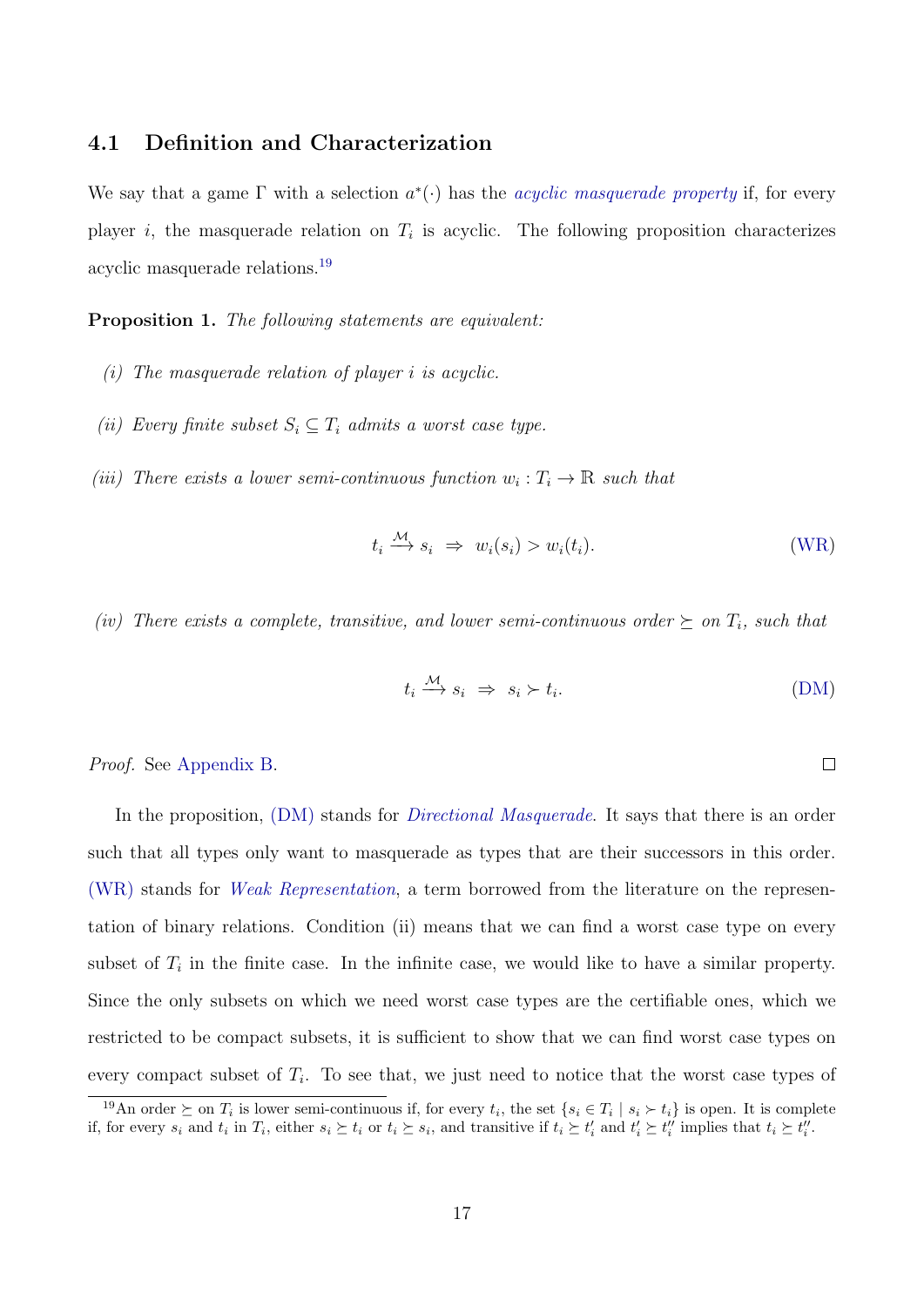a certifiable subset  $S_i$  are exactly the minimizers of the weak representation  $w_i(\cdot)$ , which exist since the function is lower semi-continuous.

<span id="page-17-0"></span>**Lemma 2.** The acyclic masquerade property implies that, for every i, every compact subset  $S_i$ of  $T_i$  admits a worst case type.

From [Lemma 2](#page-17-0) and [Theorem 1,](#page-12-1) we can immediately deduce that, in the class of games with the acyclic masquerade property, the existence of an evidence base for each player is a sufficient condition for the existence of a fully revealing equilibrium. From [Remark 1,](#page-9-2) we know that it is also necessary.

Corollary 1. Suppose that the acyclic masquerade property is satisfied. Then there exists a fully revealing equilibrium that implements  $a^*(\cdot)$  if and only if there exists an evidence base for every player i.

We can directly apply [Proposition 1](#page-16-1) to the case in which the masquerading payoffs of informed players are independent of their type. For instance, this is true in the seller-buyer example of [Milgrom](#page-44-1) [\(1981\)](#page-44-1) and in the multidimensional cheap talk model of [Chakraborty and](#page-44-15) [Harbaugh](#page-44-15) [\(2010\)](#page-44-15). In this case, we can represent the masquerade relation by the function  $w_i(s_i) = v_i(s_i|t_i)$ , which leads to the following remark.

<span id="page-17-1"></span>Remark 2. Suppose that the interim masquerading payoff of each player is independent of her type. Then the acyclic masquerade property is satisfied.

We showed in [Example 1](#page-13-1) that adding messages could destroy full revelation. This is no longer true for games that satisfy the acyclic masquerade property. This is just because evidence bases are preserved under the addition of new messages, and the new certifiable subsets that are created must admit worst case types by the acyclic masquerade property.

### 4.2 Sufficient Conditions on Masquerading Payoffs

The following theorem provides a list of sufficient conditions for the masquerade relation to be acyclic. (MON) stands for *Monotonicity*, (ID) and (SCD) stand for *Increasing Differences* and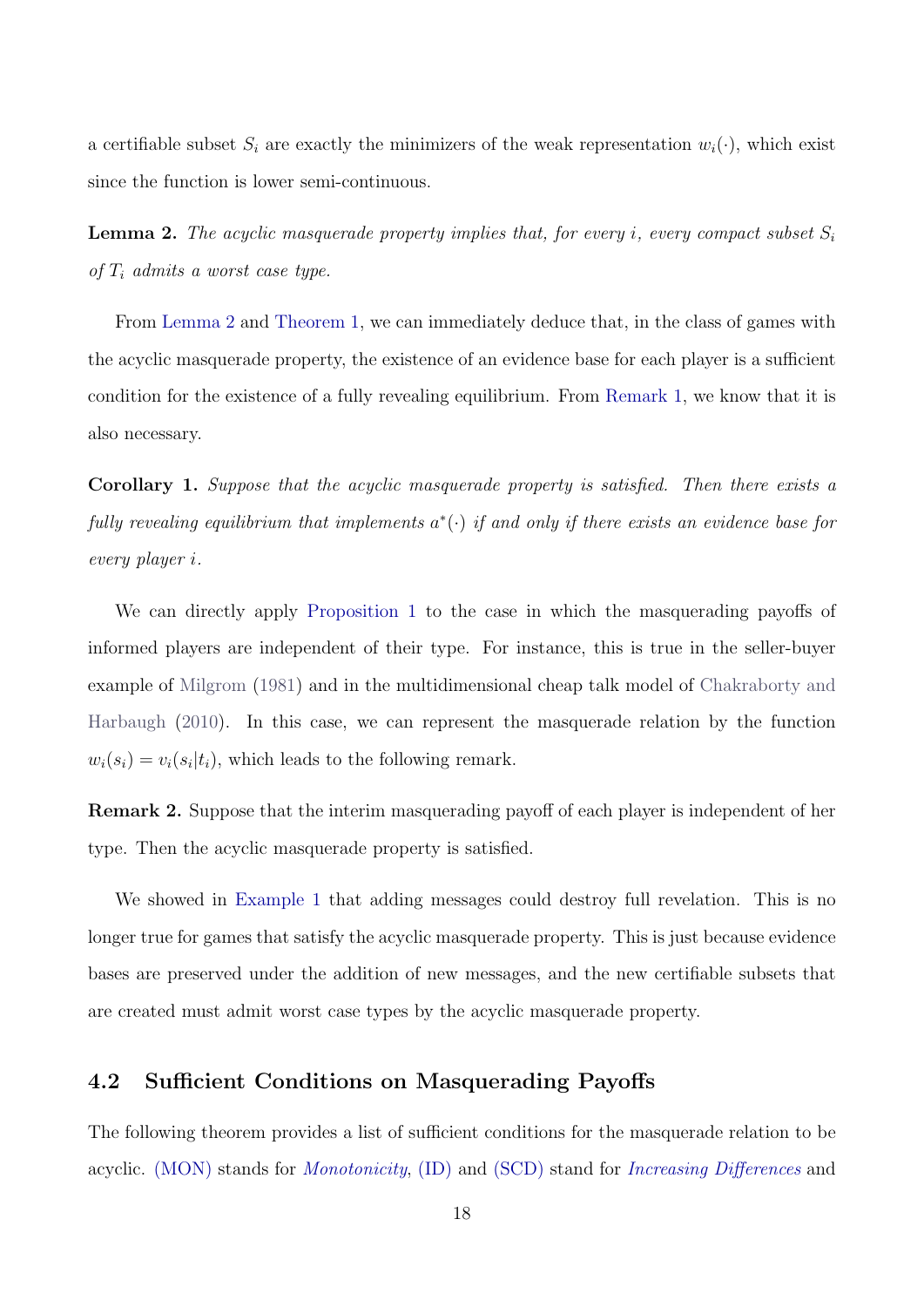Single Crossing Differences. (SP-NRM) is a set of two conditions, Single Peakedness and No Reciprocal Masquerade. For a reminder of standard definitions used in the statement of this theorem, see [Appendix A.](#page-32-0)

<span id="page-18-0"></span>**Theorem 2** (Sufficient Conditions). The acyclic masquerade property is satisfied whenever, for every *i*, there exists a linear order  $\succeq$  on  $T_i$  such that any of the following conditions is satisfied:

(MON)  $v_i(s_i|t_i)$  is non-decreasing in  $s_i$ .

- (ID)  $v_i(s_i|t_i)$  has increasing differences in  $(s_i, t_i)$ .
- (SCD)  $v_i(s_i|t_i)$  has single crossing differences in  $(s_i, t_i)$ .
- $(SP-NRM)$   $v_i(s_i|t_i)$  is single-peaked in  $s_i$  and satisfies the following no reciprocal masquerade condition:

$$
v_i(s_i|t_i) > v_i(t_i|t_i) \Rightarrow v_i(s_i|s_i) \ge v_i(t_i|s_i).
$$

Proof. See [Appendix B.](#page-33-0)

Most of the literature on disclosure of hard information is based on (MON). When it is satisfied, every type would like to masquerade as the highest possible type. This is the case in the seller-buyer models of [Grossman](#page-44-0) [\(1981\)](#page-44-0) and [Milgrom](#page-44-1) [\(1981\)](#page-44-1). The seller's payoff is increasing in the perceived quality of her product. Then the buyer can interpret every announcement of the seller skeptically as coming from the lowest quality seller consistent with the announcement. This skeptical behavior leads to full revelation. Another typical example mentioned in [Okuno-](#page-45-2)[Fujiwara et al.](#page-45-2) [\(1990\)](#page-45-2) is a linear Cournot game with homogeneous goods and privately known marginal costs, in which the equilibrium payoff of a firm decreases when its competitors form higher beliefs about its cost.

The sender-receiver game of [Crawford and Sobel](#page-44-16) [\(1982\)](#page-44-16) does not satisfy the (MON) property, but it satisfies (DM) because the sign of the difference between the ideal actions of the sender and the receiver is independent of the sender's type. If the sender's ideal action is, say, always higher than the receiver's, the sender only wants to masquerade as a higher type. This does not

 $\Box$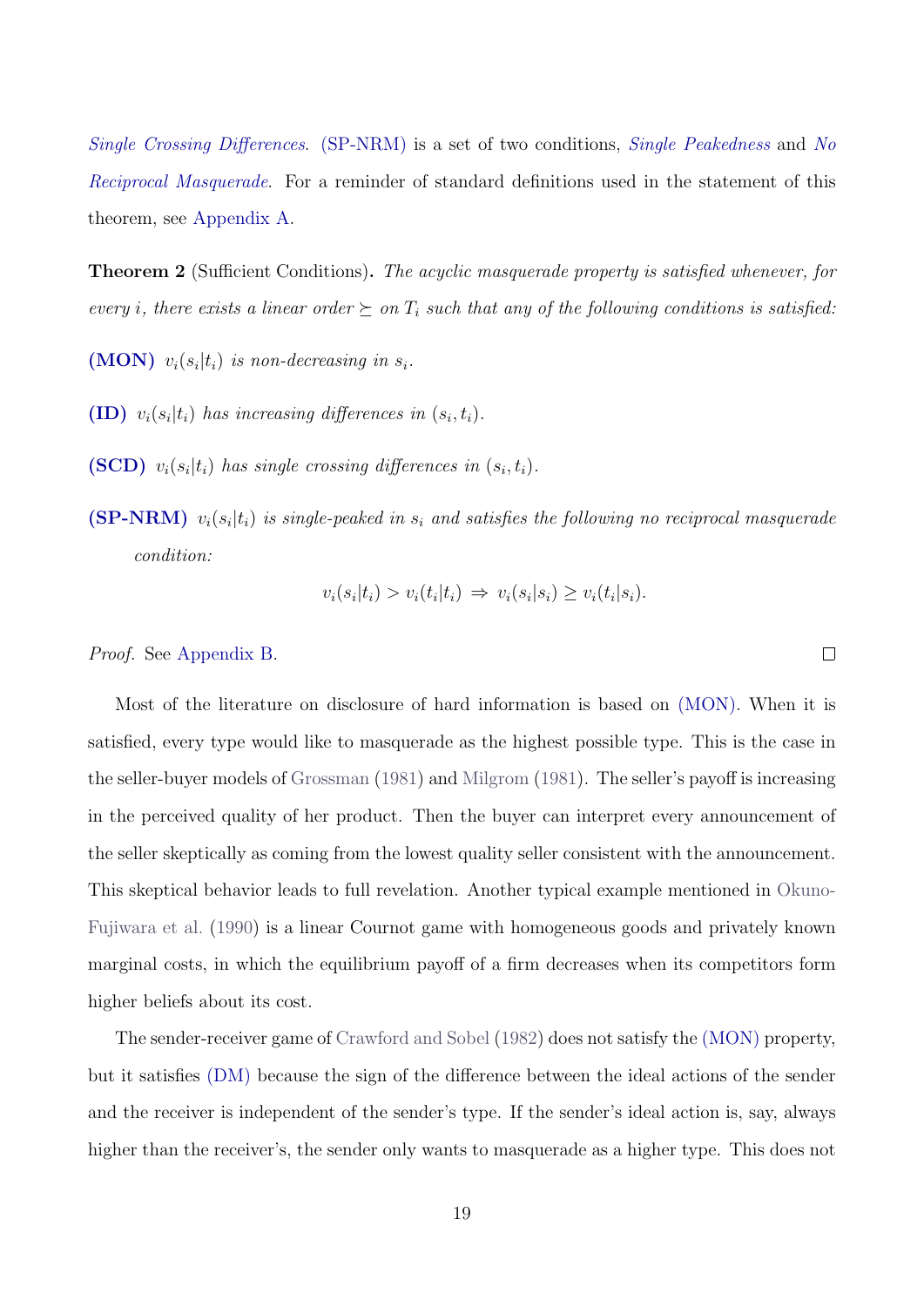mean, however, that she wants to masquerade as any higher type. In this case, it is easy to see that (DM) is satisfied for the natural order on types. In general, however, it may be difficult to find an order under which  $(DM)$  holds.<sup>[20](#page-19-0)</sup>

To our knowledge, this paper is the first to show that (SCD) and (ID) are sufficient conditions for the existence of fully revealing equilibria. When (ID) holds, the return of masquerading as a higher type increases with one's true type. When (SCD) holds, if the return of masquerading as a higher type is positive for  $t_i$ , then it is also positive for  $t'_i \succeq t_i$ . The condition (SP-NRM) is used in [Giovannoni and Seidmann](#page-44-6) [\(2007\)](#page-44-6) to show the existence of a fully revealing equilibrium in a sender-receiver model. $^{21}$  $^{21}$  $^{21}$ 

To prove [Theorem 2,](#page-18-0) we show that each condition implies that the masquerade relation is acyclic. It leaves the question of identifying the worst case types open. It is easy when (MON) or (DM) hold since, in any subset of types  $S_i$ , the lowest type is a worst case type. In [Appendix C,](#page-40-0) [Proposition 6](#page-40-1) shows how to find worst case types under (SCD) and (SP-NRM).

Ex Post Masquerade and Aggregation. In applications, it is often easier to work with the ex post masquerading payoffs. Then we can use aggregation results to show that the acyclic masquerade property is satisfied. In the following lemma, we recall some simple aggregation results that are useful for the applications.<sup>[22](#page-19-2)</sup>

<span id="page-19-3"></span>Lemma 3 (Ex Post Sufficient Conditions). The acyclic masquerade property is satisfied whenever, for every i, there exists a linear order  $\succeq$  on  $T_i$  such that any of the following conditions holds:

(i)  $v_i(s_i|t_i;t_{-i})$  is non-decreasing in  $s_i$ .

(ii)  $v_i(s_i|t_i;t_{-i})$  satisfies ex post directional masquerade:  $v_i(s_i|t_i;t_{-i}) > v_i(t_i|t_i;t_{-i}) \Rightarrow s_i > t_i$ .

(iii)  $v_i(s_i|t_i; t_{-i})$  has increasing differences in  $(s_i, t_i)$  and types are independent.

<span id="page-19-1"></span><span id="page-19-0"></span> $^{20}$ In particular, the order on types for which (SCD) or (ID) holds may differ from the order induced by (DM). <sup>21</sup>In an earlier paper, [Seidmann and Winter](#page-45-4) [\(1997\)](#page-45-4) also considered sender-receiver games with a slightly different set of conditions. When the ideal action of the receiver is strictly increasing their existence result is also a direct corollary of [Theorem 2](#page-18-0) based on the (SP-NRM) condition.

<span id="page-19-2"></span><sup>22</sup>For more advanced aggregation results, we refer the reader to [Quah and Strulovici](#page-45-7) [\(2012\)](#page-45-7).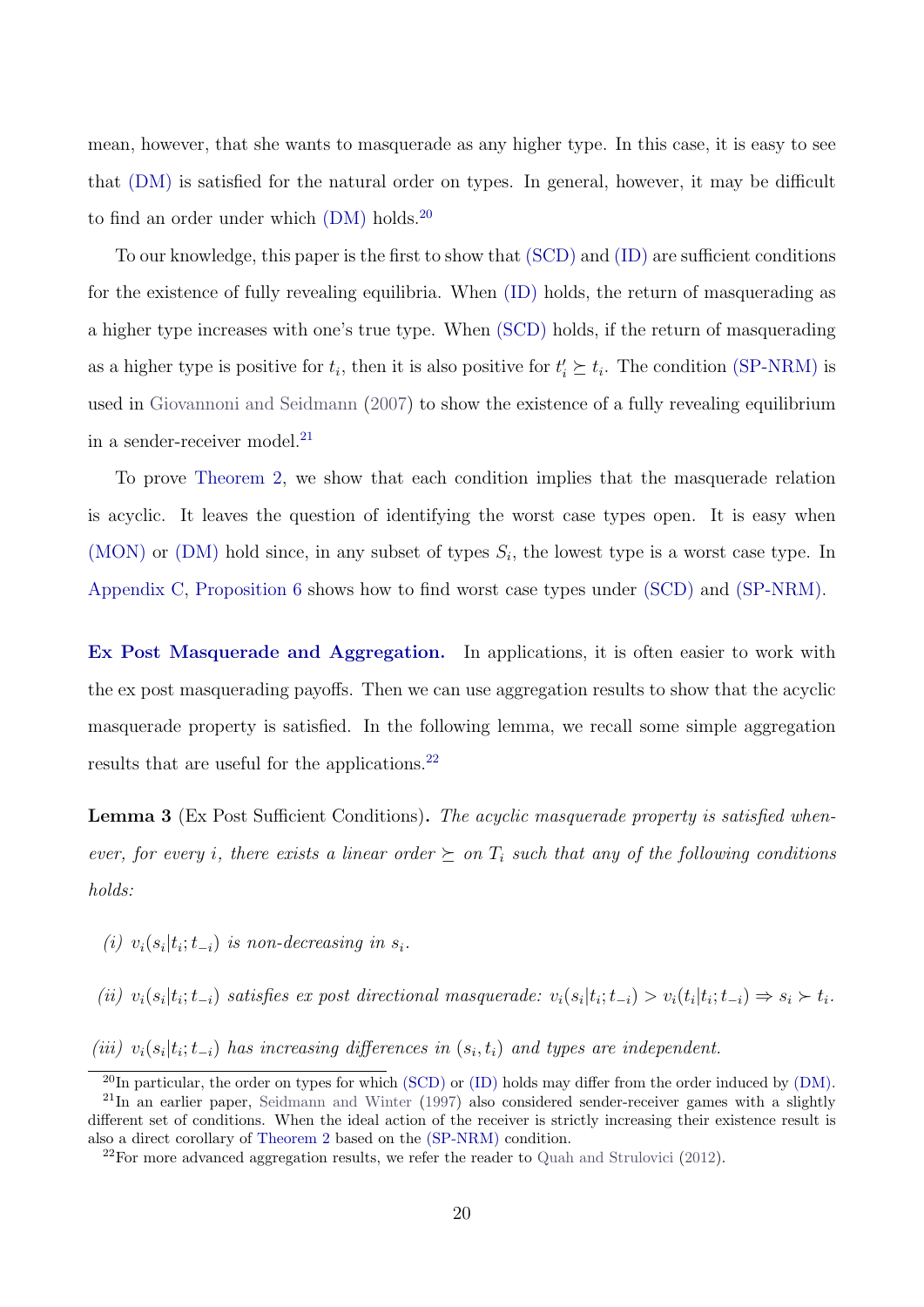#### Proof. See [Appendix B.](#page-33-0)

Ex post monotonicity and ex post directional masquerade respectively imply monotonicity and directional masquerade regardless of the information structure. The increasing differences property of the ex post masquerading payoffs can also be aggregated when types are independent. By contrast, the single-peakedness and single crossing properties are often difficult to aggregate. In the online appendix, we show that it is possible to avoid aggregation issues and work directly on the ex post masquerade relation to construct fully revealing weak sequential equilibria.[23](#page-20-1) The advantage of weak sequential equilibrium is that it does not require beliefs off the equilibrium path to satisfy the no-conditioning property implied by [Lemma 1.](#page-11-0) That is, for any unilateral and observable deviation of player  $i$  from full revelation, other players can attribute an ex post worst case type to the message of the deviator (i.e., a belief that is conditional on  $t_{-i}$ ). An ex post worst case type exists whenever any of the sufficient conditions of [Theorem 2](#page-18-0) holds for the ex post masquerading payoffs instead of the interim masquerading payoffs.

## <span id="page-20-0"></span>5 Applications

In this section, we use our general results on the existence of a fully revealing equilibrium in a variety of economic applications. Some of the proofs rely on increasing differences of the ex post masquerading payoffs, so for these results we need to assume that types are independently distributed. As pointed out at the end of the last section, if we weaken the belief consistency requirement, then all our results hold regardless of the information structure (see the online appendix).

#### 5.1 Supermodular Games

Suppose that each  $(T_i, \geq)$  is a linearly ordered set, and each  $(A_i, \geq)$  is a complete lattice. We say that the base Bayesian game is supermodular if each associated complete information game

<span id="page-20-1"></span><sup>&</sup>lt;sup>23</sup>In the sense of, for example, [Myerson](#page-45-6) [\(1991\)](#page-45-6); it corresponds to what is usually called a perfect Bayesian equilibrium in the literature.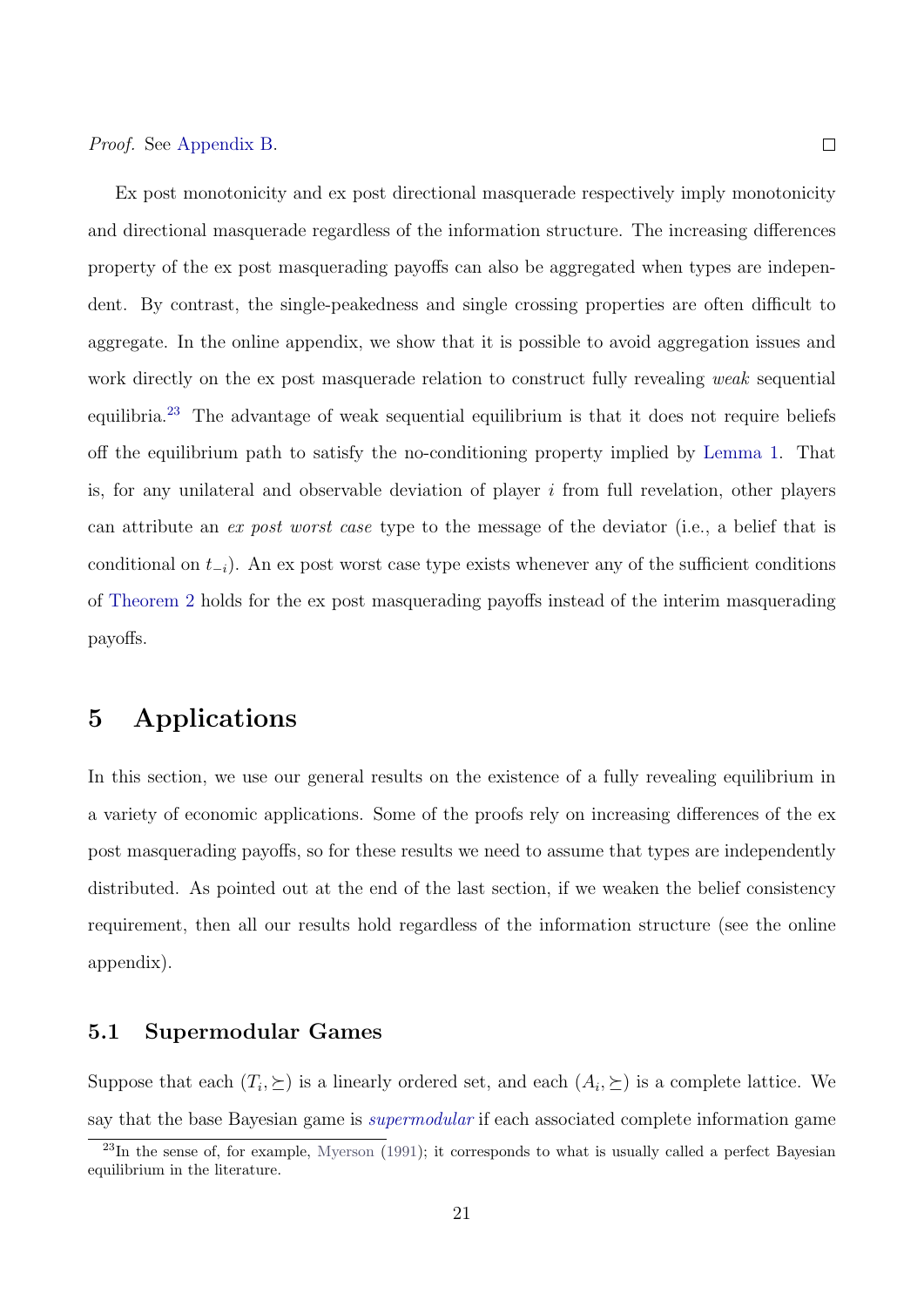$\Gamma(t)$  is a supermodular game in the sense of [Milgrom and Roberts](#page-45-8) [\(1990\)](#page-45-9) and [Vives](#page-45-9) (1990), and the utilities exhibit complementarities in types and own actions. The following definition recalls these assumptions, which are identical to those of [Van Zandt and Vives](#page-45-3) [\(2007\)](#page-45-3) in their study of Bayesian games of strategic complementarities.

**Definition 5.** We say that the (Bayesian) base game  $\Gamma = \langle N, T, A, p, (u_i)_{i \in N} \rangle$  is supermodular if each  $u_i(a,t)$  is supermodular in  $a_i$ , has increasing differences in  $(a_i, a_{-i})$  (strategic complementarities), and has increasing differences in  $(a_i, t)$  (complementarities between own actions and type profiles).

It is well known<sup>[24](#page-21-0)</sup> that, in this case,  $NE(t)$  is a complete lattice, and that its extremal elements are non-decreasing in t. Let  $a^*(\cdot)$  be either the highest equilibrium selection or the lowest equilibrium selection. If we assume, as in [Van Zandt and Vives](#page-45-3) [\(2007\)](#page-45-3), that  $u_i(a_i, a_{-i}, t)$ is non-decreasing or non-increasing in  $a_{-i}$  (positive or negative externalities), then it is immediate to show that the ex post masquerading payoffs are monotonic, and therefore the acyclic masquerade property is satisfied.

If, instead, we try to use single crossing differences, we can obtain a new result on supermodular games. To do so, we need to make additional regularity assumptions. Thus, in the remainder of this subsection, we assume that each  $A_i$  is a finite product of closed intervals of the real line with the natural lattice order, and each  $T_i$  is a subset of a real interval  $\Theta_i$ . We assume that the utility functions  $u_i(\cdot)$  are defined on  $A \times \Theta$ , where  $\Theta = \Theta_1 \times \cdots \times \Theta_n$ , and that they are continuously differentiable. Finally, we assume that every equilibrium action  $a_i^*(t)$ , and every best-response  $BR_i(a_{-i}^*(s_i, t_{-i})|t_i; t_{-i})$  is interior. Altogether, these assumptions ensure that the best-responses  $BR_i(a_{-i}^*(s_i, t_{-i})|t_i; t_{-i})$  always satisfy a first order condition, so that the derivatives of the ex post masquerading payoff  $v_i(s_i|t_i; t_{-i})$  can be obtained by the envelope theorem. Then, the only additional assumption needed to ensure that the ex post masquerading payoff has increasing differences is that the utilities of the players have increasing differences in their own type and the actions of the others.

<span id="page-21-0"></span> $24$ See [Milgrom and Roberts](#page-45-8) [\(1990\)](#page-45-9) and [Vives](#page-45-9) (1990).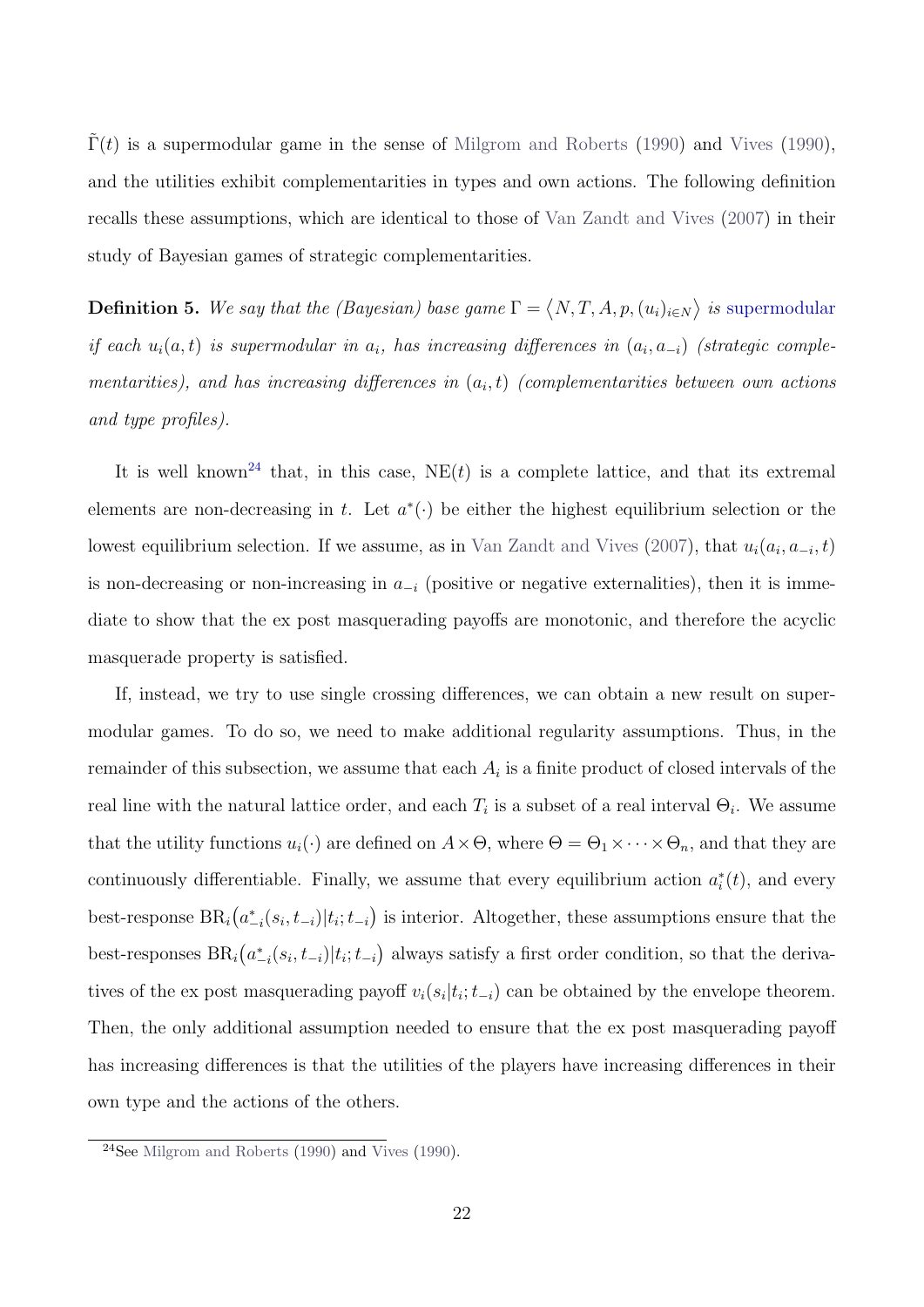<span id="page-22-0"></span>**Proposition 2** (Supermodular Games). Assume that the base game  $\Gamma$  is supermodular, that the utility functions are continuously differentiable on  $A \times \Theta$ , and that every best-response  $\text{BR}_i(a_{-i}^*(s_i, t_{-i})|t_i; t_{-i})$  is interior. Let  $a^*(\cdot)$  be either the highest equilibrium selection or the lowest equilibrium selection. Then, the acyclic masquerade property is satisfied whenever types are independent and  $u_i(a_i, a_{-i}, t)$  has increasing differences in  $(a_{-i}, t_i)$ .

#### Proof. See [Appendix B.](#page-33-0)

An immediate corollary of this result is obtained if we replace the condition in [Proposition 2](#page-22-0) by a separability condition between own type and others' actions.

 $\Box$ 

<span id="page-22-1"></span>Corollary 2. The acyclic masquerade property is satisfied whenever every best-response is interior and the following set of assumptions is satisfied:

- (i) Types are independent.
- (ii) For every i, there exist functions  $g_{ij}(\cdot)$  and  $h_i(\cdot)$  such that

$$
u_i(a_i, a_{-i}, t) = \sum_{j \in N} g_{ij}(a_j, t) + h_i(a_i, a_{-i}, t_{-i}),
$$

where  $h_i(\cdot)$  has increasing differences in  $(a_i, a_{-i})$ ,  $g_{ii}(\cdot)$  has increasing differences in  $(a_i, t)$ , and  $g_{ij}(\cdot), i \neq j$ , has increasing differences in  $(a_j, t_i)$ .

The two following examples are based on recent papers extending [Crawford and Sobel](#page-44-16) [\(1982\)](#page-44-16) to multi-player cheap-talk [\(Hagenbach and Koessler,](#page-44-17) [2010,](#page-44-17) [Galeotti et al.,](#page-44-18) [2013\)](#page-44-18). Using [Corollary 2,](#page-22-1) we show that these games satisfy the acyclic masquerade property under fairly general conditions.

<span id="page-22-2"></span>**Example 3** (A Coordination Game). Each player has an ideal action  $\theta_i(t) \in \mathbb{R}$ , where  $A_i = \mathbb{R}$ ,  $(T_i, \geq)$  is a linearly ordered set, and  $\theta_i(\cdot)$  is non-decreasing. Players also want to coordinate their own actions with those of other players. Their utilities are given by

$$
u_i(a,t) = -\alpha_{ii}(a_i - \theta_i(t))^2 - \sum_{j \neq i} \alpha_{ij}(a_i - a_j)^2,
$$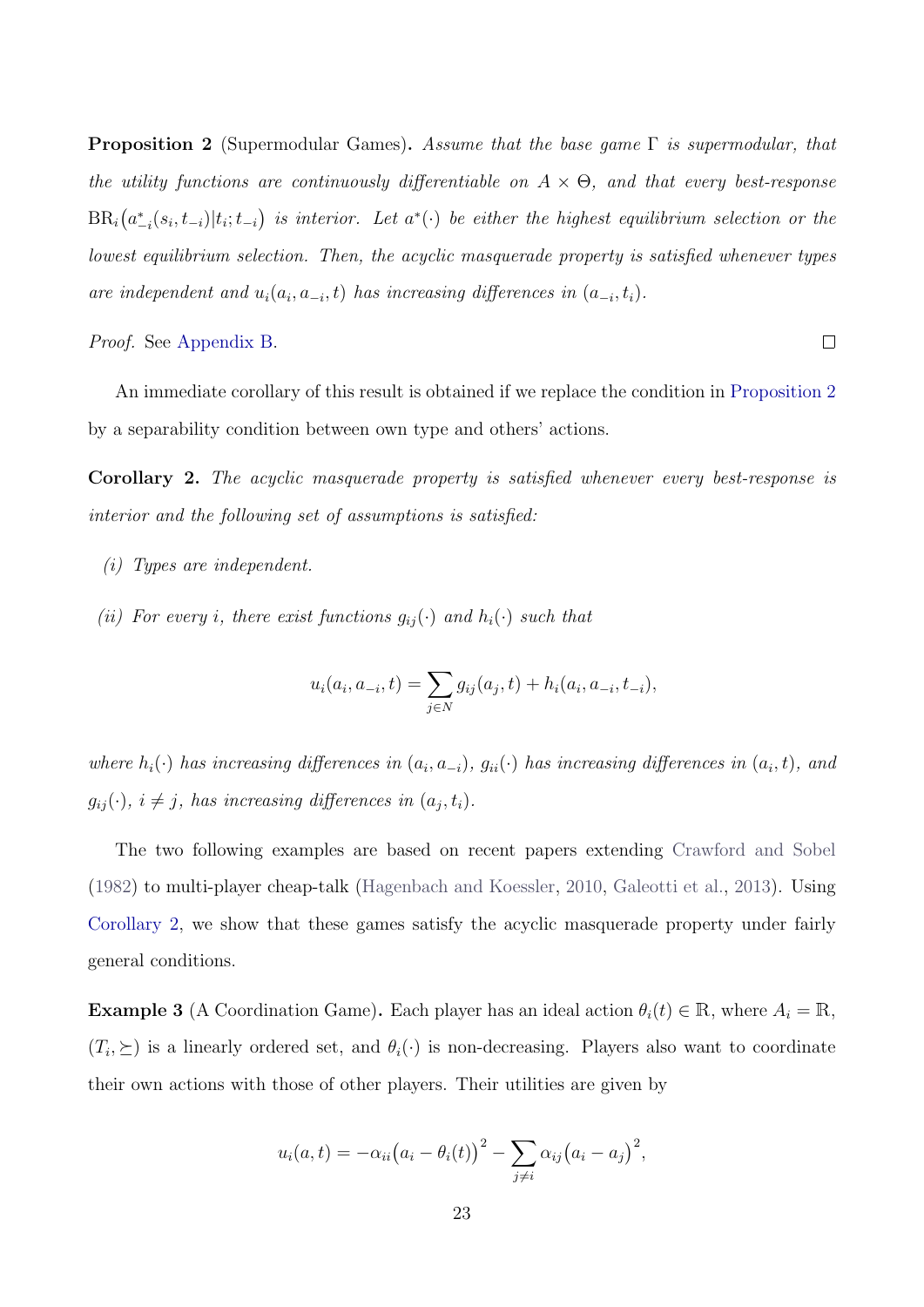where the  $\alpha_{ij}$  are nonnegative coefficients, normalized so that  $\sum_j \alpha_{ij} = 1$ , and such that  $\alpha_{ii} > 0^{25}$  $\alpha_{ii} > 0^{25}$  $\alpha_{ii} > 0^{25}$  It is easy to apply [Corollary 2](#page-22-1) to deduce that this game has a fully revealing equilibrium as long as types are independent and every player has an evidence base.

<span id="page-23-2"></span>Example 4 (An Influence Game). [Galeotti et al.](#page-44-18) [\(2013\)](#page-44-18) considered a game in which players try to influence others to play their favorite actions by selectively transmitting information. We consider a more general payoff and information structure with the restriction that players communicate hard information. Each player i has an ideal action  $\theta_i(t) \in \mathbb{R}$ . Her final payoff is given by  $-\sum_{j=1}^{N} \alpha_{ij} (a_j - \theta_i(t))^2$ , with  $\alpha_{ij} \ge 0$ ; hence she would like all players to play as close as possible to her own ideal action. Again, if  $\theta_i(\cdot)$  is non-decreasing, [Corollary 2](#page-22-1) applies.  $\diamond$ 

In a simple version of the two previous examples where players' biases are constant  $(\theta_i(t))$  $\theta(t)+b_i$ , players can be divided into two groups depending on whether their biases are relatively high or low compared to others' biases.<sup>[26](#page-23-1)</sup> Intuitively, a player with a relatively low (high) bias would like to appear only as a lower (higher) type than she truly is. Therefore, when other players skeptically interpret any vague statement of a player as the highest (lowest) type, she has no interest to deviate from full revelation. In this case, the ex post directional masquerade condition of [Lemma 3](#page-19-3) is satisfied, so there is a fully revealing equilibrium whatever the prior distribution of types. There is an evidence base whenever each player whose bias is relatively low is able to certify a set of types in which her actual type is maximum, and each player whose bias is relatively high is able to certify a set of types in which her actual type is minimum. This intuitive evidence base is easy to exhibit here because the relative bias of a player is independent of her private information.

<span id="page-23-0"></span><sup>&</sup>lt;sup>25</sup>Particular forms of this class of games have been extensively studied in the economic theory of organizations as, for example, in [Alonso et al.,](#page-43-5) [2008](#page-43-5) and [Rantakari,](#page-45-10) [2008.](#page-45-10)

<span id="page-23-1"></span><sup>&</sup>lt;sup>26</sup>For example, in the coordination game, when players' coordination motives are symmetric  $(\alpha_{ij} = \alpha, i \neq j)$ , a player with a relatively low (high, respectively) bias is simply a player whose bias is smaller (higher, respectively) than the average bias in the population. Otherwise, see [Appendix D](#page-41-0) for the precise meaning of a "relatively high/low" bias in the two previous examples.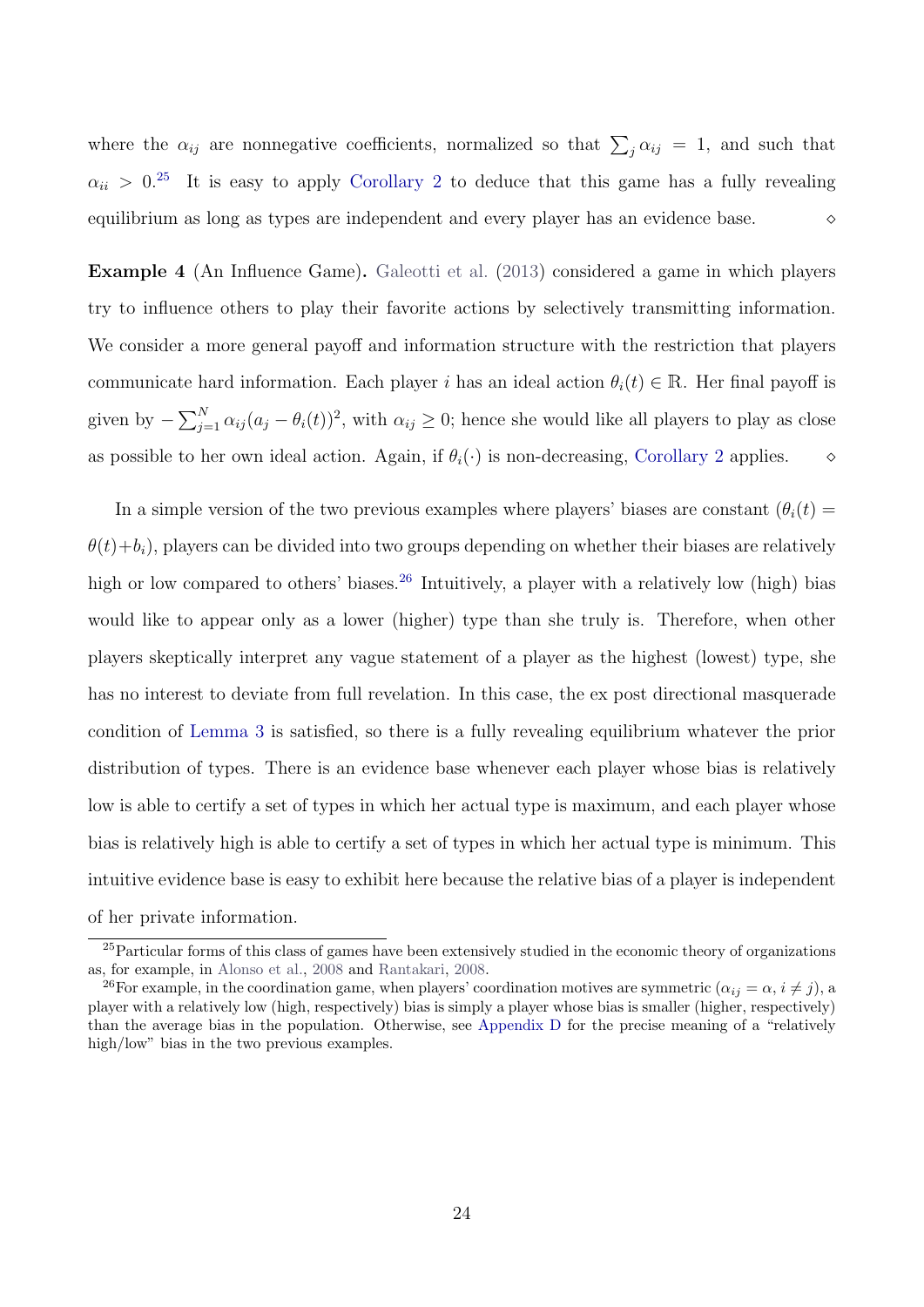#### 5.2 Deliberation with Hard Information

In this subsection, the base game is a voting game in which a proposal may be adopted to replace the status quo if it is supported by at least  $q$  members of the committee. The set of players is partitioned into the committee,  $C \subseteq N$ , whose members can cast a vote in the election, and other players who are inactive in the election but may disclose information in the communication phase. Let  $C$  be the size of the committee. Without loss of generality, we can normalize the utility each player derives from the status quo to 0, and we denote by  $\mathfrak{u}_i$  the uncertain payoff she derives from the proposal. Each player i has a private signal  $t_i$  about the proposal. We assume that the function  $U_i(t) = E(\mathfrak{u}_i|t_1,\ldots,t_n)$  is non-decreasing in t. This is the case for example if every player believes the vector  $(\mathfrak{u}_i, t_1, \ldots, t_n)$  to be affiliated.

The complete information voting game has multiple equilibria, but only one in weakly undominated strategies: the sincere voting equilibrium. We can use the tools developed in the rest of the paper to provide conditions under which there exists a fully revealing equilibrium that implements the sincere voting equilibrium. We interpret the pre-play communication game as deliberation with hard evidence. In the complete information voting game, the sincere bestresponse of  $i \in \mathcal{C}$  is to vote in favor of the proposal whenever  $U_i(t) > 0$ . The acceptance set of a player is the set of type profiles such that she favors the proposal,  $A_i = \{t \in T \mid U_i(t) > 0\}.$ 

Example 5 (The Jury Model). The question of voting with private information and deliberation is often studied within the framework of the jury model. This model is a particular case of our framework in which the status quo is to acquit and the proposal is to convict. There is a state of the world  $\omega \in \{I, G\}$  (innocent or guilty) and the signals of the players are drawn independently according to a distribution  $q(t_i|\omega)$  that satisfies affiliation. The prior on  $\omega$  is given by a probability  $\pi$  that the defendant is guilty. Each voter has a cost  $\gamma_i^C > 0$  for unjustified conviction and  $\gamma_i^A > 0$  for unjustified acquittal. Then, for this model, we have

$$
U_i(t) = \gamma_i^A \frac{\pi \prod_{i=1}^n q(t_i \mid G)}{\pi \prod_{i=1}^n q(t_i \mid G) + (1 - \pi) \prod_{i=1}^n q(t_i \mid I)} - \gamma_i^C \frac{(1 - \pi) \prod_{i=1}^n q(t_i \mid I)}{\pi \prod_{i=1}^n q(t_i \mid G) + (1 - \pi) \prod_{i=1}^n q(t_i \mid I)}
$$

,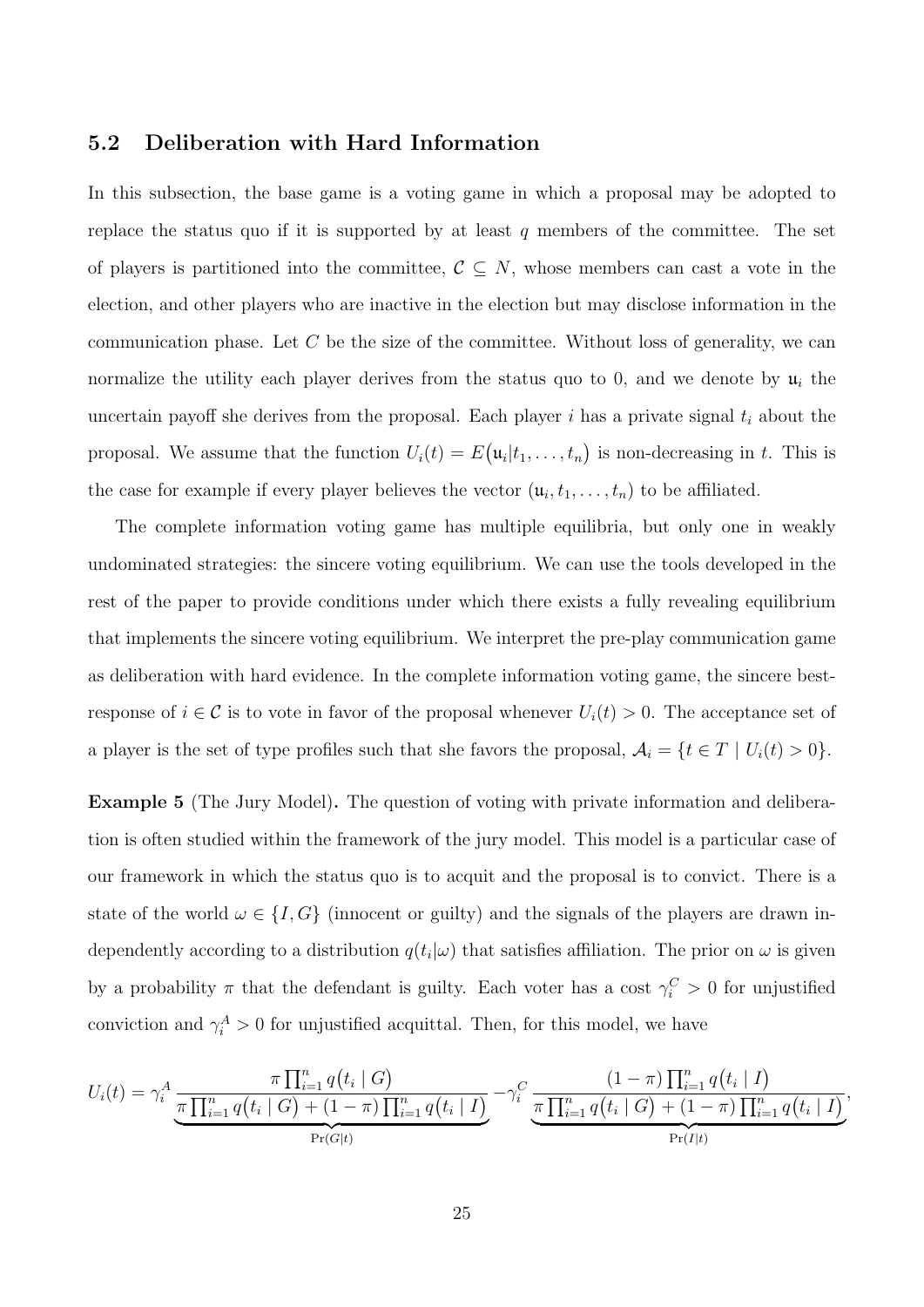which is indeed increasing by affiliation. Then the region  $\mathcal{A}(i)$  of the type set T over which voter i favors conviction (the proposal) is characterized by

$$
t \in A_i \Leftrightarrow \prod_{i=1}^n \frac{q(t_i|G)}{q(t_i|I)} \ge \frac{(1-\pi)\gamma_i^C}{\pi\gamma_i^A},
$$

where the expression on the left-hand side is non-decreasing in  $t$  by affiliation. Therefore, we can order the players according to  $\frac{(1-\pi)\gamma_i^C}{\pi\gamma_i^A}$ , and the sets  $\mathcal{A}_i$  are non-decreasing in i in the set containment order  $A_1 \subseteq A_2 \subseteq \cdots \subseteq A_n$ . Hence the acceptance sets of the players are naturally  $\blacksquare$ nested. $\diamond$ 

Example 6 (Altruistic Voters). Suppose that the individual expected payoff of player i from the alternative is given by a non-decreasing function  $\psi_i(t_i)$  that only depends on her type, but that she is altruistic either out of generosity, or because she internalizes the danger of a revolution if others are too unhappy. She then evaluates the expected value of the alternative according to the function

$$
U_i(t) = (1 - \varepsilon_i)\psi_i(t_i) + \varepsilon_i E\left(\sum_{j \neq i} \psi_j(t_j) \mid t_i\right),
$$

where  $\varepsilon_i \in [0, 1]$ . This example also satisfies our assumptions, but in contrast to the jury model, the players' acceptance sets are typically not nested.

Consider now our general model of deliberation before voting, and any rule such that  $q \leq C$ . For committee members, ex post masquerading payoffs are given by

$$
v_i(s_i|t_i; t_{-i}) = U_i(t) \mathbb{1}_{U_i(t) > 0} \mathbb{1}_{S_i(s_i, t_{-i}) \ge q-1} + U_i(t) \mathbb{1}_{U_i(t) < 0} \mathbb{1}_{S_i(s_i, t_{-i}) \ge q},
$$

where  $S_i(s_i, t_{-i}) = \sum_{j \in \mathcal{C} \setminus \{i\}} 1\!\!1_{U_j(s_i, t_{-i})>0}$  is the tally of votes in favor of the alternative among all voters except i. Under the unanimous rule such that  $q = C$ , these payoffs take the simpler form of  $v_i(s_i|t_i;t_{-i}) = U_i(t) \mathbb{1}_{U_i(t)>0} \mathbb{1}_{S(s_i,t_{-i})\geq C-1}$ , which is non-decreasing in  $s_i$ . The monotonicity property is easy to understand under unanimity, as every voter is in one of two situations ex post. If, on the one hand, she wants to prevent the proposal from being adopted, then she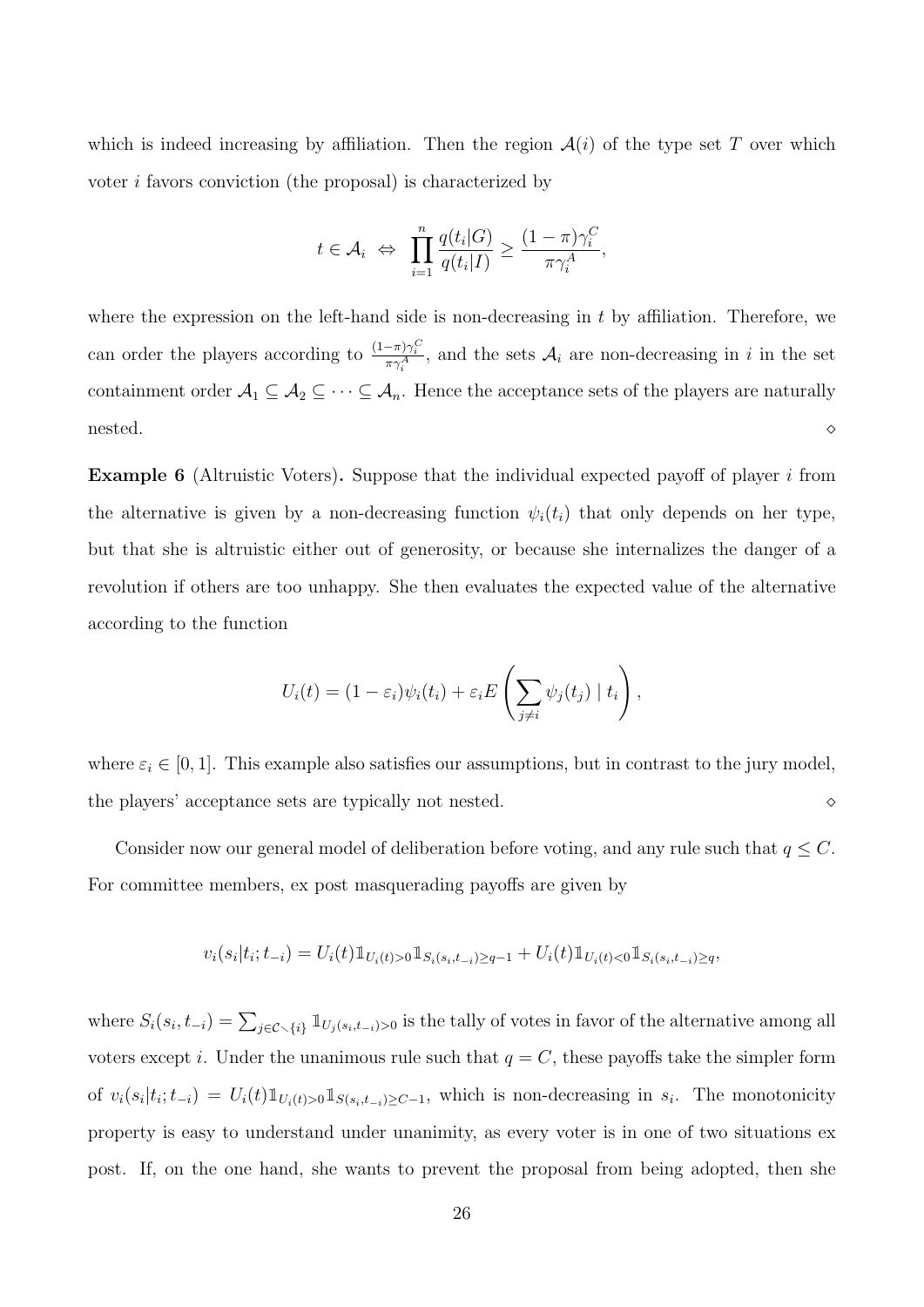can do so by voting against it, which makes deviation from full revelation pointless. If, on the other hand, she prefers the proposal, then she only wants to masquerade as a higher type so as to increase the number of votes in favor of the proposal. Every vague message coming from a voter can then be skeptically interpreted as coming from the type most favoring the status quo.

For general rules, however, voters' ex post masquerading payoffs are not monotonic. The next lemma shows that these payoffs have increasing differences in  $(s_i, t_i)$ . This is because masquerading as a higher type induces more agents to vote for the alternative which is more rewarding for a high true type than for a low one as  $U_i(t)$  is non-decreasing in t. The same holds for agents who do not belong to the committee, and whose masquerading payoff are

$$
v_i(s_i|t_i; t_{-i}) = U_i(t) \mathbb{1}_{S(s_i, t_{-i}) \ge q}.
$$

<span id="page-26-2"></span>**Lemma 4.** For every  $i \in N$ ,  $v_i(s_i|t_i;t_{-i})$  has increasing differences in  $(s_i,t_i)$ . Under unanimity,  $v_i(s_i|t_i, t_{-i})$  is nondecreasing in  $s_i$  for every  $i \in \mathcal{C}$ .

 $\Box$ 

Proof. See [Appendix B.](#page-33-0)

Then we immediately have the following result.

<span id="page-26-1"></span>**Proposition 3.** Under any voting rule, if types are independent and  $a^*(\cdot)$  is the sincere voting equilibrium, then the acyclic masquerade property is satisfied. If  $C = N$  and the rule is unanimity, then type independence is not needed.

While other results in the voting literature suggest that unanimity may perform less well than other voting rules in terms of information revelation,<sup>[27](#page-26-0)</sup> our results imply that with evidence, any voting rule can lead to full revelation. While we need independence in [Proposition 3,](#page-26-1) this result can be extended to any distribution of types if we consider weak sequential equilibria as in the online appendix. [Schulte](#page-45-11) [\(2010\)](#page-45-11) showed a similar result for the specific case of the jury model, and [Mathis](#page-44-11) [\(2011\)](#page-44-11) extended it to the case in which preferences lead to nested acceptance

<span id="page-26-0"></span><sup>&</sup>lt;sup>27</sup>See, for example, [Austen-Smith and Feddersen](#page-43-3) [\(2006\)](#page-43-3). [Gerardi and Yariv](#page-44-8) [\(2007\)](#page-44-8) showed that when voting is augmented with a cheap-talk communication stage, all voting rules that differ from unanimous adoption or unanimous rejection have the same set of equilibria, while the sets obtained under any of the unanimous rules are subsets of the latter.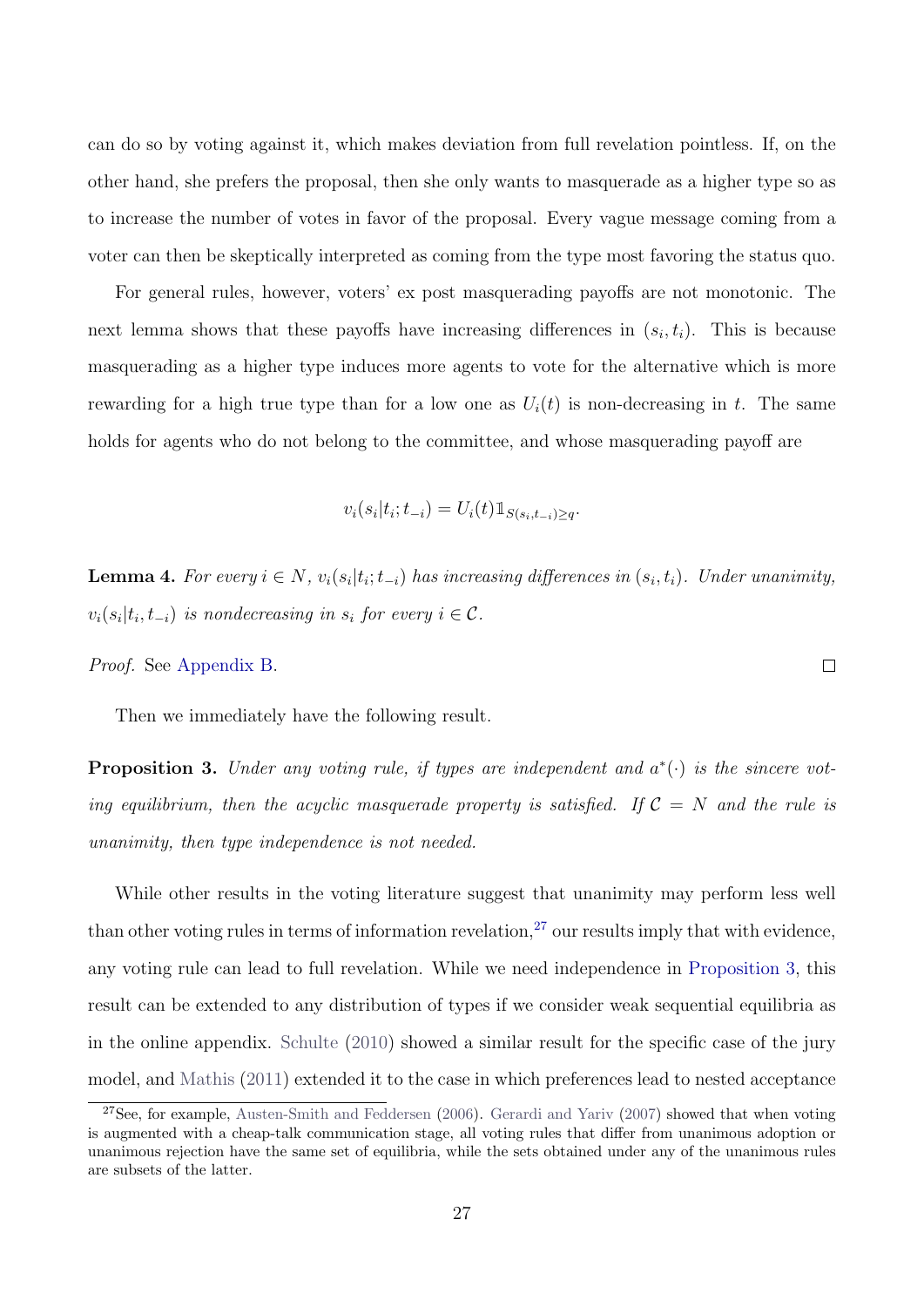sets. We extend these results by showing that full revelation holds for all preferences that react to information in the same direction, even when acceptance sets are not nested.

When acceptance sets are nested, the identity of the pivotal voter in the full information voting game is independent of the realization of t: the pivotal voter  $i^*$  is the one with the qth largest acceptance set among members of the committee. Clearly, i<sup>\*</sup> has no incentive to masquerade as any other type regardless of her true type. Ex post, other players are either more opposed to the proposal or more in favor of the proposal than  $i^*$ . A voter of the first kind only ever wants to masquerade as a lower type so as to undermine the proposal, whereas a voter of the second type only ever wants to masquerade as a higher type. Hence, skeptical beliefs for any message sent by a player of the first kind consist in interpreting her message as stemming from a type with the most favorable information for the proposal. Conversely, for players of the second kind, skepticism consists in believing the information most favorable to the status quo. So, with nested preferences, the ex post directional masquerade property of [Lemma 3](#page-19-3) holds. Furthermore, there is an evidence base for each player whenever the players who are more favorable to the proposal than the pivotal voter are able to provide any evidence in favor of it, and the others are able to provide any evidence against it.

### 5.3 Multidimensional Types

Norms, Lobbies, and Rewards for Masquerading. The Weak Representation approach can be fruitfully applied to show that communication games with multidimensional types satisfy the acyclic masquerade property. We start with an example inspired from the theory of conformity of [Bernheim](#page-43-6) [\(1994\)](#page-43-6). In [Bernheim](#page-43-6) [\(1994\)](#page-43-6), an agent has a type in R and must perform an action in R. She wants her action to be as close as possible to her type, but she also wants other agents to believe that her type is close to a norm. In our version, the type is no longer one dimensional, and the agent sends hard information about her type instead of performing an action.

Example 7 (Conformity with Multiple Norms). We consider a sender-receiver model where T is the type set of the single sender. Here  $T$  can be any metric space, but for simplicity let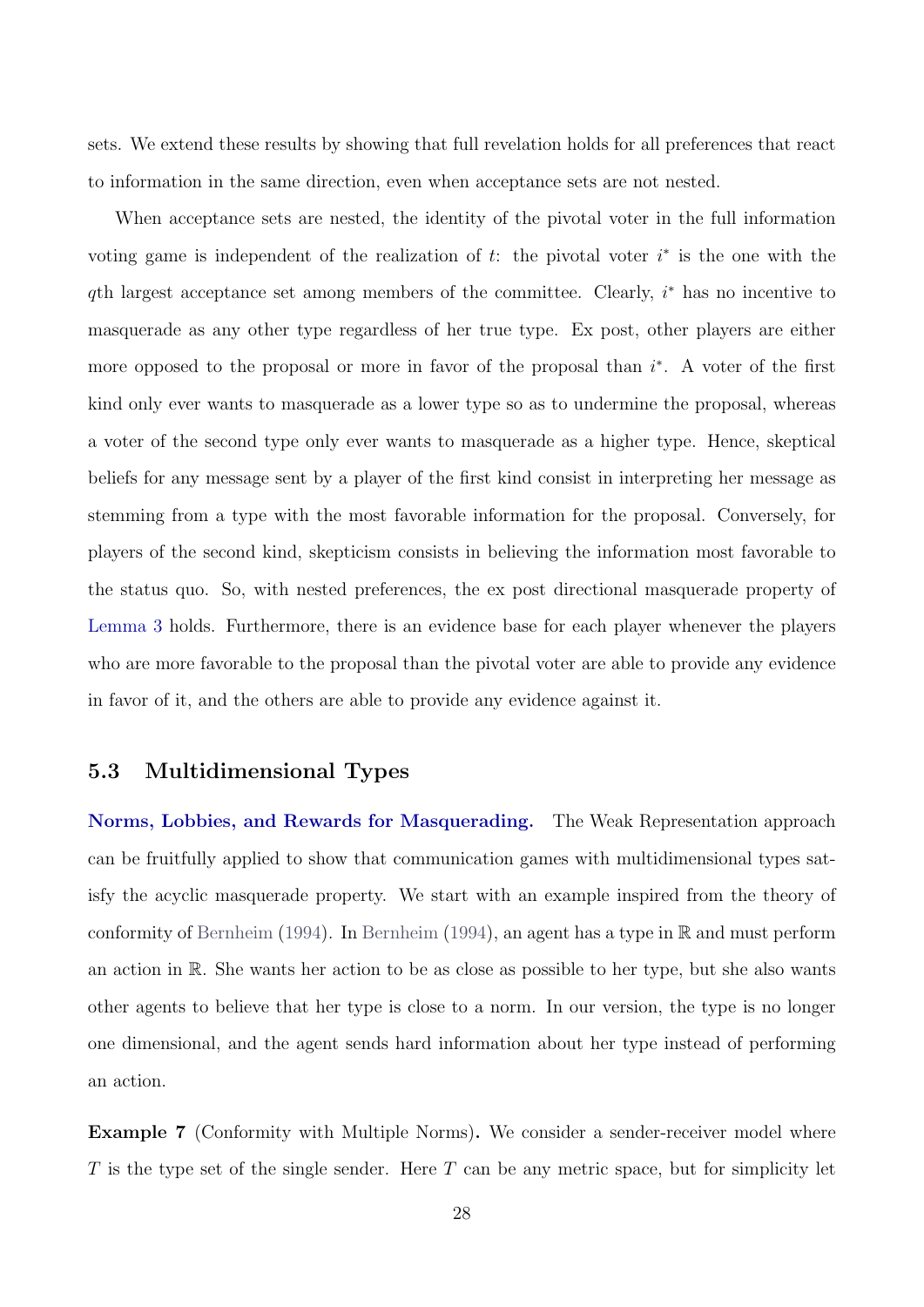$T \subseteq \mathbb{R}^K$ . There is a single receiver who takes action, but potentially many other agents who do not take action but form beliefs about the type of the sender. We assume that the optimal action of the receiver if she knows t is  $a(t) = t$ . As in [Bernheim](#page-43-6) [\(1994\)](#page-43-6), the payoff of the sender has two components. On the one hand, she would like the receiver to implement the optimal action  $a(t)$ . On the other hand, she would like to conform to one of several prevailing stereotypes in society. To model that second part, suppose that upon convincing other agents that she is of type s, the sender derives a payoff proportional to  $-d(s, C)$ , where  $C \subseteq \mathbb{R}^K$  is a finite set of social stereotypes, and  $d(s, C) = \min_{c \in C} d(s, c)$  is the Euclidean distance to that set. Alternatively, the elements of C can be interpreted as the positions of lobbies that reward experts for producing information close to their positions. So the masquerading payoff of the sender can be written as

$$
v(s|t) = -d(s,t) - \lambda(t)d(s,C),
$$

where  $\lambda(t) > 0$ . The term  $\lambda(t)$  captures the weight that the sender puts on the different components of the masquerading payoff, and it can vary across types. It is easy to show that the masquerade relation generated by these payoffs satisfies (WR). Indeed, we have

$$
v(s|t) > v(t|t) \Leftrightarrow \lambda(t) \big( d(t, C) - d(s, C) \big) > d(s, t) \Rightarrow -d(s, C) > -d(t, C),
$$

so we can use  $-d(\cdot, C)$  as a weak representation of the masquerade relation. Hence, there is an evidence base whenever each type is able to certify that she is at least as close to the set of social stereotypes as she actually is. In that case, there exists a fully revealing equilibrium in which any message is skeptically interpreted as stemming from a sender who is at the maximum distance (consistent with the evidence contained in the message) from the set of social stereotypes. The interpretation is interesting, as it implies that communication with evidence coupled with skepticism on the side of the receiver mutes the effect of social stereotypes.  $\diamond$ 

In fact, the logic of this example can be generalized to any masquerading payoff that is the sum of three terms, where one term is maximized when the sender masquerades as her true type, the second term is proportional to a function of the type that she masquerades as, and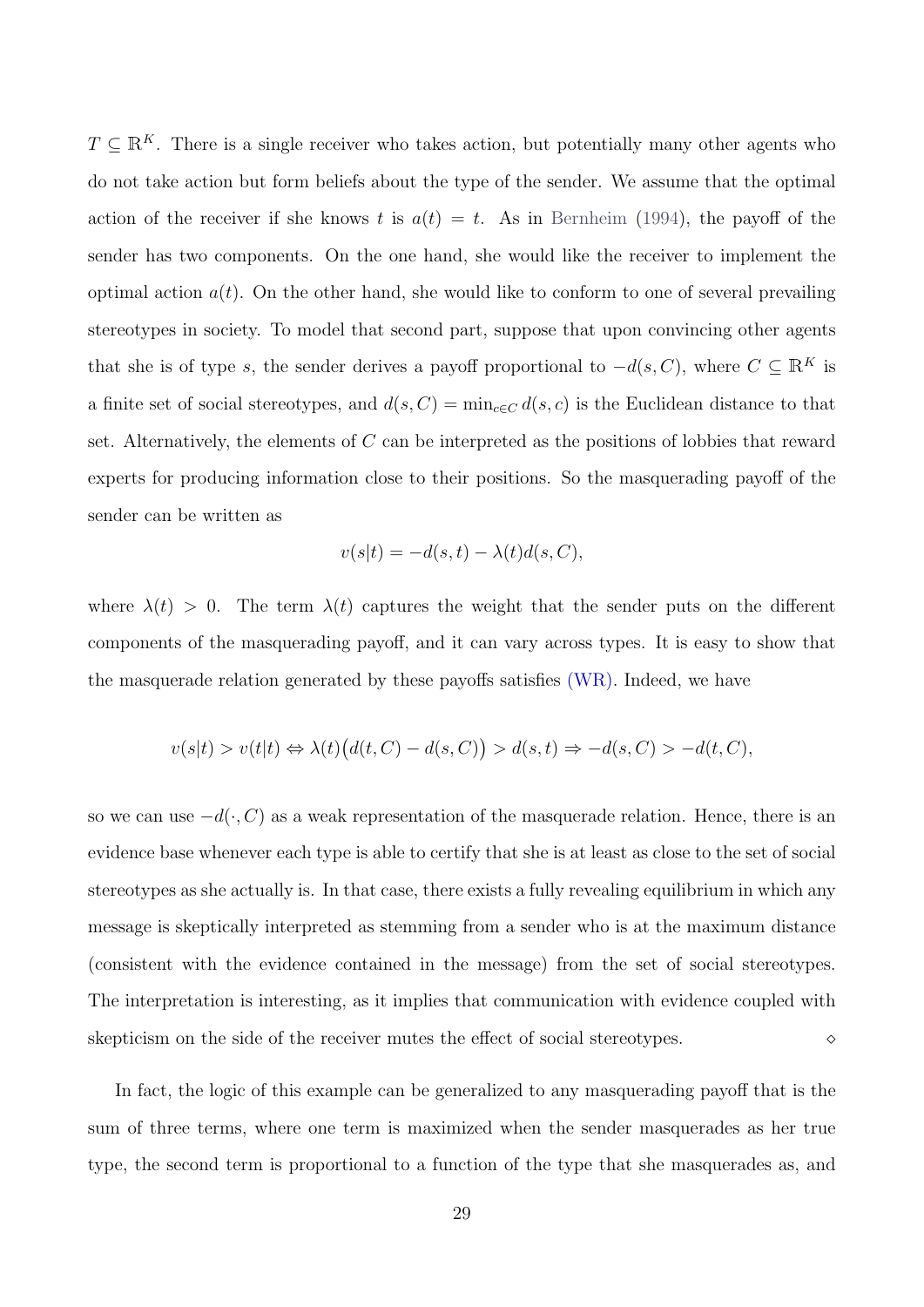the third term depends on the true type only.<sup>[28](#page-29-0)</sup>

<span id="page-29-2"></span>**Proposition 4.** Suppose that  $v(s|t) = f(s,t) + \lambda(t)g(s) + h(t)$ , where  $f(\cdot, t)$  admits a unique maximum  $f(t, t)$ , and  $\lambda(t) > 0$ . Then the masquerade relation associated to this masquerading payoff is acyclic.

 $\Box$ 

Proof. See [Appendix B.](#page-33-0)

Biases. A more common approach is to think of experts as being biased. For that part, we assume that  $T \subseteq \mathbb{R}^K$ . We assume that the masquerading payoff function takes the form  $v(s|t) = -(s-t-b(t))' \Omega(s-t-b(t)),$  where  $b: T \to \mathbb{R}^K$  is a bias function, and  $\Omega$  is a symmetric positive semi-definite matrix. For example, if  $\Omega$  is the identity matrix, then the masquerading payoff is  $-||s-t-b(t)||^2$ . A nice way to think of the bias function is to visualize it as a vector field on  $\mathbb{R}^K$  such that, at each point t, the vector  $b(t)$  points to the direction toward which t would like to masquerade. In fact, if  $t + b(t)$  is in T, it is exactly the type that t would prefer to masquerade as. We provide conditions on the bias function  $b(\cdot)$  that ensure acyclicity of the masquerade relation. One of the conditions is that the vector field  $b(t)$  (or a straightforward transformation of it) can be obtained as the gradient of a potential function  $\phi(t)$ <sup>[29](#page-29-1)</sup> This condition is never sufficient and needs to be completed by an assumption on  $\phi(\cdot)$ , which can be interpreted as  $\phi(\cdot)$  not being too concave.

The reason why the potential from which  $b(\cdot)$  derives should not be too concave can be easily understood in a one dimensional example. For this, consider [Figure 4.](#page-31-0) In [Figure 4](#page-31-0) (a),  $b(\cdot)$  derives from a convex potential, and as a consequence the vector field is centrifugal. Then it is easy to be skeptical about any message: a worst case type for every compact subset  $S$  of  $\mathbb R$ is the point of S which is closest to the set of minimizers of  $\phi(\cdot)$ . In [Figure 4,](#page-31-0) (b) and (c), the biases derive from a concave potential, and as a consequence the vector field is centripetal. Let  $t^*$  be the maximizer of the potential  $\phi(\cdot)$ . Intuitively, centripetal biases may be problematic because the types to the right of  $t^*$  may want to pretend that they are to the left of  $t^*$  and vice

<span id="page-29-1"></span><span id="page-29-0"></span><sup>28</sup>Note that the result of [Proposition 4](#page-29-2) also extends the observation made in [Remark 2.](#page-17-1)

<sup>&</sup>lt;sup>29</sup>A vector field that satisfies this property is called a conservative vector field, and when  $K = 3$ , this is equivalent to having curl 0, that is,  $\nabla \times b(t) = 0$ .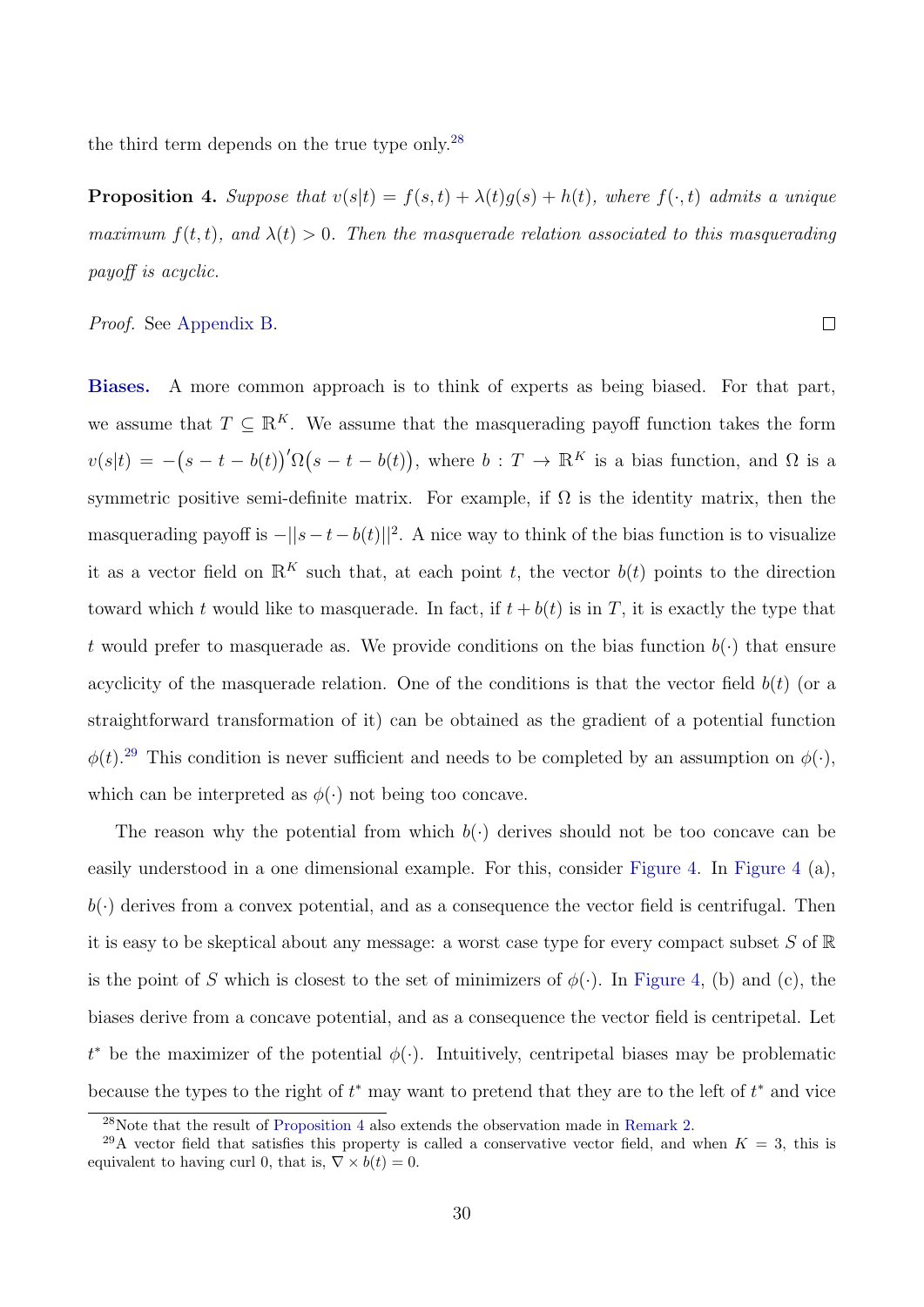versa, creating cycles in the masquerade relation, as in [Figure 4](#page-31-0) (c). If the intensity of biases tends to vanish for types close to  $t^*$ , however, these cycles will not be created. This is the case when the potential function is not too concave, as in [Figure 4](#page-31-0) (b). The following proposition shows that the same intuitions hold in the multidimensional case.

<span id="page-30-0"></span>**Proposition 5.** Suppose that  $b(t)$  is continuously differentiable and satisfies, for every t,  $Db(t) + I \geq 0$ , where  $Db(t)$  is the Jacobian of  $b(t)$ , and  $\geq$  is in the sense of positive semidefinite matrices. Suppose, in addition, that there exists a function  $\phi : \mathbb{R}^K \to \mathbb{R}$  such that for every  $t \in T$ ,  $\Omega b(t) = \nabla \phi(t)$ . Then the masquerade relation is acyclic.

 $\Box$ 

Proof. See [Appendix B.](#page-33-0)

**Remark 3.** The sense in which the result requires the potential  $\phi(\cdot)$  to be not too concave is the following: the Hessian of  $\phi(\cdot)$  is given by  $\Omega Db(t)$ , and we have  $\Omega(Db(t) + I) \ge 0$  because  $\Omega$ and  $Db(t) + I$  are both positive semi definite. But  $\Omega(Db(t) + I)$  is the Hessian of the function  $\psi(t) = \phi(t) + \frac{1}{2}t'\Omega t$ , which must therefore be convex. So  $\phi(\cdot)$  is not too concave in the sense that it must become convex when summed with the convex function  $\frac{1}{2}t'\Omega t$ .

To illustrate [Proposition 5,](#page-30-0) consider the easy case in which  $\Omega = I$  and  $b(t)$  is the gradient of the concave function  $-\frac{1}{2}$  $\frac{1}{2}||t||^2$ . Then  $Db(t) = -I$  and the conditions of the proposition hold. In this case, the bias vector field  $b(t)$  is centripetal, with all the biases directed toward 0. Another example is if  $b(t)$  is the gradient of the function  $\phi(t) = \frac{1}{2} (\alpha_1 t_1^2 - \alpha_2 t_2^2)$ , where  $t \in \mathbb{R}^2$ ,  $\alpha_1, \alpha_2 \in \mathbb{R}_+$ , and  $t_1$  and  $t_2$  are the two dimensions of the type. Hence  $b(t) = (\alpha_1 t_1, -\alpha_2 t_2)$ . Then,  $\phi(t)$  has a saddle-point at 0 and the bias vector field  $b(t)$  is centrifugal on the first dimension and centripetal on the second dimension, as illustrated in [Figure 5.](#page-32-1) In this case, we have  $Db(t) = \begin{pmatrix} \alpha_1 & 0 \\ 0 & -\alpha_2 \end{pmatrix}$ , so  $Db(t) + I = \begin{pmatrix} 1+\alpha_1 & 0 \\ 0 & 1-\alpha_2 \end{pmatrix}$ , and the conditions of the proposition are satisfied whenever  $\alpha_2 \leq 1$ .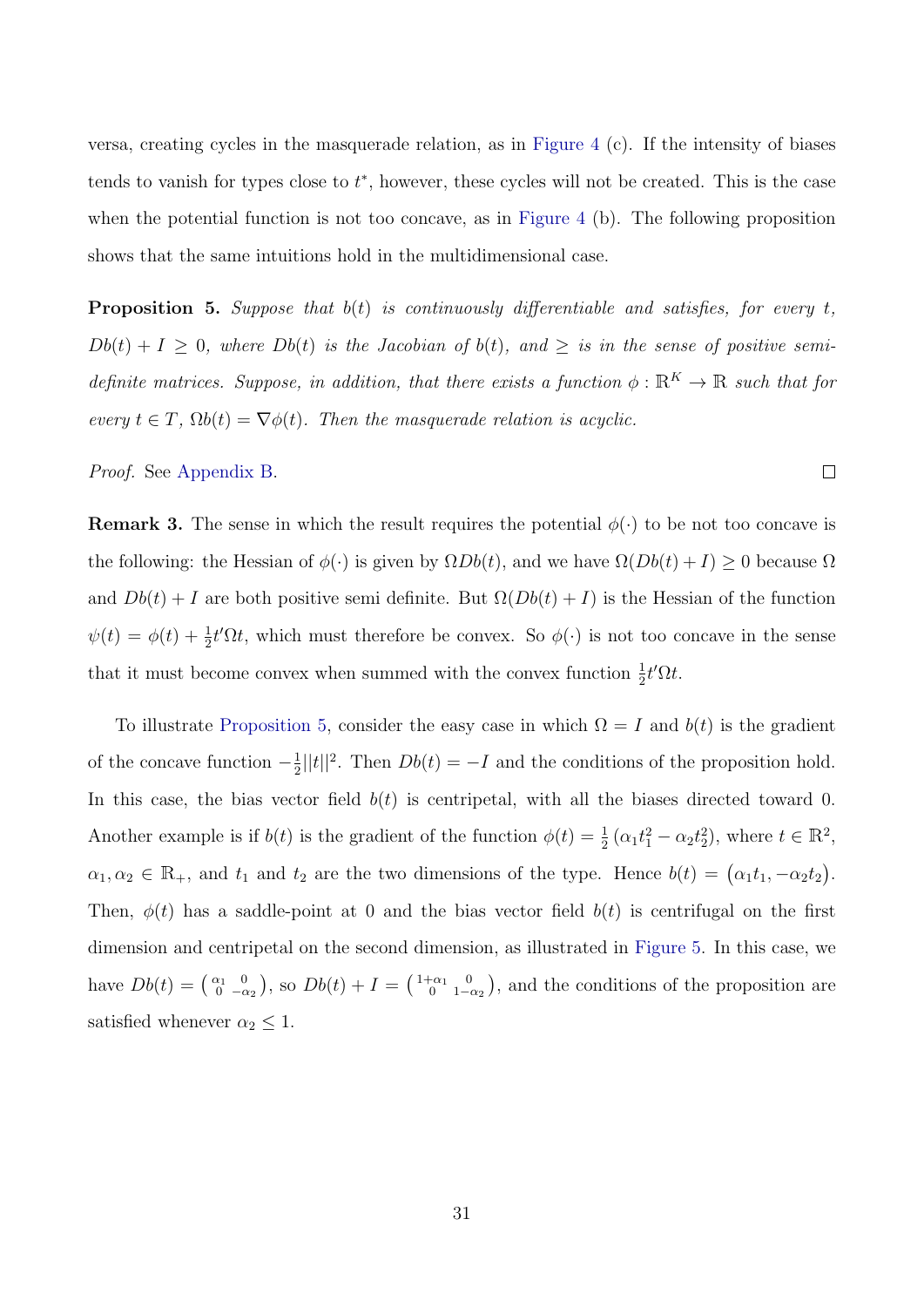

<span id="page-31-0"></span>Figure 4: Illustration of [Proposition 5](#page-30-0) (biases) in the unidimensional case. The acyclic masquerade property is satisfied in parts (a), (b) and (d) because  $\phi(t) + \frac{1}{2}t^2$  is convex, which is not satisfied in part (c).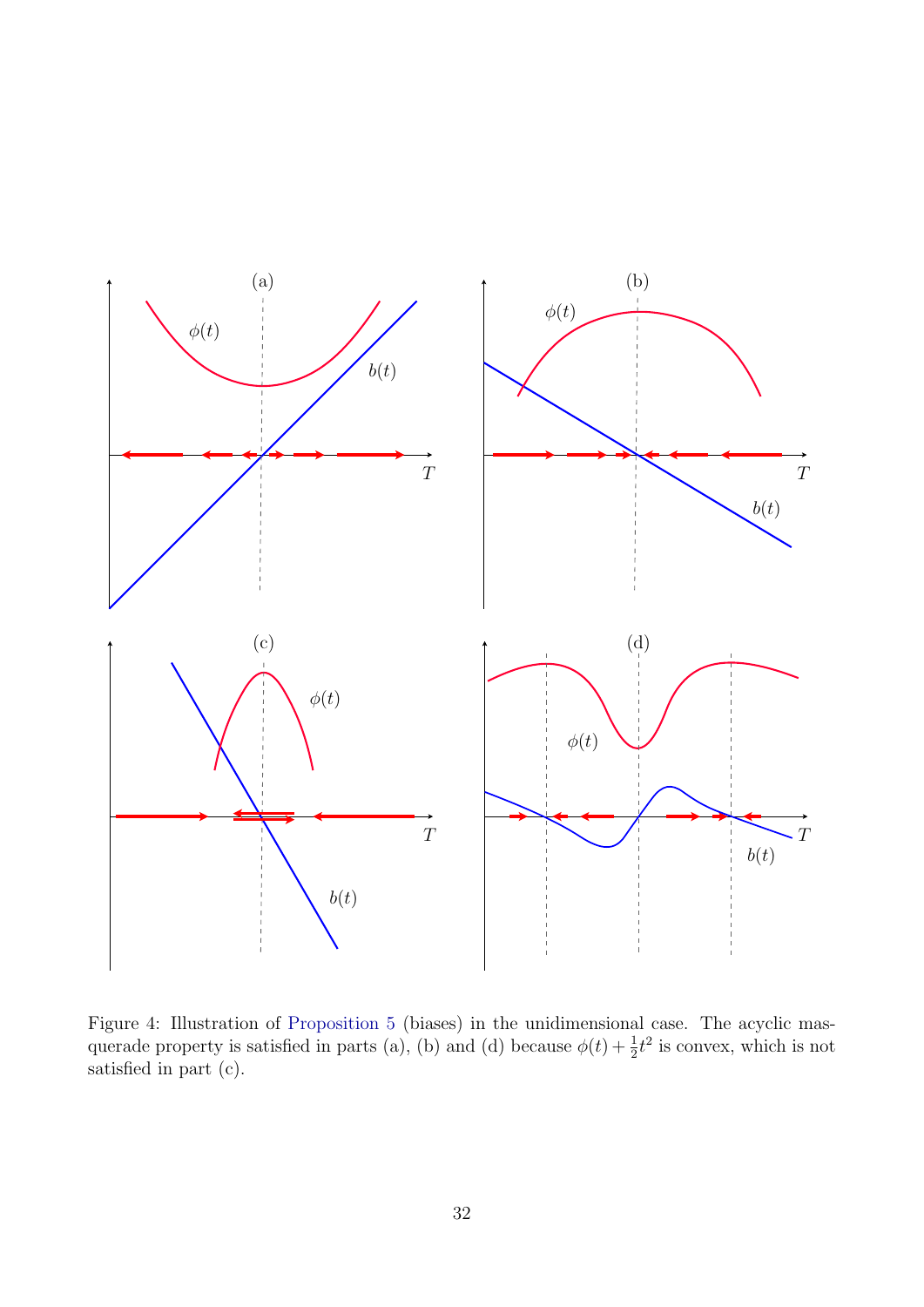

Figure 5: The bias vector field with  $\phi(t) = \frac{1}{2} (\alpha_1 t_1^2 - \alpha_2 t_2^2)$ .

## <span id="page-32-1"></span>Appendix

# <span id="page-32-0"></span>A Definitions

For clarity, we provide the precise definitions of several known concepts that play a role throughout the paper. To formulate these definitions, consider two partially ordered sets  $(X, \succeq)$  and  $(Y, \succeq).^{30}$  $(Y, \succeq).^{30}$  $(Y, \succeq).^{30}$ 

**Definition 6** (Single-Peakedness). Suppose that X is linearly ordered. A function  $f: X \to \mathbb{R}$ is single-peaked if  $f(x') > f(x)$  implies  $f(x'') > f(x)$  for every x'' strictly between x and x'.

For the next three definitions, we adopt the terminology of [Milgrom](#page-44-7) [\(2004\)](#page-44-7).

**Definition 7** (Single Crossing). A function  $f: X \to \mathbb{R}$  is single crossing if for every  $x \preceq x'$ ,

$$
f(x) \ge (>) 0 \Rightarrow f(x') \ge (>)0
$$

**Definition 8** (Increasing Differences). A function  $g: X \times Y \to \mathbb{R}$  has increasing differences if, for every  $x \preceq x'$  and  $y \preceq y'$ , we have

$$
g(x', y) - g(x, y) \le g(x', y') - g(x, y'),
$$

<span id="page-32-2"></span><sup>&</sup>lt;sup>30</sup>When there is no risk of confusion, we use the same notation  $\succeq$  for orderings defined on different sets.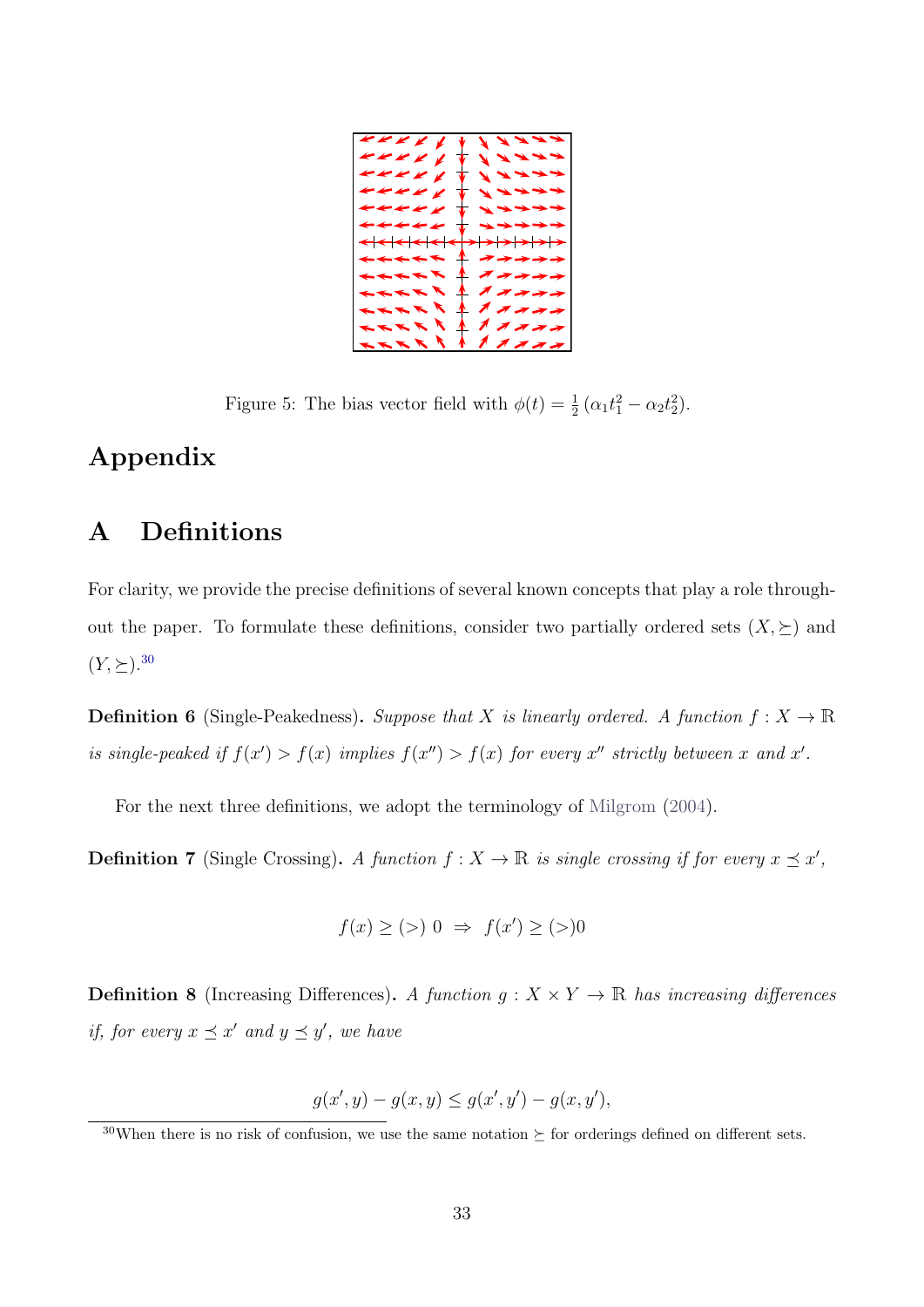that is, if, for every  $x \leq x'$ , the difference function  $\Delta(y) = g(x', y) - g(x, y)$  is non-decreasing.

**Definition 9** (Single Crossing Differences). A function  $g: X \times Y \to \mathbb{R}$  has single crossing differences in  $(x, y)$  if, for every  $x \preceq x'$ , the difference function  $\Delta(y) = g(x', y) - g(x, y)$  is single crossing.

Note that while the definition of increasing differences is symmetric, this is not the case for the definition of single crossing differences.

### <span id="page-33-0"></span>B Proofs

*Proof of [Lemma 1](#page-11-0) (Consistent Extremal Beliefs)*. Let  $\sigma$  be a fully revealing communication strategy profile. Then each  $\sigma_i : T_i \to \Delta(M_i)$  is separating in the sense that, for every  $t_i \neq t'_i$ , the supports of  $\sigma_i(t_i)$  and  $\sigma_i(t'_i)$  are disjoint. Let  $\mu_i(t_{-i} | m, t_i)$  be the probability that player i puts on  $t_{-i}$  when she is of type  $t_i$  and the message profile is m. Suppose that  $(\sigma, \mu)$  forms a fully revealing equilibrium with extremal beliefs.

Consider a sequence of mixed communication strategy profiles  $\{\sigma^k\}_{k=1}^{\infty}$ , where  $\sigma^k_i(t_i) \in$  $\Delta(M_i(t_i))$  is completely mixed over  $M_i(t_i)$ , and such that each sequence  $\sigma_i^k(t_i)$  converges to  $\sigma_i(t_i)$ . Let  $\mu_i^k(t_{-i} \mid m, t_i)$  be the beliefs computed from  $\sigma_i^k$  by Bayes rule:

<span id="page-33-1"></span>
$$
\mu_i^k(t_{-i} \mid m, t_i) = \frac{\sigma_{-i}^k(m_{-i}|t_{-i})p(t_{-i}|t_i)}{\sum_{s_{-i} \in T_{-i}} \sigma_{-i}^k(m_{-i}|s_{-i})p(s_{-i}|t_i)},\tag{1}
$$

where

$$
\sigma_{-i}^k(m_{-i}|t_{-i}) = \prod_{j \neq i} \sigma_j^k(m_j|t_j).
$$

Consider an off the equilibrium path message profile  $m$  that follows a unilateral deviation by player j. Then  $m_j \notin \bigcup_{t_j \in T_j} \text{supp}(\sigma_j(t_j))$ , whereas the message of each player  $i \neq j$  is such that  $m_i \in \text{supp}(\sigma_i(t_i))$  for some  $t_i$ .

The strong belief consistency requirement implies that, for some sequence  $\sigma^k$  as the one defined above, the associated beliefs  $\mu^k$  converge to  $\mu$ . Suppose that i is not the deviator, so that  $i \neq j$ . The extremal belief assumption implies that  $\mu_i(t_{-i} \mid m, t_i) = 1$  for some  $t_{-i}$ . But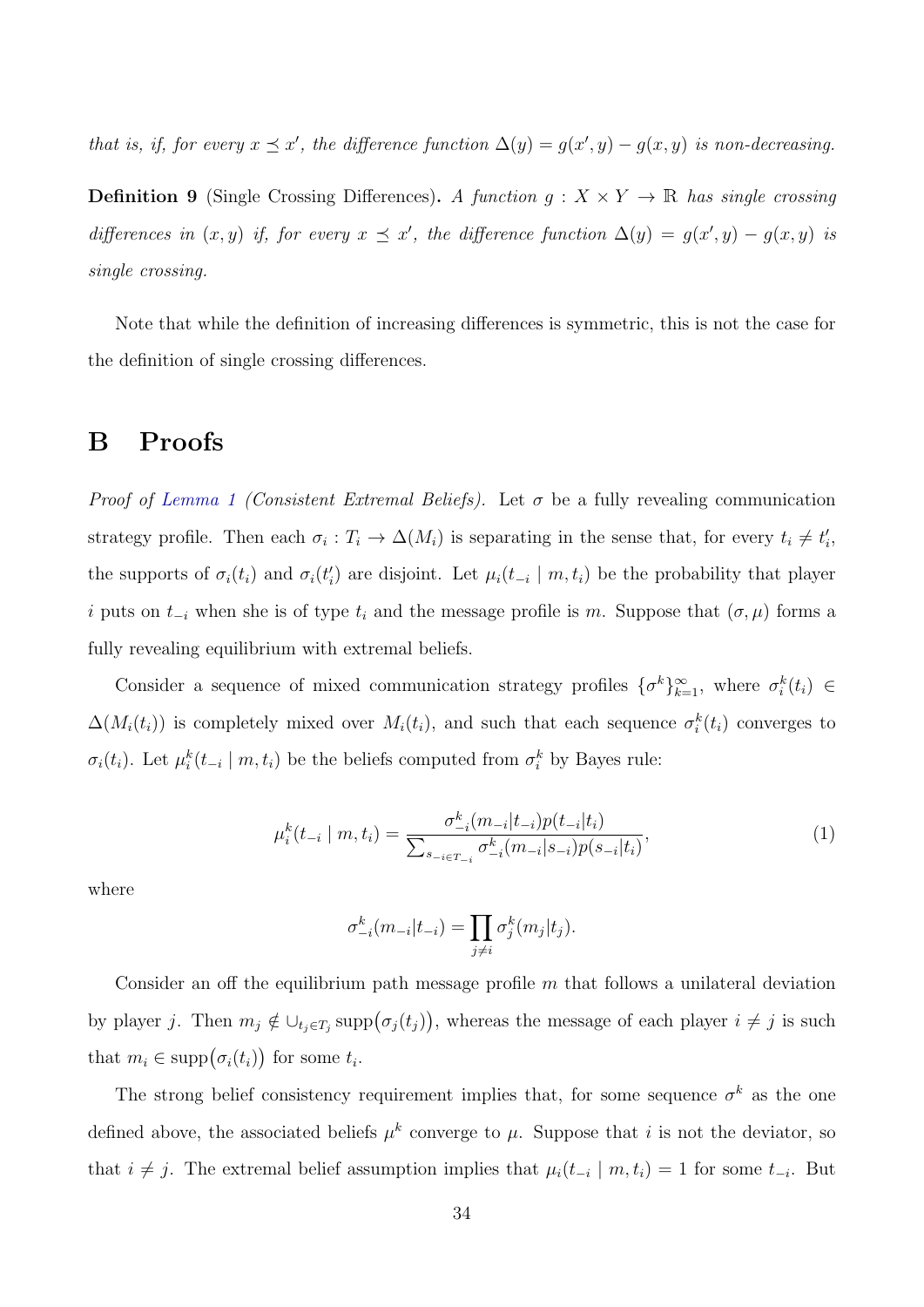then, because the prior has full support, we deduce from [\(1\)](#page-33-1) that, for every  $s_{-i} \neq t_{-i}$ ,

<span id="page-34-0"></span>
$$
\lim_{k \to \infty} \frac{\sigma_{-i}^k (m_{-i}|s_{-i})}{\sigma_{-i}^k (m_{-i}|t_{-i})} = 0.
$$
\n(2)

Now consider the type profile  $s_{-i} = (s_j, t_{-ij})$ , where  $s_j \neq t_j$ . By [\(2\)](#page-34-0), we must have

$$
\lim_{k \to \infty} \frac{\sigma_j^k(m_j|s_j)}{\sigma_j^k(m_j|t_j)} = 0.
$$

Note that the expression in the limit does not depend on  $i$  or on the messages of players other than  $i$ . But then it implies that all non-deviators attribute the off the equilibrium path message  $m_j$  to the same type  $t_j$ , regardless of the messages sent by  $m_{-j}$  sent by players other than j and regardless of their own type.  $\Box$ 

Proof of [Theorem 1.](#page-12-1) First we show necessity. By [Remark 1,](#page-9-2) the existence of a fully revealing equilibrium implies (ii). To show that it implies (i), suppose that (i) does not hold. Then there exists a message  $m_i \in M_i$  such that  $\text{wct}(M_i^{-1}(m_i)) = \emptyset$ . When receiving message  $m_i$  from i, the other players with extremal beliefs must assign it to some type in  $M_i^{-1}(m_i)$ , say  $s_i$ . But since  $\text{wct}(M_i^{-1}(m_i)) = \emptyset$ , there exists a type  $t_i \in M_i^{-1}(m_i)$  such that  $t_i \stackrel{\mathcal{M}}{\longrightarrow} s_i$ . Then player i would deviate from the equilibrium path by sending  $m_i$  when she is of type  $t_i$ , since that allows her to masquerade as  $s_i$ .

Next, we show that (i) and (ii) together imply existence of a fully revealing equilibrium with extremal beliefs. By (ii), there exists an evidence base  $\mathcal{E}_i$  for  $M_i(\cdot)$ . Let  $e_i: T_i \to \mathcal{E}_i$ be the associated one-to-one mapping such that  $t_i \in \text{wct}(M_i^{-1}(e_i(t_i)))$ . Then we contend that, if (i) holds, there exists a fully revealing equilibrium with extremal beliefs in which the communication strategy of player i is a pure strategy given by the mapping  $e_i(\cdot)$ . To show that, we now construct extremal beliefs that support this equilibrium. Consider a unilateral deviation of player *i* of type  $t_i$  who plays a message  $m_i$  instead of  $e_i(t_i)$ . If  $m_i \notin \mathcal{E}_i$ , then the deviation is detected, and can be prevented by the belief that the type of player  $i$  is some  $s_i \in \text{wct}(M_i^{-1}(m_i))$ . Now suppose that  $m_i \in \mathcal{E}_i$ . Then the deviation cannot be detected by the other players. But then it must be the case that  $m_i = e_i(s_i)$  for some  $s_i \neq t_i$ . And the belief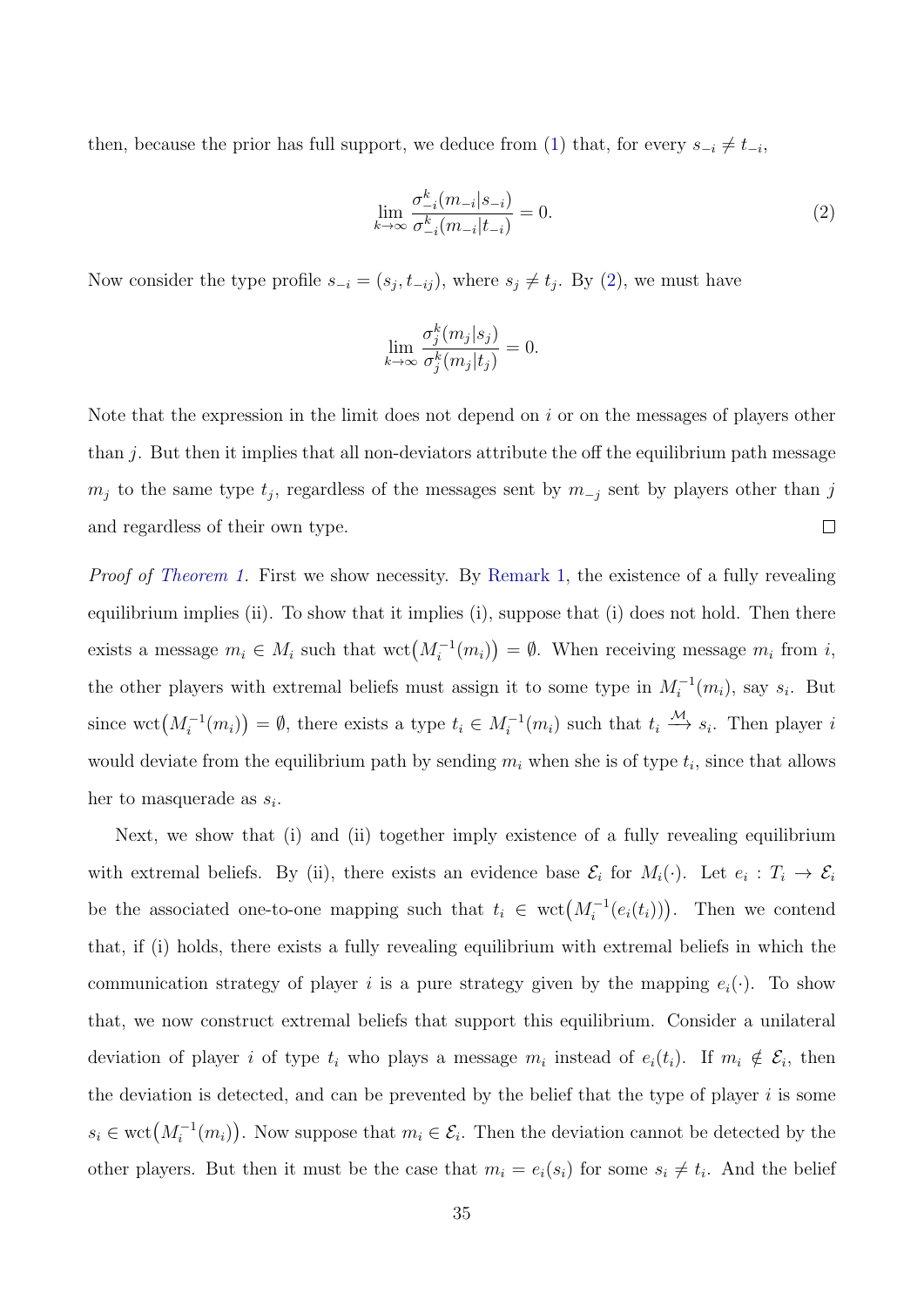associated to  $m_i$  is therefore the "on the equilibrium path" belief that i is of type  $s_i$ . Then, by construction of  $e_i(\cdot)$ , we have  $s_i \in \text{wct}(M_i^{-1}(m_i))$ , which means that such a deviation cannot be beneficial for i.

To finish the proof, we show that the equilibrium we have constructed satisfies strong consistency of beliefs. The equilibrium strategy is given by the profile  $e = (e_1, \ldots, e_n)$ . Let  $t_i^*(m_i) \in M_i^{-1}(m_i)$  be the equilibrium belief associated to any message  $m_i \notin \mathcal{E}_i$ . Then  $t_i^*(m_i) \in \text{wct}(M_i^{-1}(m_i))$ . Let  $N(t_i)$  be the number of messages  $m_i \in M_i(t_i) \setminus \mathcal{E}_i$  such that  $t_i = t_i^*(m_i).$ 

Let  $\sigma^k$  be a sequence of completely mixed communication strategy profiles such that  $\sigma^k_i(\cdot|t_i)$ puts probability  $1-\frac{N(t_i)}{k}-\frac{|M_i(t_i)|-N(t_i)-1}{k^2}$  $\frac{-N(t_i)-1}{k^2}$  on the message  $e_i(t_i)$ , probability  $1/k$  on every message  $m_i \in M_i(t_i) \setminus \mathcal{E}_i$ , such that  $t_i^*(m_i) = t_i$ , and probability  $1/k^2$  on every remaining message. Hence type  $t_i$  puts more weight on messages for which she is a worst case type  $(1/k)$  than on other messages she could send  $(1/k^2)$ . It is then easy to see that  $\sigma^k$  converges to e as  $k \to \infty$ .

Now consider the belief  $\mu_i^k$  associated to the completely mixed strategy profile  $\sigma^k$  for each player *i*. To check consistency, we need to check that the beliefs  $\mu_i^k$  converge to the equilibrium beliefs at two kinds of information set.

First consider an information set on the equilibrium path. That is, all the players have observed a message profile m such that  $m_i \in \mathcal{E}_i$  for every i. Then

<span id="page-35-0"></span>
$$
\mu_i^k(t_{-i}|m, t_i) = \frac{\sigma_{-i}^k(m_{-i}|t_{-i})p(t_{-i}|t_i)}{\sum_{s_{-i} \in T_{-i}} \sigma_{-i}^k(m_{-i}|s_{-i})p(s_{-i}|t_i)},\tag{3}
$$

where

$$
\sigma_{-i}^k(m_{-i}|t_{-i}) = \prod_{j \neq i} \sigma_j^k(m_j|t_j),
$$

converges to 1 if  $m_j = e_j(t_j)$  for every  $j \neq i$  and to 0 otherwise. Hence, in the limit,  $\mu_i^k(t_{-i}|m, t_i)$ puts probability 1 on the vector  $e^{-1}(m_{-i})$ , which is indeed the belief that i forms about the other players on the equilibrium path.

Next consider an information set that follows a detectable unilateral deviation. That is, all the players but j have sent a message profile  $m_{-j} \in \mathcal{E}_{-j}$ , whereas j has sent a message  $m_j \notin \mathcal{E}_j$ .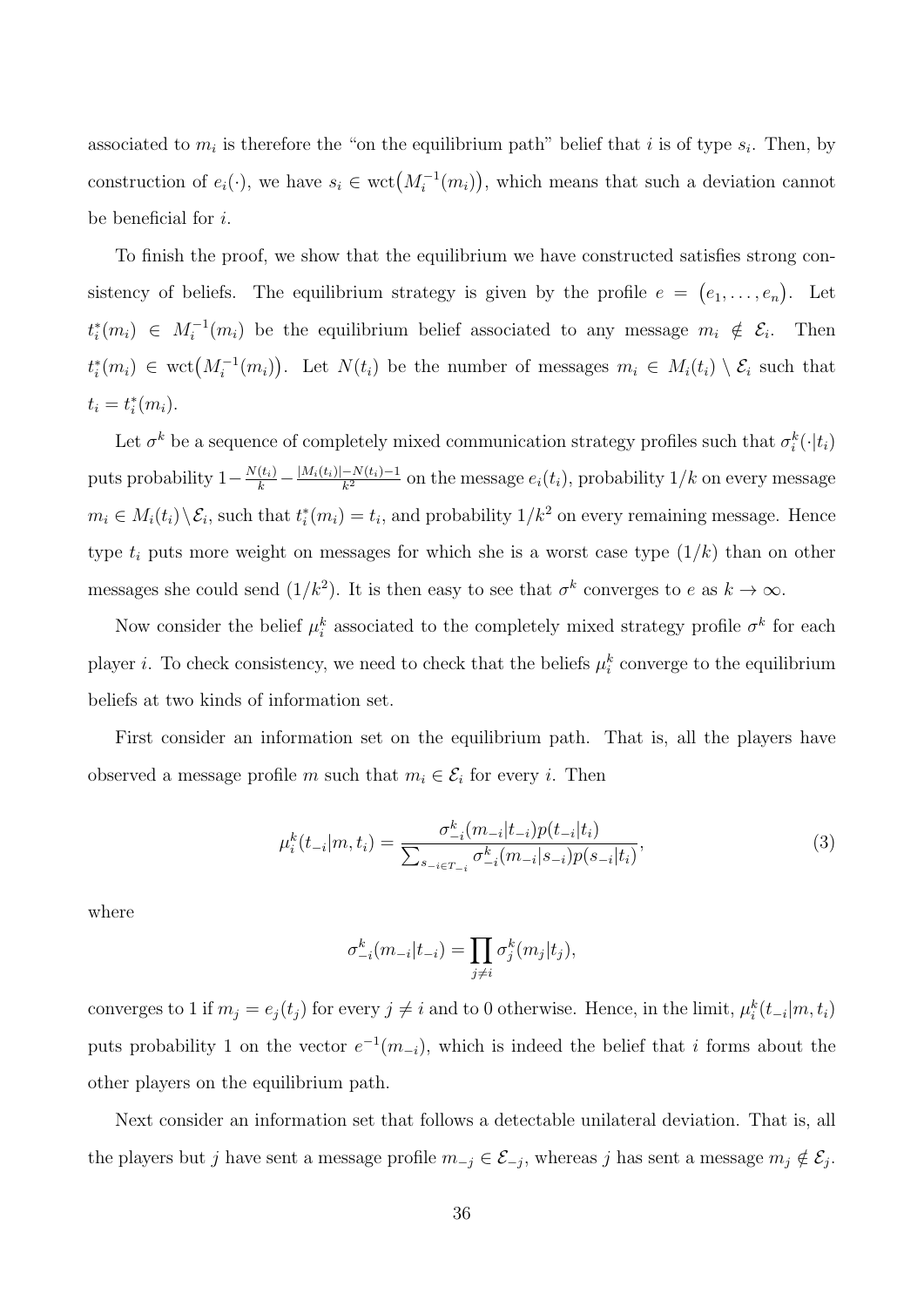Then the belief formed by  $j$  about other players can be analyzed as we just did and satisfies strong consistency. We need to show that this is true for other players as well, so consider a player  $i \neq j$ . Her belief about other players is still given by [\(3\)](#page-35-0). But now we have the following:

$$
\sigma_{-i}^k(m_{-i}|t_{-i}) = \begin{cases}\nO(1/k), & \text{if } m_\ell = e(t_\ell) \text{ for every } \ell \notin \{i, j\} \text{ and } t_j^*(m_j) = t_j \\
O(1/k^2), & \text{if } m_\ell = e(t_\ell) \text{ for every } \ell \notin \{i, j\} \text{ and } t_j^*(m_j) \neq t_j \\
O(1/k^2), & \text{otherwise.} \n\end{cases}
$$

In the last case, the  $k^2$  comes from the fact that at least one player other than i and j has used a non-detectable deviation (probability  $1/k$ ), and j has used a message which she sends with probability lower than  $1/k$ . Therefore,  $\mu_i^k(t_{-i}|m, t_i)$  must converge to a belief that puts probability 1 on the unique profile  $t_{-i}$  that satisfies  $t_{\ell} = e_{\ell}^{-1}$  $\ell_{\ell}^{-1}(m_{\ell})$  for  $\ell \notin \{i, j\}$ , and  $t_j = t_j^*(m_j)$ . This is exactly the belief we used to construct our equilibrium, and this concludes the proof.  $\Box$ *Proof of [Proposition 1.](#page-16-1)* Suppose that  $\stackrel{\mathcal{M}}{\longrightarrow}$  has a cycle  $t_i^1$  $\stackrel{\mathcal{M}}{\longrightarrow} \cdots \stackrel{\mathcal{M}}{\longrightarrow} t_i^k$  $\xrightarrow{\mathcal{M}} t_i^1$  on  $T_i$ . Then  $S_i = \{t_i^1, \ldots t_i^k\}$  does not have a worst case type. Now suppose that there exists  $S_i \subseteq T_i$  such that  $\text{wct}(S_i) = \emptyset$ . Let  $s_i^1 \in S_i$ . Because  $\text{wct}(S_i) = \emptyset$  there exists  $s_i^2 \in S_i$  such that  $s_i^2$  $\xrightarrow{\mathcal{M}} s_i^1$ , but there also exists  $s_i^3 \in S_i$  such that  $s_i^3$  $\xrightarrow{\mathcal{M}} s_i^2$ . If  $s_i^3 = s_i^1$ , we have a cycle and we can conclude. Otherwise, we can keep doing this until we obtain a cycle. This must happen eventually since  $S_i$  is finite. This shows the equivalence of (i) and (ii).

The equivalence between (i) and (iii) derives from Alcantud and Rodríguez-Palmero [\(1999\)](#page-43-7), and the lower semi-continuity assumption on  $v_i(s_i|t_i)$ . The function  $w_i$  induces a complete, transitive, and lower semi-continuous order on  $T_i$  defined by  $s_i \succeq t_i \Leftrightarrow w_i(s_i) \geq w_i(t_i)$ , and by (iii) it must be true that  $t_i \stackrel{\mathcal{M}}{\longrightarrow} s_i \Rightarrow s_i \succ t_i$ . Hence (iii) implies (iv). It is easy to see that (iv) implies that the masquerade relation is acyclic.  $\Box$ 

Proof of [Theorem 2](#page-18-0) (Interim Sufficient Conditions). For (MON), it is sufficient to note that for  $t_i \neq s_i$ ,  $t_i \stackrel{\mathcal{M}}{\longrightarrow} s_i$  implies by monotonicity that  $t_i \prec s_i$ . Hence a cycle in the masquerade relation would also be a cycle for  $\succ$  on  $T_i$ , which would contradict its linearity. For the next conditions, we start by noting that (ID) implies (SCD). Then we first show that (SCD) implies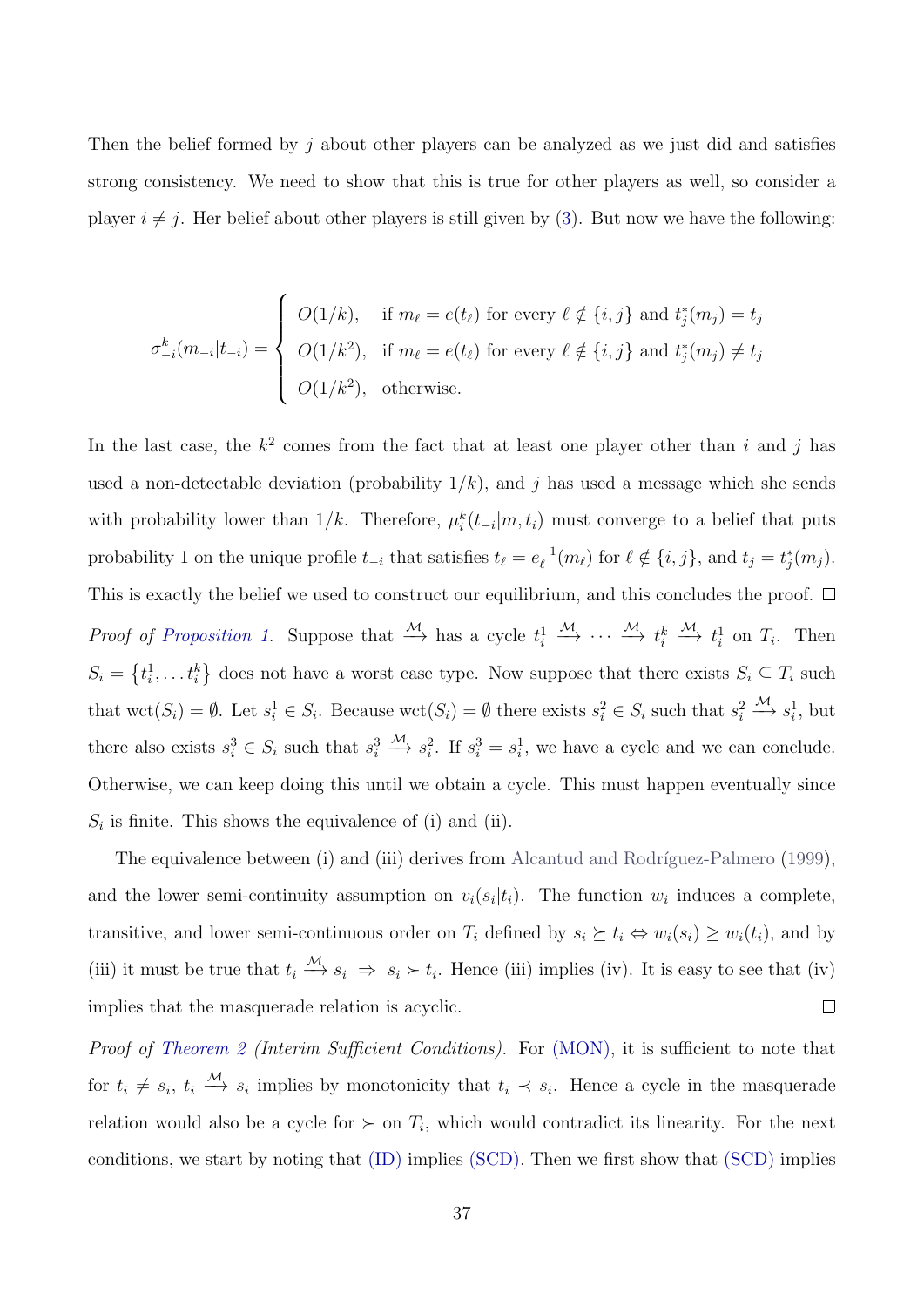that  $\stackrel{\mathcal{M}}{\longrightarrow}$  has no 2-cycle. Suppose by contradiction that there exists a 2-cycle  $t_i^1$  $\xrightarrow{\mathcal{M}} t_i^2$  $\xrightarrow{\mathcal{M}} t_i^1$ . To fix ideas, suppose that  $t_i^1 \leq t_i^2$  (we can do this because  $T_i$  is linearly ordered). Then we have a contradiction with (SCD):

$$
v(t_i^2|t_i^1) - v(t_i^1|t_i^1) > 0 > v(t_i^2|t_i^2) - v(t_i^1|t_i^2),
$$

where the two inequalities come from the masquerade relation. Now suppose that there exists a longer cycle  $t_i^1$  $\stackrel{\mathcal{M}}{\longrightarrow} \cdots \stackrel{\mathcal{M}}{\longrightarrow} t_i^k$  $\xrightarrow{\mathcal{M}} t_i^1$ . Because  $T_i$  is linearly ordered, the set  $\{t_i^1, \ldots, t_i^k\}$  admits a minimal element with respect to  $\succeq$ . To fix ideas, let  $t_i^1$  be that minimal element. Then we have  $v(t_i^2|t_i^1) - v(t_i^1|t_i^1) > 0$  and  $v(t_i^1|t_i^k) - v(t_i^k|t_i^k) > 0$  from the fact that  $t_i^1$  $\xrightarrow{\mathcal{M}} t_i^2$  and  $t_i^k$  $\xrightarrow{\mathcal{M}} t_i^1$ . Since  $t_i^1$  is a minimal element in  $\{t_i^1, \ldots, t_i^k\}$ , we have  $t_i^1 \prec t_i^k$ , and applying (SCD) to the first of these two inequalities yields  $v(t_i^2|t_i^k) - v(t_i^1|t_i^k) > 0$ . Hence, we have

$$
v(t_i^2|t_i^k) - v(t_i^k|t_i^k) = v(t_i^2|t_i^k) - v(t_i^1|t_i^k) + v(t_i^1|t_i^k) - v(t_i^k|t_i^k) > 0.
$$

This inequality implies that  $t_i^2$  $\stackrel{\mathcal{M}}{\longrightarrow} \cdots \stackrel{\mathcal{M}}{\longrightarrow} t_i^k$  $\xrightarrow{\mathcal{M}} t_i^2$  forms a cycle of length  $k-1$ . By doing this over and over, we end up with a 2-cycle, which we already ruled out. To conclude, we have shown that  $\stackrel{\mathcal{M}}{\longrightarrow}$  is acyclic.

For (SP-NRM), note that the no reciprocal masquerade condition means that  $\stackrel{\mathcal{M}}{\rightarrow}$  has no 2-cycle. Let  $t_i^1$  $\stackrel{\mathcal{M}}{\longrightarrow} \cdots \stackrel{\mathcal{M}}{\longrightarrow} t_i^k$  $\stackrel{\mathcal{M}}{\longrightarrow} t_i^1$  denote a longer cycle,  $k \geq 3$ . We adopt the notation that  $t_i^{k+1} = t_i^1$ . It must be the case that there exists  $\ell \notin \{j, j + 1\}$  such that  $t_i^j \prec t_i^{\ell} \prec t_i^{j+1}$  $i^{j+1}$  or  $t_i^{j+1} \prec t_i^{\ell} \prec t_i^j$ i. Indeed, otherwise we would have  $t_i^1 \prec t_i^2 \prec \cdots \prec t_i^k \prec t_i^1$ , a contradiction since  $\preceq$  is a linear order on  $T_i$ . Therefore, by single-peakedness,  $v_i(t_i^{j+1})$  $i^{j+1}$ <sub> $i$ </sub>  $\binom{j}{i} > v_i(t_i^j)$  $_{i}^{j}|t_{i}^{j}$  $i)$  implies that  $v_i(t^\ell_i|t^j_i)$  $\binom{j}{i} > v_i(t_i^j)$  $_{i}^{j}|t_{i}^{j}$  $i_j$ , that is,  $t_i^j$ i  $\xrightarrow{\mathcal{M}} t_i^{\ell}$ . Hence there exists a cycle without  $t_i^{j+1}$  $i^{j+1},$ 

$$
t_i^j \xrightarrow{M} t_i^{\ell} \xrightarrow{M} t_i^{\ell+1} \xrightarrow{M} \cdots \xrightarrow{M} t_i^{j-1} \xrightarrow{M} t_i^j,
$$

of length  $k' < k$ . But then, by repeating this operation, we eventually obtain a 2-cycle, thus contradicting the no reciprocal masquerade condition.  $\Box$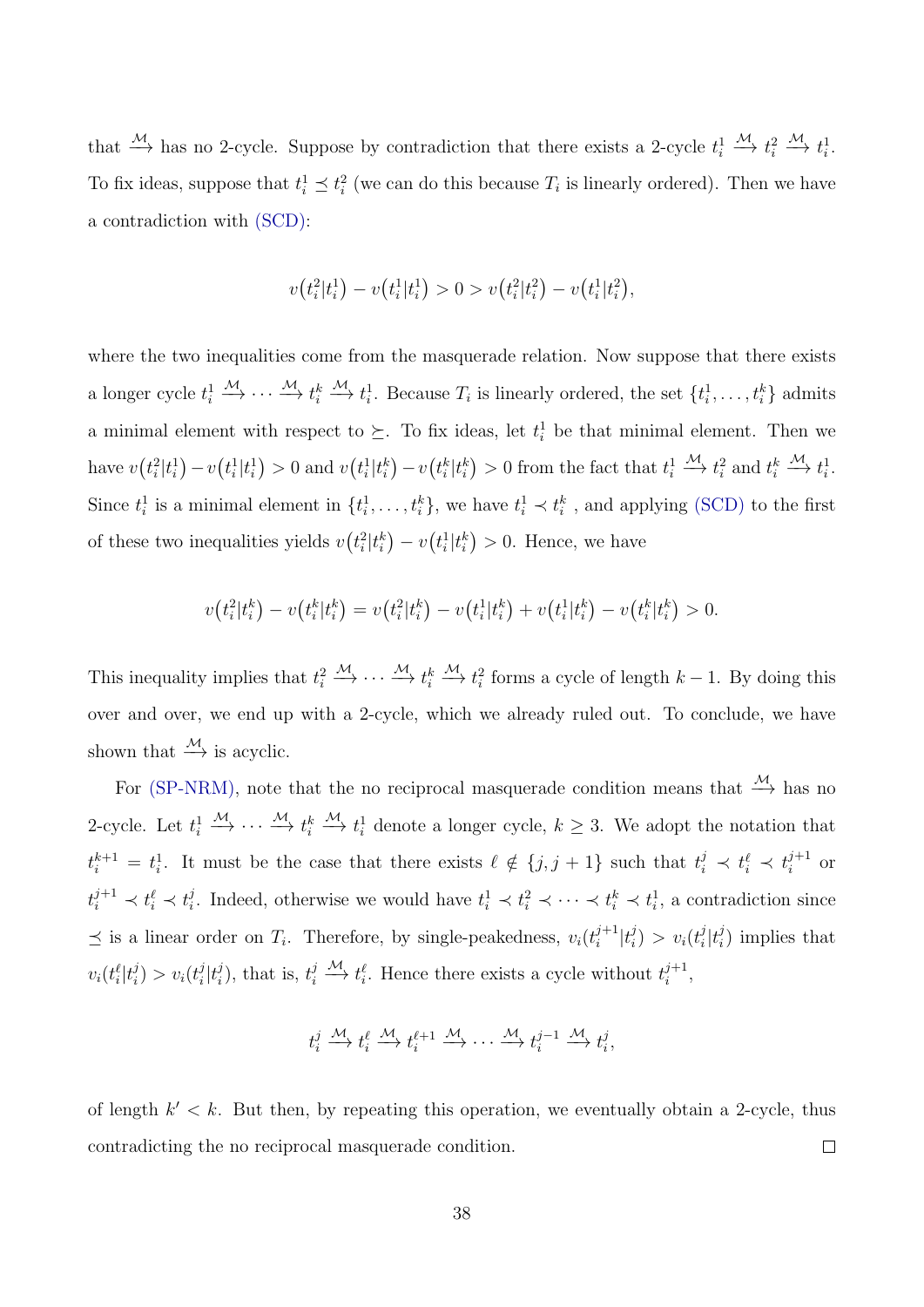Proof of [Lemma 3](#page-19-3) (Ex Post Sufficient Conditions).

(i) For every  $s'_i \geq s_i$ ,  $v_i(s'_i|t_i; t_{-i}) \geq v_i(s_i|t_i; t_{-i})$  and the inequality is preserved by taking expectations; hence  $v_i(s_i|t_i)$  satisfies (MON).

(ii) Suppose  $s_i \prec t_i$ . Then by ex post directional masquerade,  $v_i(s_i|t_i;t_{-i}) \leq v_i(t_i|t_i;t_{-i})$ , and taking expectations,  $v_i(s_i|t_i) \leq v_i(t_i|t_i)$ . Therefore, if  $v_i(s_i|t_i) > v_i(t_i|t_i)$ , it must be the case that  $s_i \succ t_i$ , which means that (DM) is satisfied.

(iii) Let  $\Delta(t_i; t_{-i}) = v_i(s'_i|t_i; t_{-i}) - v_i(s_i|t_i; t_{-i})$ , for  $s'_i \succ s_i$ . Then  $\Delta(\cdot)$  is non-decreasing in  $t_i$ . But then  $\Delta(t_i) = E(\Delta(t_i; t_{-i})|t_i) = E(\Delta(t_i; t_{-i}))$  by independence, and it is a non-decreasing function of  $t_i$ . Therefore,  $v_i(s_i|t_i)$  satisfies (ID).  $\Box$ 

Proof of [Proposition 2.](#page-22-0) To avoid cumbersome notations, we write the proof in the case where each action set  $A_i$  is one dimensional. The generalization to higher dimensions is straightforward but heavy. With our assumptions, we can define the function  $v_i(s_i|t_i;t_{-i})$  on  $\Theta_i \times \Theta_i \times \Theta_{-i}$ , and it is continuously differentiable. We show that this function has increasing differences in  $(s_i, t_i)$ . It is well known that this is the case if  $\partial^2 v_i(s_i|t_i, t_{-i})/\partial s_i \partial t_i \geq 0$ . The assumptions we made ensure that every best-response satisfies the following first order condition

<span id="page-38-0"></span>
$$
\frac{\partial}{\partial a_i} u_i \big( BR_i(a_{-i}^*(s_i, t_{-i}), t), a_{-i}^*(s_i, t_{-i}), t \big) = 0.
$$
 (FOC)

Using the chain rule and [\(FOC\)](#page-38-0) a first time, we have

$$
\frac{\partial}{\partial s_i}v_i(s_i|t_i;t_{-i}) = \sum_{j\neq i} \frac{\partial}{\partial a_j}u_i\big(\text{BR}_i(a_{-i}^*(s_i,t_{-i}),t),a_{-i}^*(s_i,t_{-i}),t\big)\frac{\partial}{\partial s_i}a_j^*(s_i,t_{-i}),
$$

and a second time,

$$
\frac{\partial^2}{\partial s_i \partial t_i} v_i(s_i|t_i; t_{-i}) = \sum_{j \neq i} \frac{\partial^2}{\partial a_j \partial t_i} u_i \big( BR_i(a_{-i}^*(s_i, t_{-i}), t), a_{-i}^*(s_i, t_{-i}), t \big) \frac{\partial}{\partial s_i} a_j^*(s_i, t_{-i}).
$$

The first term under the summation is nonnegative because  $u_i(a_i, a_{-i}, t)$  has increasing differences in  $(a_{-i}, t_i)$ ; the second term is also nonnegative since the supermodularity of the base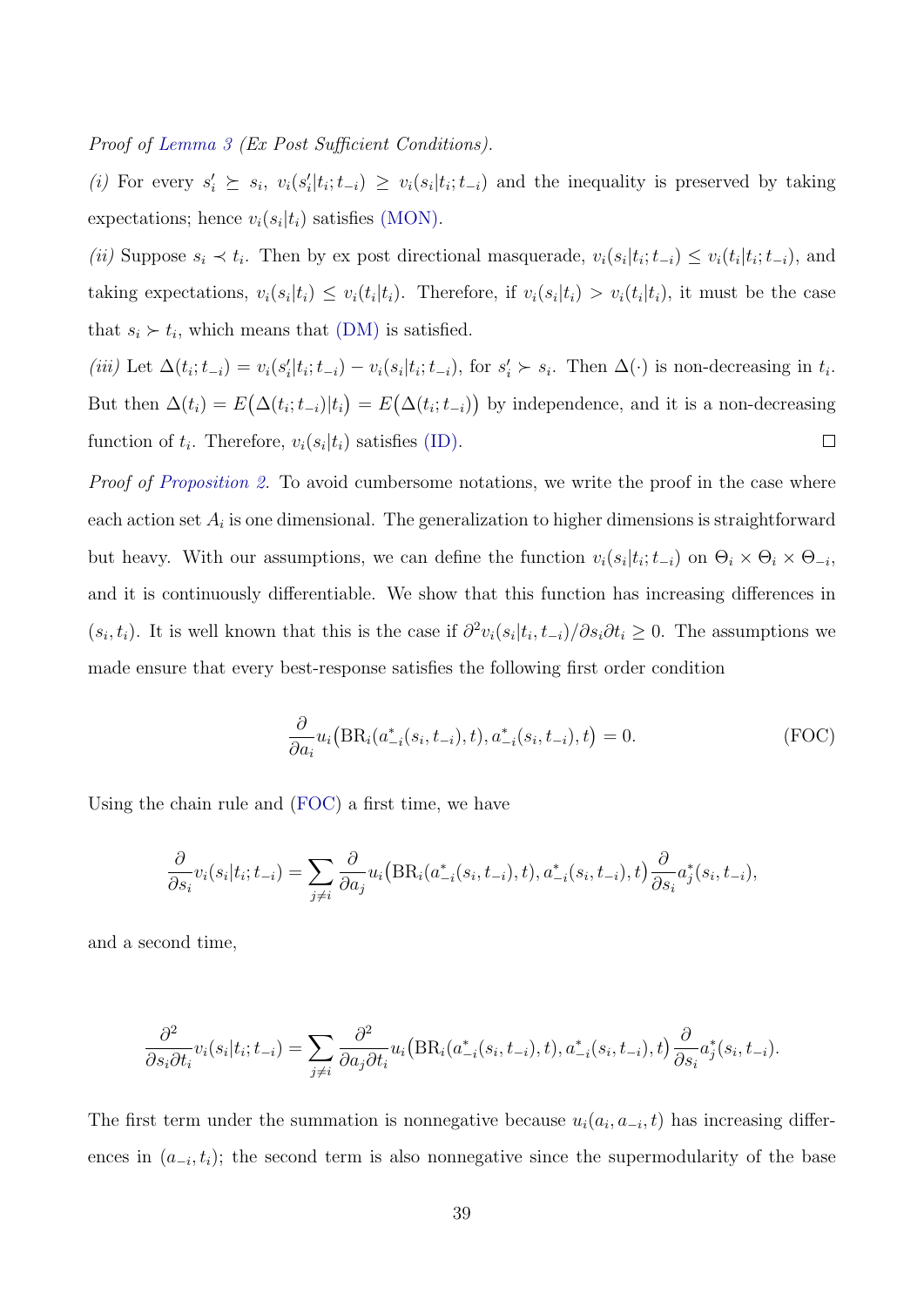game implies that  $a^*(\cdot)$  is non-decreasing.

*Proof of [Lemma 4.](#page-26-2)* For any  $i \in \mathcal{C}$  and  $t'_i \succeq t_i$ , the difference

$$
v_i(s_i|t'_i; t_{-i}) - v_i(s_i|t_i; t_{-i}) = \underbrace{\left(U_i(t'_i, t_{-i}) \mathbbm{1}_{U_i(t'_i, t_{-i})>0} - U_i(t_i, t_{-i}) \mathbbm{1}_{U_i(t_i, t_{-i})>0}\right)}_{\geq 0} \mathbbm{1}_{S_i(s_i, t_{-i}) \geq q-1}
$$
  
+ 
$$
\underbrace{\left(U_i(t'_i, t_{-i}) \mathbbm{1}_{U_i(t'_i, t_{-i})<0} - U_i(t_i, t_{-i}) \mathbbm{1}_{U_i(t_i, t_{-i})<0}\right)}_{\geq 0} \mathbbm{1}_{S_i(s_i, t_{-i}) \geq q}
$$

is non-decreasing in  $s_i$  since  $S_i(s_i, t_{-i})$  is non-decreasing in  $s_i$ . For every  $i \in N \backslash \mathcal{C}$  and every  $\mathbb{1}_{S_i(s_i,t_{-i})\geq q}$  is nonde $t'_{i} \geq t_{i}$ , the difference  $v_{i}(s_{i}|t'_{i}; t_{-i}) - v_{i}(s_{i}|t_{i}; t_{-i}) = (U_{i}(t'_{i}, t_{-i}) - U_{i}(t_{i}, t_{-i}))$  $\geq 0$ creasing in  $s_i$ . Finally, under unanimity, the ex post masquerading payoff of a player  $i \in \mathcal{C}$  is  $v_i(s_i|t_i;t_{-i}) = U_i(t) \mathbb{1}_{U_i(t)>0} \mathbb{1}_{S(s_i,t_{-i})\geq C-1}$ , which is nondecreasing in  $s_i$ .  $\Box$ 

Proof of [Proposition 4.](#page-29-2) We have, for any  $s \neq t$ ,  $v(s|t) > v(t|t) \Leftrightarrow g(s) - g(t) > \frac{1}{\lambda(s)}$  $\frac{1}{\lambda(t)}\big(f(t,t)$  $f(s,t)$   $\Rightarrow$   $g(s) > g(t)$ , where the last implication follows from the fact that  $\lambda(t) > 0$  and  $f(t, t) > f(s, t)$ . Therefore, the function  $g(\cdot)$  is a weak representation for the masquerade relation.  $\Box$ 

*Proof of Proposition 5*. We define the function  $\psi(t) = \phi(t) + \frac{1}{2}t'\Omega t$ . The function  $\psi(\cdot)$  must be convex, since  $Db(t) + I \ge 0$  implies that the Hessian of  $\psi(\cdot)$  satisfies  $D^2 \psi = \Omega (Db(t) + I) \ge 0$ .  $\psi(\cdot)$  also inherits the continuous differentiability of  $\phi(\cdot)$ . Then  $\nabla \psi(t)$  satisfies the cyclical monotonicity condition of [Rockafellar](#page-45-12) [\(1972,](#page-45-12) p. 238). That is, for every finite sequence of distinct types  $t(1), \ldots, t(k)$ , we have

$$
\sum_{\ell=1}^k \bigl(\nabla \psi(t(\ell))\bigr)' \bigl(t(\ell+1) - t(\ell)\bigr) \leq 0,
$$

with the convention that  $t(k + 1) = t(1)$ . But that implies

<span id="page-39-0"></span>
$$
\sum_{\ell=1}^{k} b(t(\ell))' \Omega(t(\ell+1) - t(\ell)) + \underbrace{\sum_{\ell=1}^{k} t(\ell)' \Omega(t(\ell+1) - t(\ell))}_{\mathcal{T}} \leq 0. \tag{4}
$$

 $\Box$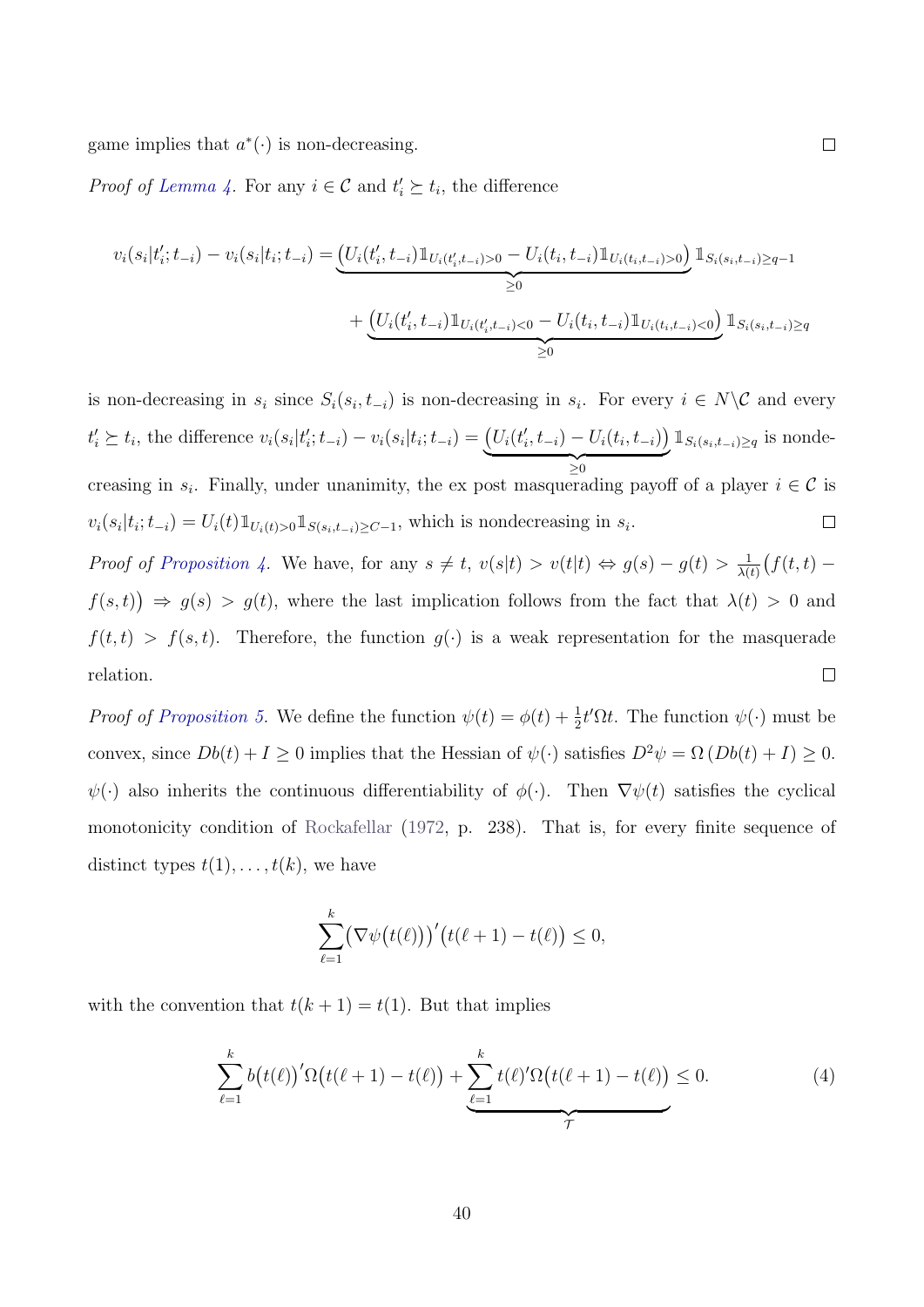We can rewrite  $\mathcal T$  as follows:

$$
\mathcal{T} = \sum_{\ell=1}^k t(\ell+1)'\Omega t(\ell) - \sum_{\ell=1}^k t(\ell+1)'\Omega t(\ell+1) = -\sum_{\ell=1}^k t(\ell+1)'\Omega \big(t(\ell+1) - t(\ell)\big).
$$

Then, combining the initial expression of  $\mathcal T$  and the one we just derived, we can write that

$$
\mathcal{T} = \frac{1}{2} \sum_{\ell=1}^{k} t(\ell)' \Omega(t(\ell+1) - t(\ell)) - \frac{1}{2} \sum_{\ell=1}^{k} t(\ell+1)' \Omega(t(\ell+1) - t(\ell))
$$
  
= 
$$
-\frac{1}{2} \sum_{\ell=1}^{k} (t(\ell+1) - t(\ell))' \Omega(t(\ell+1) - t(\ell))
$$

Going back to  $(4)$ , we now have:

$$
\sum_{\ell=1}^k b(t(\ell))^{\prime} \Omega(t(\ell+1) - t(\ell)) - \frac{1}{2} \sum_{\ell=1}^k (t(\ell+1) - t(\ell))^{\prime} \Omega(t(\ell+1) - t(\ell)) \leq 0.
$$

But that is exactly

$$
\sum_{\ell=1}^k \Bigl(v\bigl(t(\ell+1)|t(\ell)\bigr)-v\bigl(t(\ell)|t(\ell)\bigr)\Bigr)\leq 0.
$$

And this rules out the possibility that  $t(1), \ldots, t(k)$  forms a cycle of the masquerade relation, as we would then have, for every  $\ell = 1, \ldots, k$ ,  $v(t(\ell+1)|t(\ell)) - v(t(\ell)|t(\ell)) > 0$ . Since the cyclical monotonicity condition must hold for every finite sequence  $t(1), \ldots, t(k)$ , we have proved that  $\Box$ the masquerade relation must be acyclic.

# <span id="page-40-0"></span>C Identifying a Worst-Case Type

The following result identifies a worst case type under any condition of [Theorem 2](#page-18-0) and under (DM).

<span id="page-40-1"></span>**Proposition 6.** Suppose that  $v_i(s_i|t_i)$  satisfies (MON), (DM), (SP-NRM), or (SCD). Let  $S_i$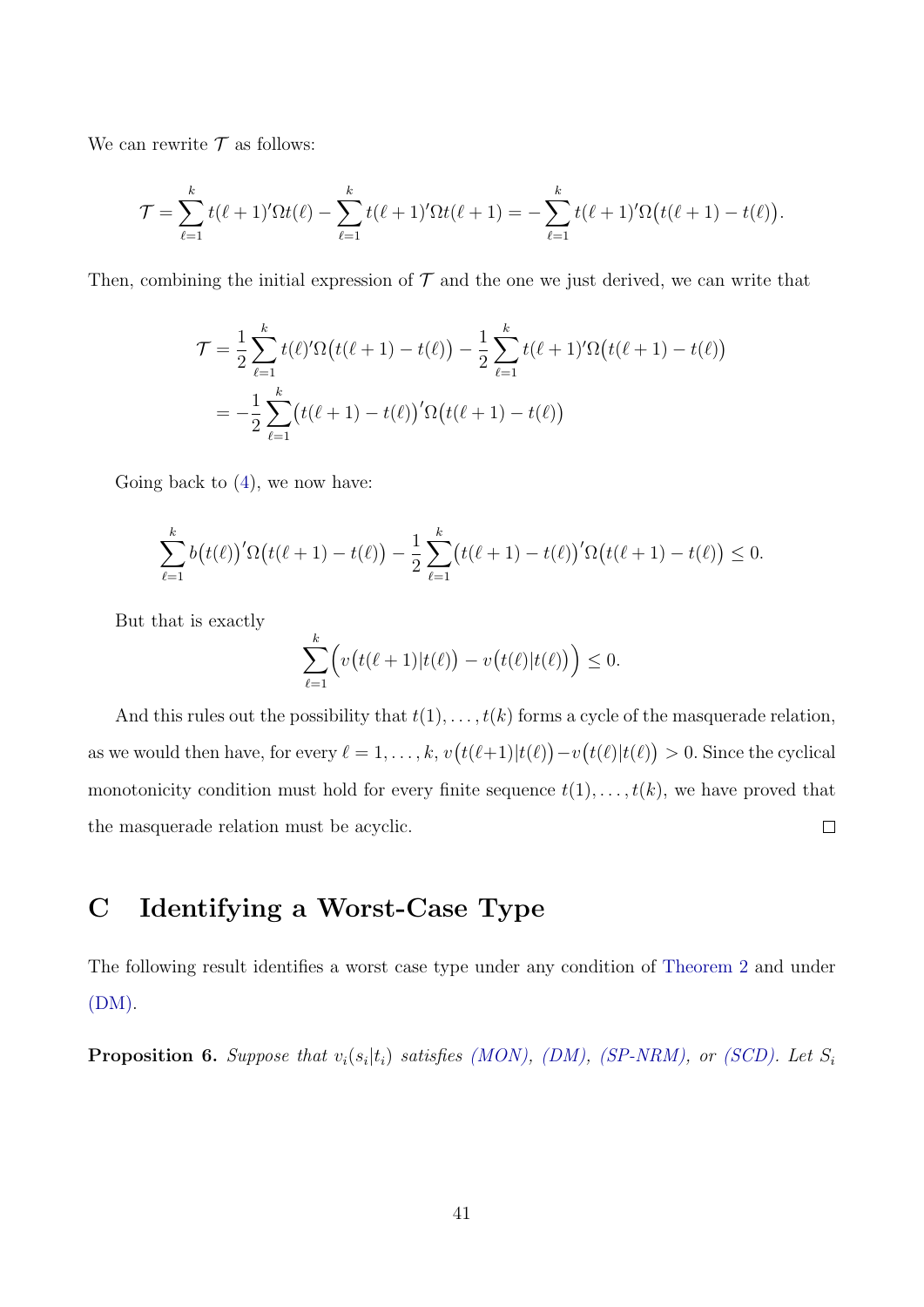be a compact subset of  $T_i$  and  $s_i^0 = \min S_i$ . Then the sequence

$$
s_i^{k+1} = \begin{cases} \inf\{t_i \in S_i \mid v_i(s_i^k | t_i) > v_i(t_i | t_i)\} & \text{if } \{t_i \in S_i \mid v_i(s_i^k | t_i) > v_i(t_i | t_i)\} \neq \emptyset, \\ s_i^k & \text{otherwise,} \end{cases}
$$

is non-decreasing and converges to some limit  $s_i^{\infty} \in S_i$  such that  $s_i^{\infty} \in \text{wct}(S_i)$ .<sup>[31](#page-41-1)</sup>

*Proof.* The result is obvious under (DM) and (MON) because in that case  $s_i^{\infty} = s_i^0$ . Assume (SCD). First notice that if  $s_i^{k+1} = s_i^k$ , then  $\{t_i \in S_i \mid t_i \stackrel{\mathcal{M}}{\longrightarrow} s_i^k\} = \emptyset$ , and hence  $s_i^k \in \text{wct}(S_i)$ . To show that the sequence is non-decreasing, we show that, if  $\{t_i \in S_i \mid t_i \stackrel{\mathcal{M}}{\longrightarrow} s_i^k\} \neq \emptyset$ , then  $s_i^{k+1} = \inf\{t_i \in S_i \mid t_i \stackrel{\mathcal{M}}{\longrightarrow} s_i^k\} > s_i^k$ . By way of contradiction, consider the smallest k such that  $s_i^{k+1} < s_i^k$  ( $k \ge 1$  because  $s_i^1 \ge s_i^0$ ). Then, notice that  $s_i^{k+1} = s_i^{k-1}$  $i^{k-1}$  is impossible because (SCD) implies (NRM). But  $s_i^{k+1}$  $s_i^{k+1} \neq s_i^{k-1}$  $i^{k-1}$  is also impossible because, in that case, we are in one of the two following situations:



 $\xrightarrow{\mathcal{M}} s_i^{k-1}$  $i^{k-1}$ , a contradiction with  $s_i^k = \inf\{t_i \in S_i \mid t_i \stackrel{\mathcal{M}}{\longrightarrow} \}$ In both situations, (SCD) implies  $s_i^{k+1}$ i  $s_i^{k-1}$  $\binom{k-1}{i}$ . A similar proof applies for (SP-NRM).  $\Box$ 

# <span id="page-41-0"></span>D The Coordination and Influence Games with Constant Biases

The Coordination Game. In the coordination game of [Example 3](#page-22-2) with constant biases, it is easy to show that every player i's best-response takes the form  $BR_i(a_{-i}; t) = \alpha_{ii}(\theta(t) +$  $(b_i) + \sum_{j \neq i} \alpha_{ij} a_j$ , and that equilibrium actions under complete information are given by  $a_i^*(t) =$ 

<span id="page-41-1"></span><sup>&</sup>lt;sup>31</sup>The same proposition is true by replacing  $s_i^0 = \min S_i$  by  $s_i^0 = \max S_i$  and inf by sup.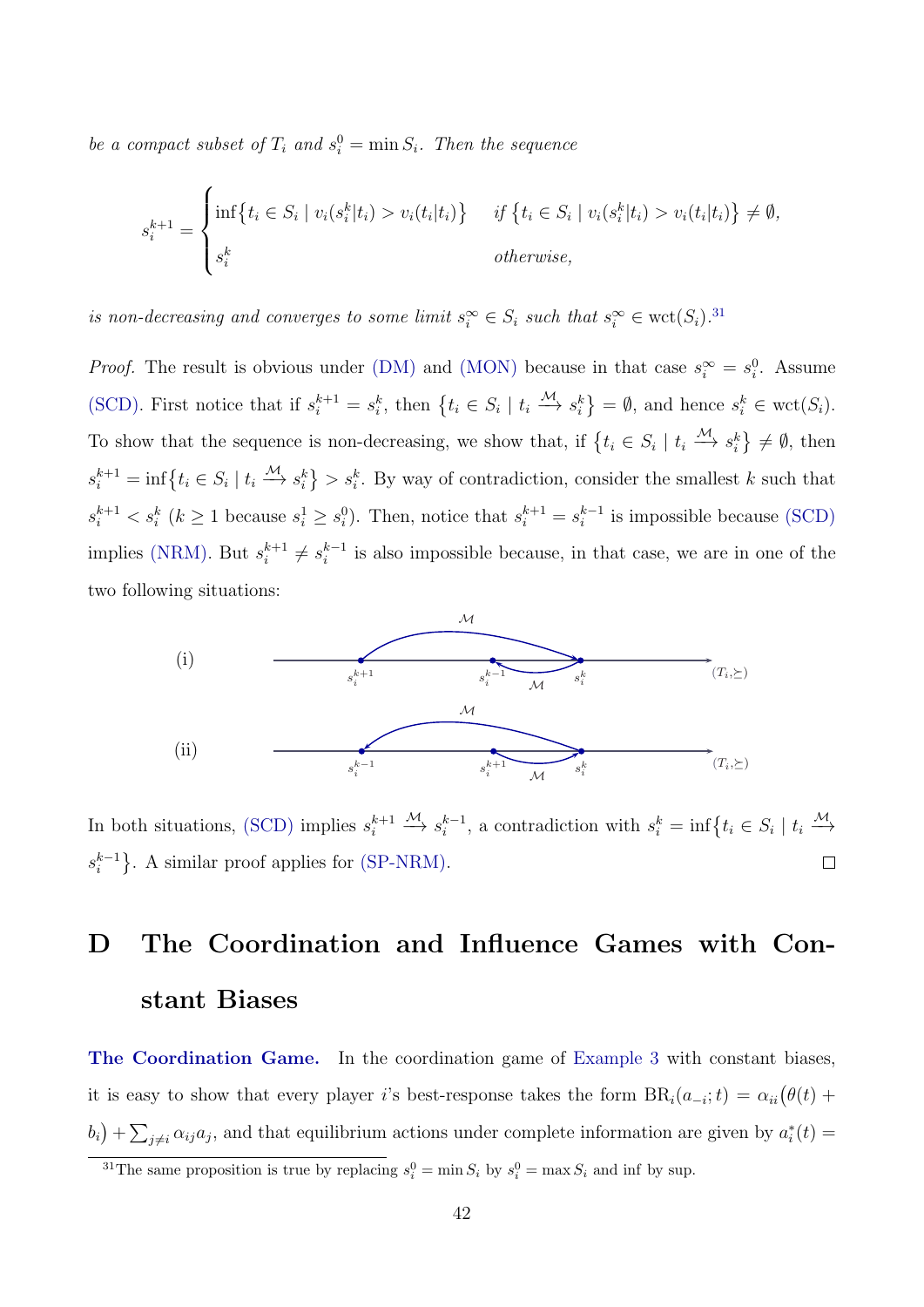$\theta(t) + B_i$  for every *i*, with  $B_i \equiv \sum_{j \in N} \gamma_{ij} b_j$ ,  $\gamma_{ij} \equiv \beta_{ij} \alpha_{jj} \in (0, 1)$  and the  $\beta_{ij}$  are the coefficients of the matrix

$$
\beta \equiv \begin{pmatrix}\n1 & -\alpha_{12} & \cdots & -\alpha_{1n} \\
-\alpha_{21} & \ddots & \ddots & \vdots \\
\vdots & -\alpha_{ij} & \ddots & \vdots \\
-\alpha_{n1} & \cdots & \cdots & 1\n\end{pmatrix}^{-1}
$$

.

Next, we show that, for every player i such that  $\sum_{j\neq i} \alpha_{ij} (B_i - B_j) \geq 0$ ,  $v_i(s_i | t_i; t_{-i})$  satisfies ex post directional masquerade for the initial order on  $T_i v_i(s_i | t_i; t_{-i}) > v_i(t_i | t_i; t_{-i}) \Rightarrow s_i \succ t_i$ . If this is true, the interim masquerading payoff satisfies (DM) by [Lemma 3,](#page-19-3) and for every message  $m_i, s_i = \min M_i^{-1}(m_i)$  is a worst case type of  $M_i^{-1}(m_i)$ . To see that it holds, observe that

$$
v_i(s_i | t_i; t_{-i}) > v_i(t_i | t_i; t_{-i})
$$
  
\n
$$
\Leftrightarrow u_i(\text{BR}_i(a^*_{-i}(s_i, t_{-i}); t_i, t_{-i}), a^*_{-i}(s_i, t_{-i}); t_i, t_{-i}) > u_i(a^*_i(t_i, t_{-i}), a^*_{-i}(t_i, t_{-i}), t_i, t_{-i}).
$$

To simplify the notations, let  $s = (s_i, t_{-i})$  and  $t = (t_i, t_{-i})$ . Noting that player *i*'s utility when she plays a best-response is given by  $a_i^2 - \sum_{j \neq i} \alpha_{ij} a_j^2$ , the previous inequality becomes

<span id="page-42-1"></span>
$$
[\text{BR}_i(a_{-i}^*(s);t)]^2 - \sum_{j \neq i} \alpha_{ij} [a_j^*(s)]^2 > [a_i^*(t)]^2 - \sum_{j \neq i} \alpha_{ij} [a_j^*(t)]^2.
$$
 (5)

We use the form of player i's best-response and of equilibrium actions to get  $BR_i(a_{-i}^*(s);t) =$  $\alpha_{ii}(\theta(t)+b_i)+\sum_{j\neq i}\alpha_{ij}(\theta(s)+B_j)$ . From the fact that  $B_i = \alpha_{ii}b_i+\sum_{j\neq i}\alpha_{ij}B_j$ <sup>[32](#page-42-0)</sup> we get  $BR_i(a_{-i}^*(s);t) = \alpha_{ii}\theta(t) + (1-\alpha_{ii})\theta(s) + B_i$ . We insert this expression into Inequality [\(5\)](#page-42-1) so that:

$$
v_i(s_i | t_i; t_{-i}) > v_i(t_i | t_i; t_{-i})
$$
  
\n
$$
\Leftrightarrow (\theta(t_i, t_{-i}) - \theta(s_i, t_{-i})) [\alpha_{ii}(1 - \alpha_{ii})(\theta(t_i, t_{-i}) - \theta(s_i, t_{-i})) + 2 \sum_{j \neq i} \alpha_{ij}(B_i - B_j)] < 0.
$$

If  $\sum_{j\neq i} \alpha_{ij} (B_i - B_j) \geq 0$ , then this inequality implies  $s_i \succ t_i$  as  $\theta(\cdot)$  is non-decreasing.

<span id="page-42-0"></span><sup>&</sup>lt;sup>32</sup>We know that  $a_i^*(t) = \theta(t) + B_i$ . From the expression of  $BR_i(a_{-i}^*(s);t)$  that we just calculated, we deduce that  $B_i = \alpha_{ii}b_i + \sum_{j \neq i} \alpha_{ij}B_j$  since  $a_i^*(t) = BR_i(a_{-i}^*(t); t)$ .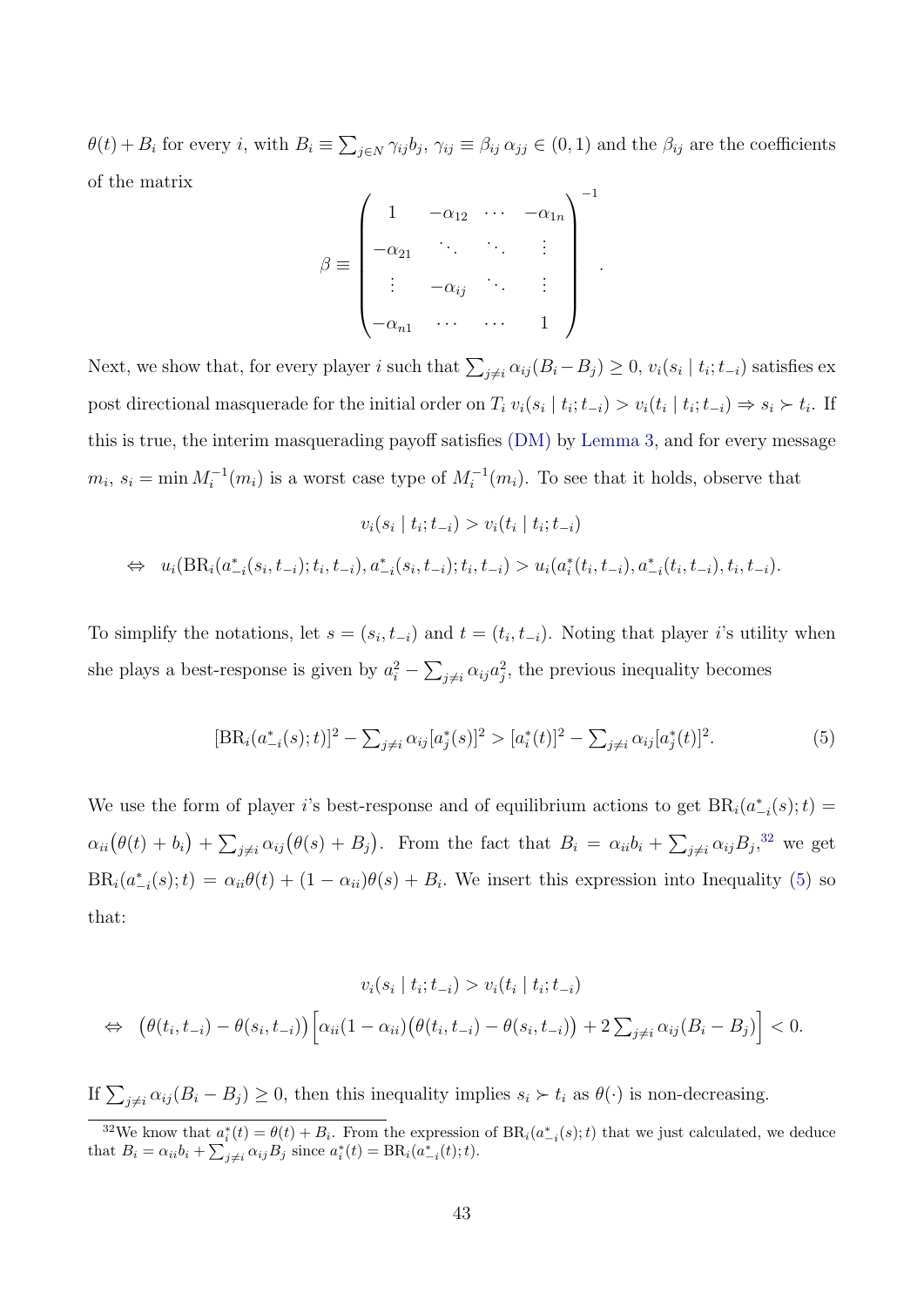The same calculation shows that, for every player i such that  $\sum_{j\neq i} \alpha_{ij} (B_i - B_j) \leq 0$ ,  $v_i(s_i \mid t_i) > v_i(t_i \mid t_i) \Rightarrow s_i \prec t_i$ . For every message  $m_i$  of such players,  $s_i = \max M_i^{-1}(m_i)$ is a worst case type of  $M_i^{-1}(m_i)$ . Players for which  $\sum_{j\neq i} \alpha_{ij} (B_i - B_j)$  is negative (positive, respectively) are said to have a a relatively low (high, respectively) bias.

The Influence Game. In the influence game [\(Example 4\)](#page-23-2) with constant biases, equilibrium actions under complete information are given by  $a_i^*(t) = \theta(t) + b_i$  for every *i*. We have:

$$
v_i(s_i | t_i; t_{-i}) - v_i(t_i | t_i; t_{-i}) = (\theta(s_i, t_{-i}) - \theta(t_i, t_{-i})) \sum_{j \neq i} \alpha_{ij} \Big[ (\theta(t_i, t_{-i}) - \theta(s_i, t_{-i})) + 2(b_i - b_j) \Big].
$$

Hence, when  $b_i > \frac{\sum_{i}^{n} a_i}{\sum_{i}^{n} a_i}$ P  $_{j\neq i} \alpha_{ij} b_j$  $\frac{\partial f_i}{\partial t_i} \frac{\partial f_j}{\partial x_j}$ ,  $v_i(s_i \mid t_i, t_{-i}) - v_i(t_i \mid t_i, t_{-i}) > 0$  implies  $s_i \succ t_i$ , and when  $b_i < \frac{\sum}{\overline{\lambda}}$ P  $_{j\neq i} \alpha_{ij} b_j$  $\frac{\partial f_i}{\partial t_i} \frac{\partial f_j}{\partial t_j}$ ,  $v_i(s_i \mid t_i, t_{-i}) - v_i(t_i \mid t_i, t_{-i}) > 0$  implies  $s_i \prec t_i$ . Therefore, in this example, player *i* is said to have a relatively high (low, respectively) bias when  $b_i - \frac{\sum_{i=1}^{n} a_i}{\sum_{i=1}^{n} a_i}$  $\sum$  $_{j\neq i} \alpha_{ij} b_j$  $\frac{\neq i \alpha_{ij} \sigma_j}{\neq i \alpha_{ij}}$  is positive (negative, respectively).

## References

- <span id="page-43-7"></span>ALCANTUD, J. AND C. RODRÍGUEZ-PALMERO (1999): "Characterization of the Existence of Semicontinuous Weak Utilities," Journal of Mathematical Economics, 32, 503–509.
- <span id="page-43-5"></span>Alonso, R., W. Dessein, and N. Matouschek (2008): "When Does Coordination Require Centralization?" American Economic Review, 98, 145–179.
- <span id="page-43-3"></span>AUSTEN-SMITH, D. AND T. FEDDERSEN (2006): "Deliberation, Preference Uncertainty and Voting Rules," American Political Science Review, 100, 209–218.
- <span id="page-43-4"></span>BATTIGALLI, P. (1996): "Strategic independence and perfect Bayesian equilibria," *Journal of* Economic Theory, 70, 201–234.
- <span id="page-43-2"></span>BEN-PORATH, E. AND B. L. LIPMAN (2012): "Implementation with Partial Provability," Journal of Economic Theory, 147, 1689–1724.
- <span id="page-43-6"></span>BERNHEIM, B. D. (1994): "A Theory of Conformity," Journal of Political Economy, 102, 841–877.
- <span id="page-43-0"></span>BULL, J. AND J. WATSON (2004): "Evidence Disclosure and Verifiability," Journal of Economic Theory, 118, 1–31.
- <span id="page-43-1"></span>– (2007): "Hard Evidence and Mechanism Design," Games and Economic Behavior, 58, 75–93.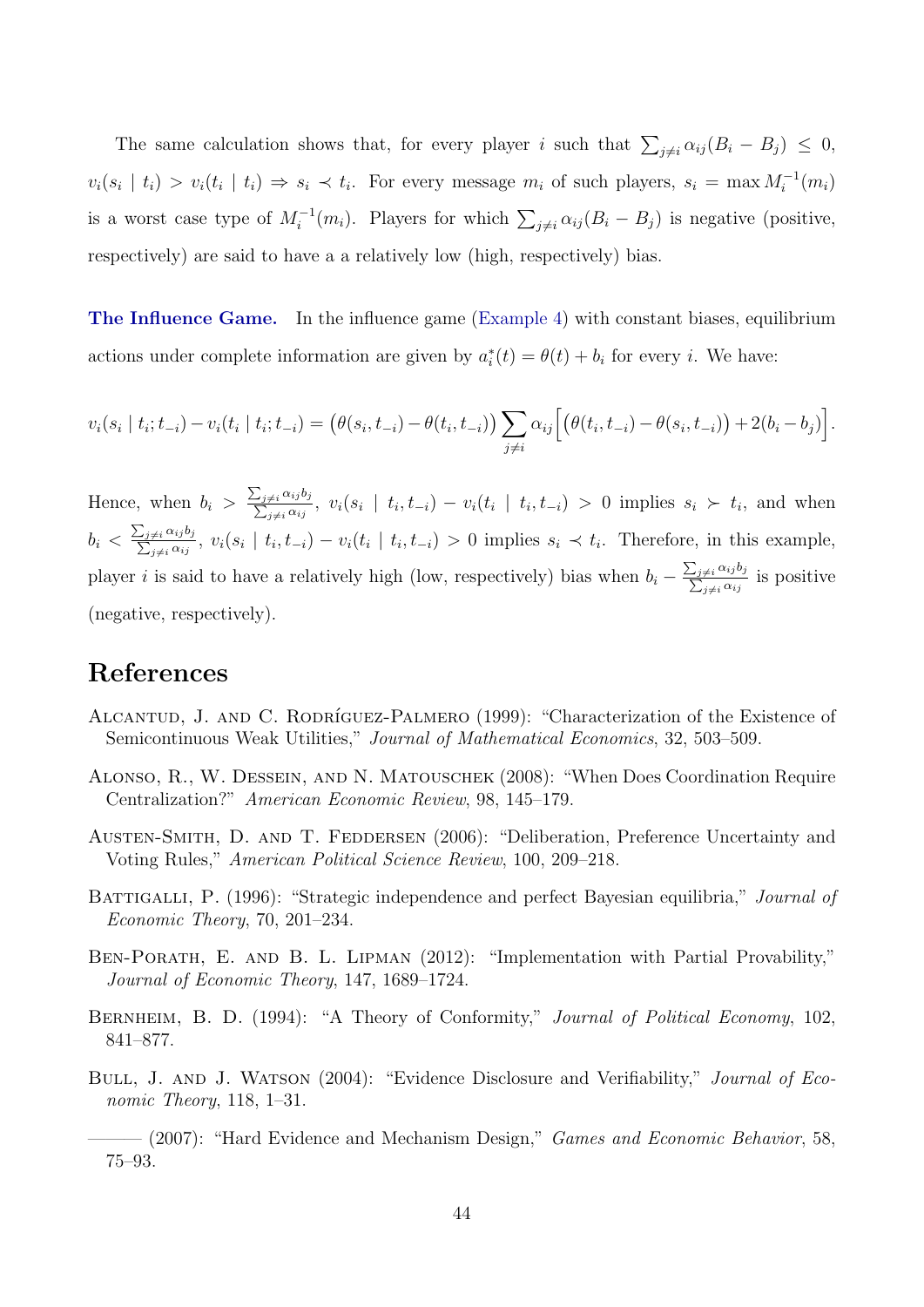- <span id="page-44-15"></span>Chakraborty, A. and R. Harbaugh (2010): "Persuasion by Cheap Talk," American Economic Review, 100, 2361–82.
- <span id="page-44-16"></span>CRAWFORD, V. P. AND J. SOBEL (1982): "Strategic Information Transmission," *Economet*rica, 50, 1431–1451.
- <span id="page-44-3"></span>DENECKERE, R. AND S. SEVERINOV (2008): "Mechanism design with partial state verifiability," Games and Economic Behavior, 64, 487–513.
- <span id="page-44-12"></span>Forges, F. and F. Koessler (2005): "Communication Equilibria with Partially Verifiable Types," Journal of Mathematical Economics, 41, 793–811.
- <span id="page-44-14"></span>Fudenberg, D. and J. Tirole (1991): "Perfect Bayesian Equilibrium and Sequential Equilibrium," Journal of Economic Theory, 53, 236–260.
- <span id="page-44-18"></span>GALEOTTI, A., C. GHIGLINO, AND F. SQUINTANI (2013): "Strategic Information Transmission Networks," Journal of Economic Theory, forthcoming.
- <span id="page-44-8"></span>GERARDI, D. AND L. YARIV (2007): "Deliberative Voting," Journal of Economic Theory, 134, 317–338.
- <span id="page-44-6"></span>GIOVANNONI, F. AND D. J. SEIDMANN (2007): "Secrecy, Two-Sided Bias and the Value of Evidence'," Games and Economic Behavior, 59, 296–315.
- <span id="page-44-2"></span>GREEN, J. R. AND J.-J. LAFFONT (1986): "Partially Verifiable Information and Mechanism Design," Review of Economic Studies, 53, 447–456.
- <span id="page-44-0"></span>Grossman, S. J. (1981): "The Informational Role of Warranties and Private Disclosure about Product Quality," Journal of Law and Economics, 24, 461–483.
- <span id="page-44-17"></span>HAGENBACH, J. AND F. KOESSLER (2010): "Strategic Communication Networks," Review of Economic Studies, 77, 1072–1099.
- <span id="page-44-9"></span>Jackson, M. and X. Tan (2013): "Deliberation, Disclosure of Information, and Voting," Journal of Economic Theory, 148, 2–30.
- <span id="page-44-4"></span>KARTIK, N. AND O. TERCIEUX (2012): "Implementation with Evidence," Theoretical Economics, 7, 323–355.
- <span id="page-44-5"></span>Kreps, D. M. and R. Wilson (1982): "Sequential Equilibria," Econometrica, 50, 863–894.
- <span id="page-44-10"></span>Lizzeri, A. and L. Yariv (2011): "Sequential Deliberation," mimeo.
- <span id="page-44-13"></span>Mathis, J. (2008): "Full Revelation of Information in Sender-Receiver Games of Persuasion," Journal of Economic Theory, 143, 571–584.
- <span id="page-44-11"></span> $-(2011)$ : "Deliberation with Evidence," American Political Science Review, 105, 516–529.
- <span id="page-44-7"></span><span id="page-44-1"></span>MILGROM, P. (1981): "Good News and Bad News: Representation Theorems and Applications," Bell Journal of Economics, 12, 380–391.
	- $-$  (2004): Putting auction theory to work, Cambridge University Press.